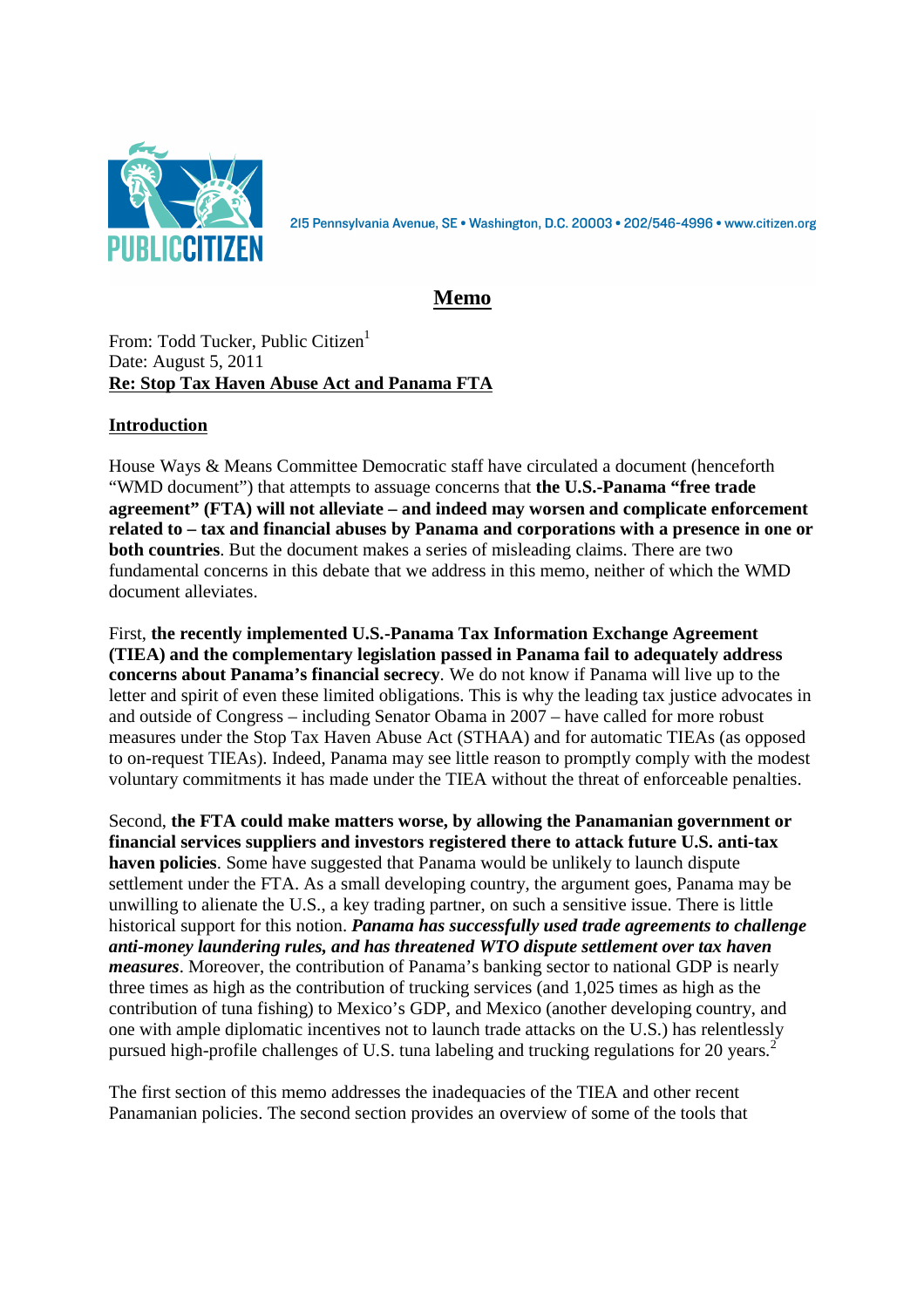Congress has considered to combat tax havens. The third section provides an overview of relevant FTA rules that limit use of anti-tax haven policies, while the fourth section explores a series of weak defense provisions that some have (unpersuasively) argued could protect the U.S. in the event of a challenge. The fifth section documents the case that Panama successfully brought against Colombia's anti-money laundering rules.

At the outset, it is worth noting that the WMD document states that, "Public Citizen has not identified any specific measure (either in existing U.S. law or under consideration) to address tax haven abuses or money laundering. This makes it difficult to analyze whether such a measure would be inconsistent with U.S. obligations under the FTA." In fact, our 2009 report on the topic explicitly mentions the proposed STHAA (which Public Citizen strongly supports) as a potential FTA violation.<sup>3</sup>

The conflict between anti-tax haven rules and trade rules is not only Public Citizen's perspective. Panama's government has spoken out about how various policies aimed at tax-haven countries could violate World Trade Organization (WTO) rules.<sup>4</sup> Bruce Zagaris, a leading tax attorney, has written in the American Bar Association's attorney training materials that the STHAA...

"violate[s] the principle in Article II of the GATS [most favored nation, or MFN article, of the General Agreement on Trade in Services] that prohibit countries from discriminating among foreign trading partners on the basis of nationality and require that rules and regulations be based on objective, non-discriminatory criteria. The bills are constructed in a clearly arbitrary and discriminatory manner because the anti-money laundering and tax/corporate transparency laws show that many of the targeted countries meet international standards, while the U.S. does not. In this connection, in light of the U.S. government's protracted non-compliance of the WTO ruling in the online gaming case filed by Antigua and Barbuda, the Caribbean trade delegation in the WTO Doha negotiations also shared their concerns about the enforcement of the rights of small and vulnerable economies (SVEs) in the multilateral trading system. Enactment of the antitax haven bills is likely to land the U.S. in another WTO case."<sup>5</sup>

In more recent training materials, Zagaris writes, "countries and persons adversely impacted by countermeasures against tax havens may argue that the countermeasures violate the soft law commitment in the G20 Communique to refrain from raising new barriers to investment or to trade in goods and services, imposing new export restrictions, or implementing World Trade Organization (WTO) measures to stimulate exports. In particular, the adversely impacted countries and persons may argue and bring petitions against countries imposing countermeasures on the basis that they discriminatorily restrict trade in financial services and investment."<sup>6</sup>

Because **the FTAs' services and investment rules go far beyond U.S. commitments under the WTO's GATS, U.S. tax justice initiatives will be even more vulnerable to FTA challenge**. (While the WTO does not go as far as the FTA, we will nonetheless examine WTO case law to illustrate legal points throughout the memo. This is reasonable, as investor-state and FTA panels often examine WTO precedents. There is no binding precedent doctrine in trade law, but many panelists nonetheless cite other panel rulings.)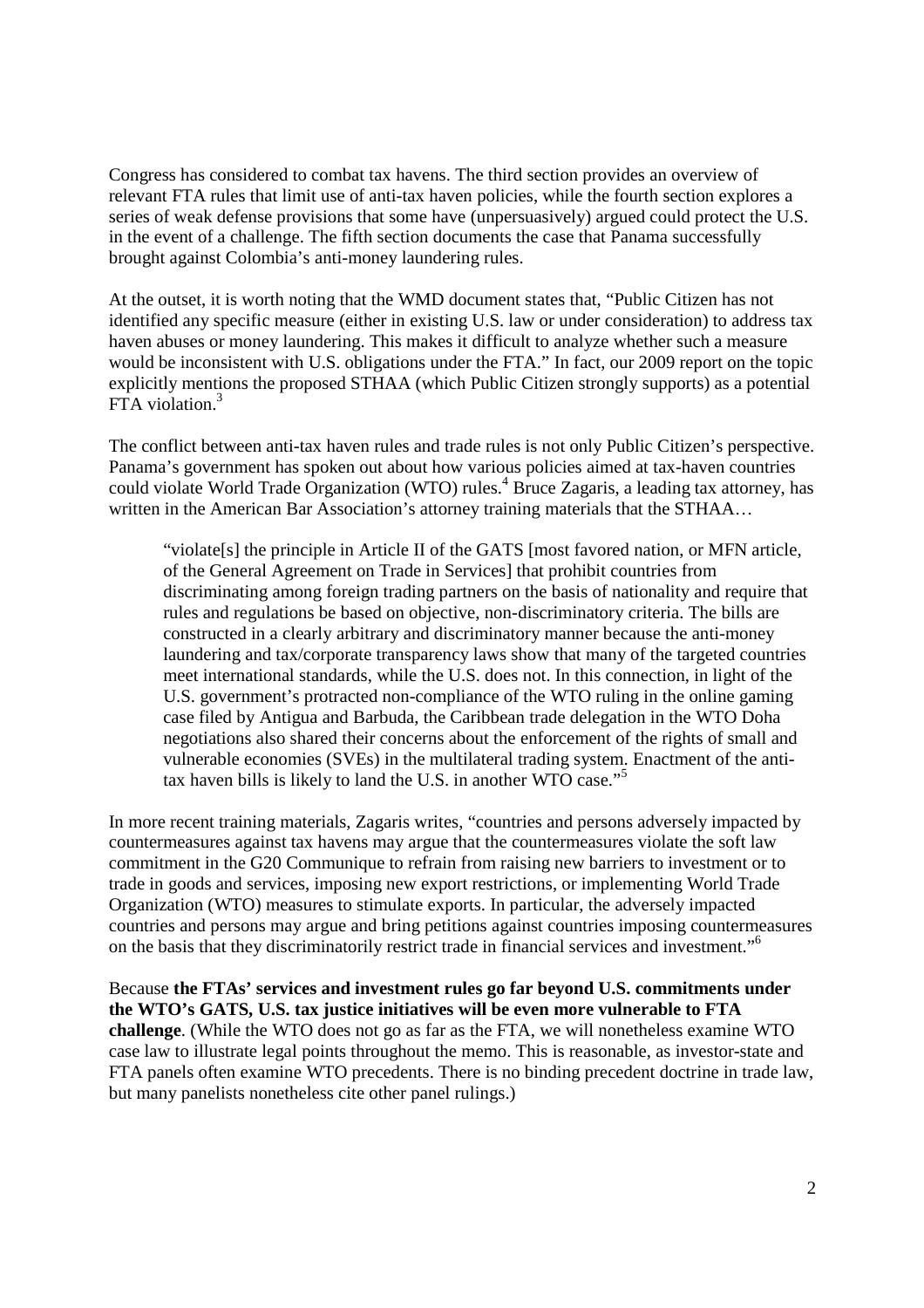## **1. Inadequacy of Panama's recent tax moves**

## *Weakness of Tax Information Exchange Agreement (TIEA)*

On April 18, 2011, the Obama and Martinelli administrations implemented the U.S.-Panama TIEA, $^7$  following the Panamanian assembly's adoption of the pact on April 13. $^8$  This came after eight years of foot-dragging by Panama,<sup>9</sup> during which time tax transparency best practice moved far beyond the TIEA template. For instance:

- Internal Revenue Service Commissioner Douglas Shulman stated earlier in June 2010 with regard to U.S. TIEAs and DTTs: "It often takes a long time to get the requested information from partners; and the information may also be incomplete. There are also very strict rules and you may have to jump through a lot of hoops to get the information you need." $10$
- Senator Carl Levin (D-Mich.) has also said that: "the Administration may want to consider finalizing a regulation proposed by the Clinton Administration years ago. That regulation would allow the United States to engage in automatic information exchanges of account information with countries on a reciprocal basis for tax enforcement purposes. Right now, the only automatic tax information exchanges we engage in are with Canada. A lot more countries may be willing to participate. The resulting account data could produce new information identifying U.S. tax dodgers."<sup>11</sup>
- The Stop Tax Haven Abuse Acts of 2007 and 2009 cosponsored by Levin in the Senate and Rep. Lloyd Doggett (D-Texas) in the House – called for penalties to be imposed on tax havens that did not have "in effect a treaty or other information exchange agreement with the United States that provides for the prompt, obligatory, *and automatic exchange* of such information as is forseeably relevant for carrying out the provisions of the treaty or agreement or the administration or enforcement of this title..." [italics added]<sup>12</sup> Senator Barack Obama was a cosponsor of the 2007 act.
- The United Nations Commission on Reforms of the International Monetary and Financial System (also known as "the Stiglitz Commission," after its chair, Nobel prize winner Joseph Stiglitz) stated: "Institutional arrangements for improving harmonization and cooperation on tax matters need to be strengthened… [the UN] should work to ensure that all countries commit themselves to the voluntary *automatic exchange of information* that would help root out tax evasion and corruption and also the repatriation of illegal funds." [italics added]<sup>13</sup>

Indeed, tax experts have noted that requests for information under TIEAs must be framed with a degree of precision that may be nearly impossible to establish. Article 5.5 of the U.S.-Panama TIEA establishes that:

"Any request for information made by a Party shall be framed with the greatest degree of specificity possible. In all cases, such requests shall specify in writing the following:

- (a) the identity of the taxpayer whose tax or criminal liability is at issue;
- (b) the period of time with respect to which the information is requested;

(c) the nature of the information requested and the form in which the requesting Party would prefer to receive it;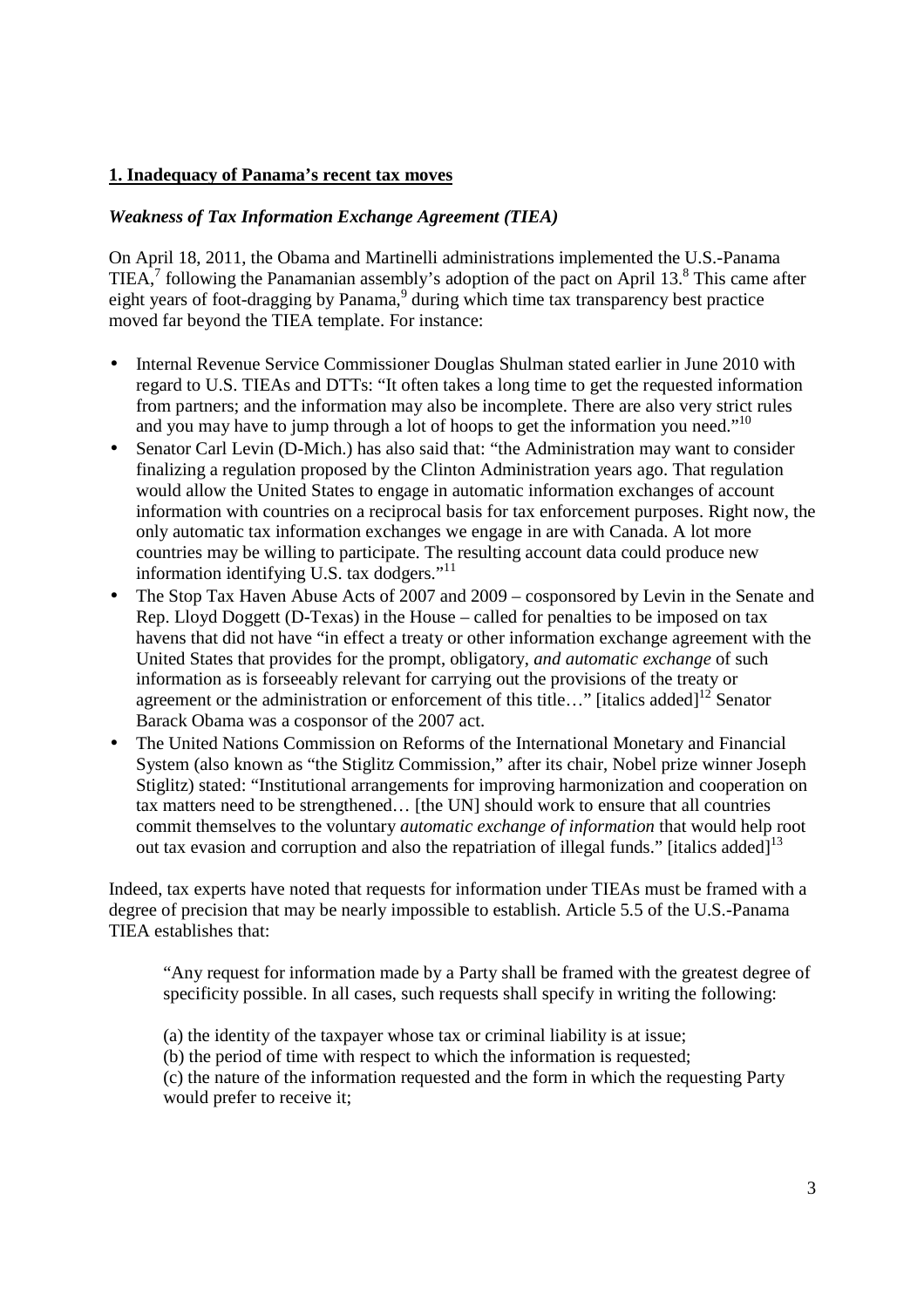(d) the matter under the requesting Party's tax law with respect to which the information is sought;

(e) the reasons for believing that the information requested may be relevant to tax administration and enforcement of the requesting Party, with respect to the person identified in subparagraph (a) of this paragraph;

(f) grounds for believing that the information requested is present in the requested Party or is in the possession or control of a person within the jurisdiction of the requested Party; (g) to the extent known, the name and address of any person believed to be in possession or control of the information requested;

(h) a statement as to whether the requesting Party would be able to obtain and provide the requested information if a similar request were made by the requested Party; (i) a statement that the requesting Party has pursued all reasonable means available in its

own territory to obtain the information, except where that would give rise to disproportionate difficulty."

As a CPA and scholar noted,

"The result is a slow and unwieldy process that precludes serious real-time help to tax authorities. Offshore tax cases are complex and labor-intensive, taking 500 days longer than normal to develop. The cumbersome, low-yield information exchange process contributes to these delays and deters the IRS from aggressive enforcement. Even when the government has proven criminal activity, the process is ineffectual. The U.S. sent tax information requests to Switzerland after UBS admitted to criminal activity; it received back only 12 names (out of an estimated 52,000 U.S. accounts holding \$15 billion). It is not surprising that there are only a few dozen TIEA requests each year. To be of genuine value, information sharing needs to be comprehensive, real-time and automatic… The OECD's Model TIEA seems to have adopted a lowest-common-denominator approach – offering minimal effectiveness to gain widespread acceptance by havens, in turn allowing world leaders to proclaim a global assault on offshore tax evasion.... There are many reasons not to engage in offshore tax evasion, but the Model TIEA is not one of them."<sup>14</sup>

Another reason tax experts believe the old TIEA template is outmoded is because it contains many means by which the partner country's government can refuse to cooperate – even when the information request follows these precise guidelines. For instance, Article 6.1(c) of the U.S.- Panama TIEA allows Panama to refuse an information request "where the disclosure of the information requested would be contrary to the public policy of the requested Party." Given Panama's longstanding public policy of encouraging tax haven activities, this Article 6.1 loophole is big enough to drive an offshore economy through.<sup>15</sup> Likewise, Article 6.5 has been criticized because "Panama is not obliged to provide information if the US could not provide such information in comparable circumstances. It is well known that the US has little ability to determine the beneficial owners of corporations organized in many US states, notably Delaware, Nevada, and Wyoming..."<sup>16</sup>

The WMD document responds to these lines of argument by noting the similarity of the U.S.- Panama TIEA (including Article 6) to past TIEAs (e.g. "The U.S.-Panama TIEA is identical in all material respects to" other U.S. TIEAs), and that the "United States does not include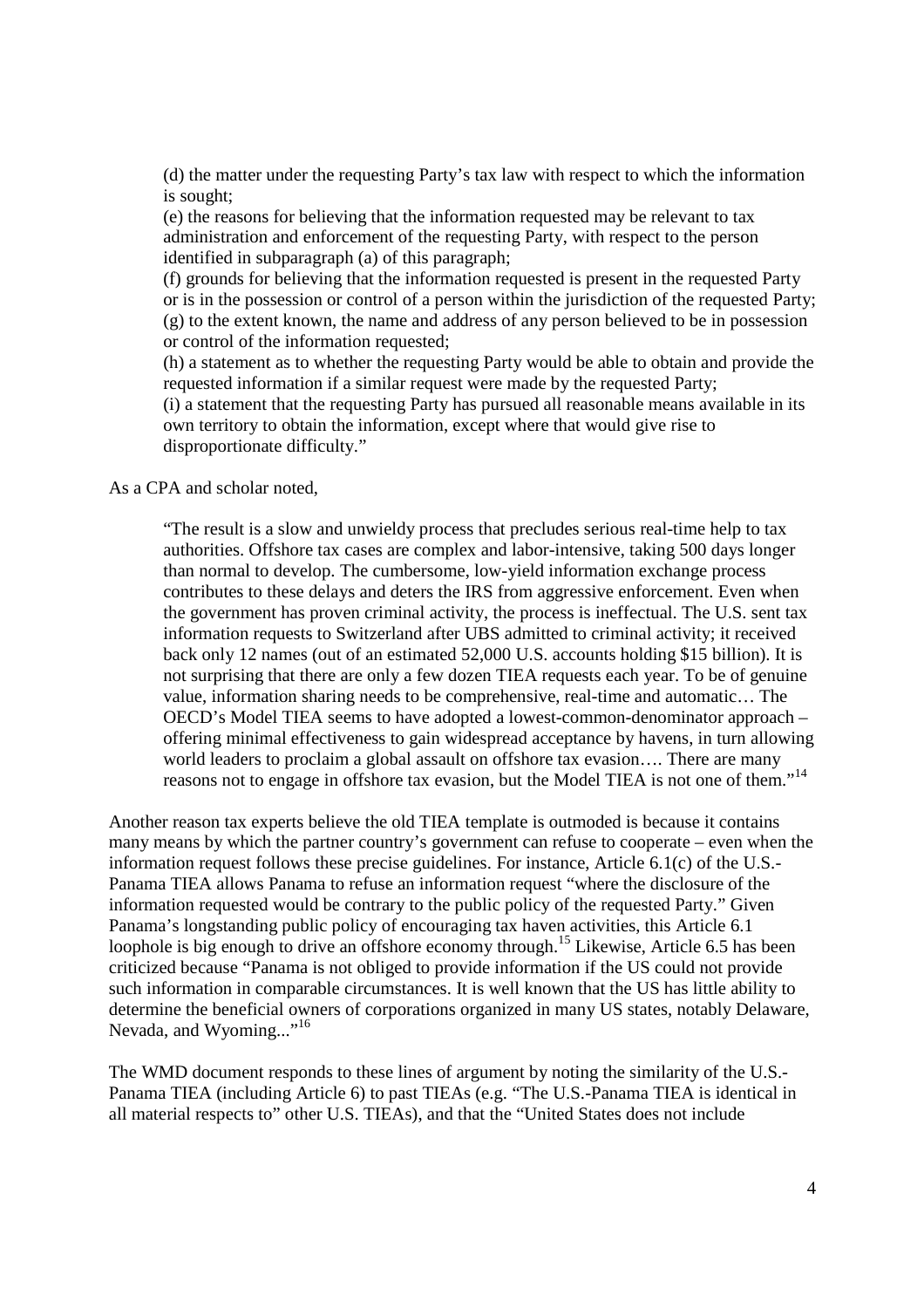automaticity in its TIEAs because we generally do not want to agree to automatically provide information to other countries" and that "Canada may be the only exception".

**But a bad precedent does not good policy make**. It is precisely because of the frustration on the limitations of outmoded TIEAs that tax experts are counseling a move towards automaticity of information exchange. Even Ways & Means Committee Ranking Member Sander Levin (D-Mich.) and Trade Subcommittee Ranking Member Jim McDermott (D-Wash.) signed onto the STHAA of 2009, which envisioned automatic exchange.

The WMD document quotes an OECD document that states:

"… Contracting Parties do not have to supply information the disclosure of which would be contrary to public policy (ordre public). 'Public policy' and its French equivalent 'ordre public' refer to information which concerns the vital interests of the Party itself. This exception can only be invoked in extreme cases. For instance, a case of public policy would arise if a tax investigation in the applicant Party were motivated by political or racial persecution. Reasons of public policy might also be invoked where the information constitutes a state secret, for instance sensitive information held by secret services the disclosure of which would be contrary to the vital interests of the requested Party. Thus, issues of public policy should rarely arise in the context of requests for information that otherwise fall within the scope of this Agreement."<sup>17</sup>

But this OECD interpretation is not binding on the parties, and the "public policy" clause is not defined in the agreement itself. In any case, the lack of enforcement mechanisms in the TIEA means that each country will decide if, how and on what terms to cooperate, and Article 6 of the TIEA gives them ample reasons to choose not to cooperate.

The WMD document dismisses the concern that Panama's long-standing policy of actively facilitating tax and regulatory arbitrage activities may make the country more likely to abuse the TIEA's exception provisions. It argues that other tax havens have signed TIEAs, and "staff is not aware of any examples of abuse of the public policy exception in any TIEAs to which the United States is party." Given that the Treasury Department does not disclose other countries' compliance information with TIEAs, it is unclear whether the authors of the WMD document do not have access to the compliance data, did not seek access to the data, or are not persuaded by data in their possession. In any case, no further argumentation is provided, so it is difficult to know what strength to accord this component of the WMD document's argument.

The WMD document also notes that the U.S. has signed comparable TIEAs with other tax havens like the Cayman Islands (2001) and British Virgin Islands (2002). Is the position of the authors that these jurisdictions' tax and regulatory policies are satisfactory? Indeed, the WMD document suggests that this may be their view, where it states that "U.S. tax authorities fully expect that the U.S.-Panama TIEA and the changes Panama made to implement the TIEA will address the problem of Panama serving as a tax haven for U.S. taxpayers seeking to evade taxes. If so, the United States would not need to resort to unilateral measures to address tax evasion…" It is improbable that co-sponsors of any iteration of the STHAA would agree with the statement that the TIEA with the Cayman Islands has dealt with all concerns related to tax and regulatory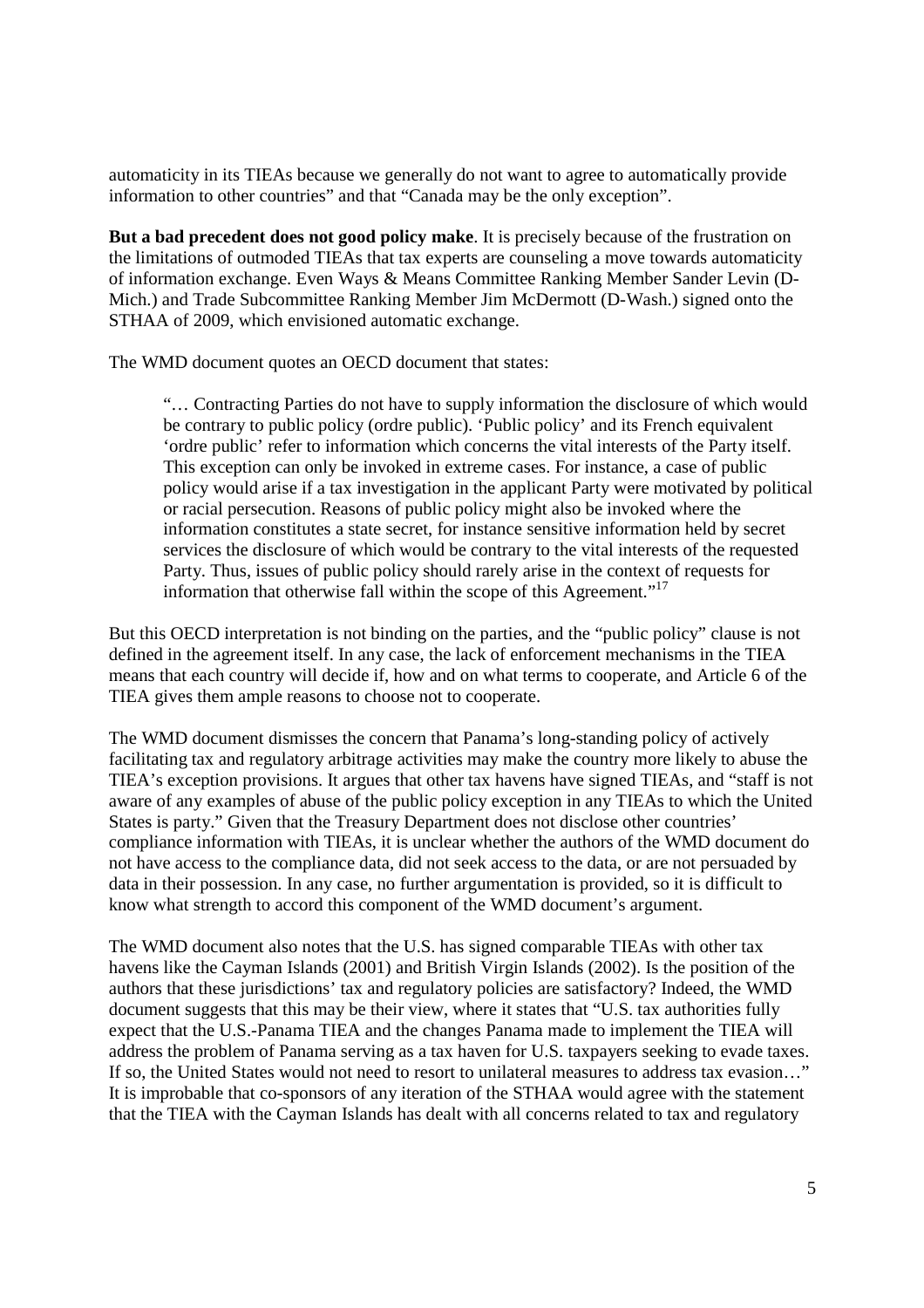arbitrage with that jurisdiction. Even if these jurisdictions had a record of perfect compliance with the letter of their TIEAs, there continues to be widespread concern in regards to U.S. tax evasion and avoidance in these jurisdictions.

Indeed, **the lingering of such concerns appears to be a fundamental motivation behind the STHAA legislation**. Every effective lawmaker understands the importance of having *both*  "carrots and sticks": carrots may be more effective when ultimate recourse to sticks is on the table. But as we show in this memo, **while the TIEA carrot is not enforceable, the FTA gives Panama an enforceable means of disarming the U.S. stick. The U.S. Congress should never waive its right to use "unilateral measures" as a backstop without risking FTA attacks.**

Moreover, in the case of Panama (and unlike other tax havens to our knowledge), the Martinelli administration is on the record describing the limited reach of the TIEA, and that it won't allow fishing expeditions.<sup>18</sup> Panamanian business leaders have also launched a constitutional challenge to the TIEA.<sup>19</sup> In sum, it is unknown and unknowable whether Panama will comply with even its limited TIEA commitments. But the available evidence argues for much more precaution than what the Obama administration is demonstrating by not renegotiating the FTA to carve out all tax justice policy space.

## *Other Weak Financial Policy Changes in Panama*

The WMD document makes no attempt to analyze other recent Panamanian measures. The character of these measures also serves as important evidence of Panama's weak commitment to tax justice reform. When the TIEA was signed, the Obama administration exchanged a diplomatic note with the Martinelli administration regarding additional domestic transparency promises.<sup>20</sup> But Panama's actual domestic legislative changes have been very disappointing. For instance, Panama's executive branch drafted "Know Your Client" legislation (Bill Number 275, presented on Jan. 11, 2011), that started off weak and was even further watered down in the National Assembly. The Martinelli administration signed the weak bill into law on February 1.<sup>21</sup>

First, lawyers that violate the "Know Your Client" legislation would see their temporary suspension period from offering registered agent services shrink from one to three years in the Martinelli administration's proposal, to as little as three months in the National Assemblyapproved legislation (see Article 20).<sup>22</sup> In other words, after a small slap on the wrist, a lawyer could return to offering nontransparent services to anonymous tax dodgers, assuming the laws are enforced in the first place (a big "if").

Second, the Martinelli proposal would have required resident agents to: 1) identify their clients and verify that identity through a paper trail; 2) ascertain the purpose for the creation of the corporate entity; and 3) share information with the government under certain extenuating circumstances. But the National Assembly scaled this back so that, in order to comply with item No. 2, "the resident agent shall not have the obligation to carry out any proactive step or verification of the information provided by the client." (Article 3, as amended.) In other words, trust, but do not verify.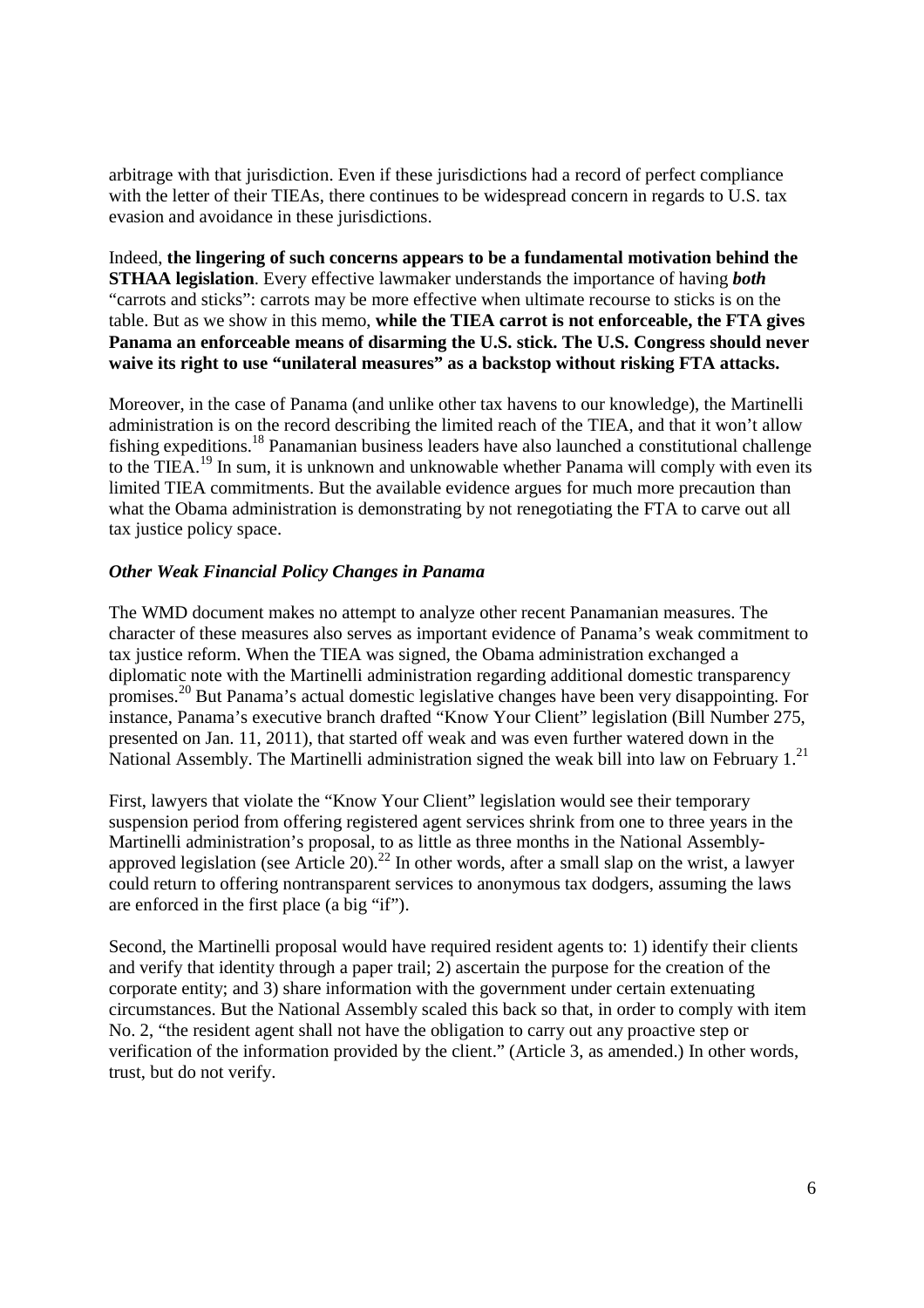Moreover, the fines for failing to preserve financial secrecy under the "Know Your Client" legislation are as much as five times larger than the sanctions for failing to cooperate with the legislation's limited information gathering and cooperation mandates.<sup>23</sup>

The U.S. government has repeatedly noted the problem with bearer shares and other Panamanian practices. In 2009, the U.S. Embassy in Panama said, "should the [Government of Panama] GOP agree to immobilize bearer shares and/or regulate anonymous corporations, it would address their single area of FATF 40 9 non-compliance in the 2006 IMF/FATF Financial Sector Review and represent a significant step forward in achieving greater transparency."<sup>24</sup>

The State Department's 2011 International Narcotics Control report is even starker:

"Panama's strategic geographic location and its economic openness make it a natural location for laundering money derived from drug sales. However, location is only one reason for Panama's attractiveness for money launderers. Panama is promoting itself as the new hub for Central America because it is a leader in developing the physical and financial infrastructure that go with that role. The Colon Free Trade Zone is the second largest free trade zone in the world and the major airline, Copa, is expanding international and local flights. The financial sector is increasing direct marketing efforts to attract regional financial institutions. This current and future access to infrastructure and global connections attracts international clients who know how to use financial and commercial accounts for money laundering.

During 2010, Panama made progress on the policy front in improving the transparency of its financial system… **Unfortunately, the lack of enforcement of Panamanian banking and anti-money laundering laws undercuts the policy progress the GOP has made**. The very factors that contribute to Panama's economic growth and financial sector sophistication – the dollar-based economy, the large number of offshore banks and shell companies, loosely regulated free trade zones, and sustained growth in the ports and maritime industries – are also mechanisms that are vulnerable to abuse for money laundering and other illicit financial activities. Legislation that allows bearer share corporations remains in effect and provides a near impenetrable corporate veil for shareholders. In addition, corruption and weak regulatory bodies impede Panama's progress toward a more transparent economy [emphasis added]."<sup>25</sup>

While the Martinelli administration has played up the recent policy changes for maximum public relations advantage in the international media, back at home they have been more candid about their real intentions. In announcing the campaign to get off of the OECD gray lists, Panama set up a government-corporate initiative called the High Level Presidential Commission for the Defense of International Services ("*Comisión de Alto Nivel Presidencial para la Defensa de los Servicios Internacionales*"). Panamanian officials said that – in addition to tax treaties as a carrot – WTO attacks on countries' anti tax-haven initiatives can be the stick to ward off challenges to Panama's service sector. They said these "are part of the measures contemplated in the national strategy to promote and defend Panama's service sector."<sup>26</sup> In January 2011, after the signing of the U.S. TIEA, Panamanian official Frank de Lima bragged to a reporter how little would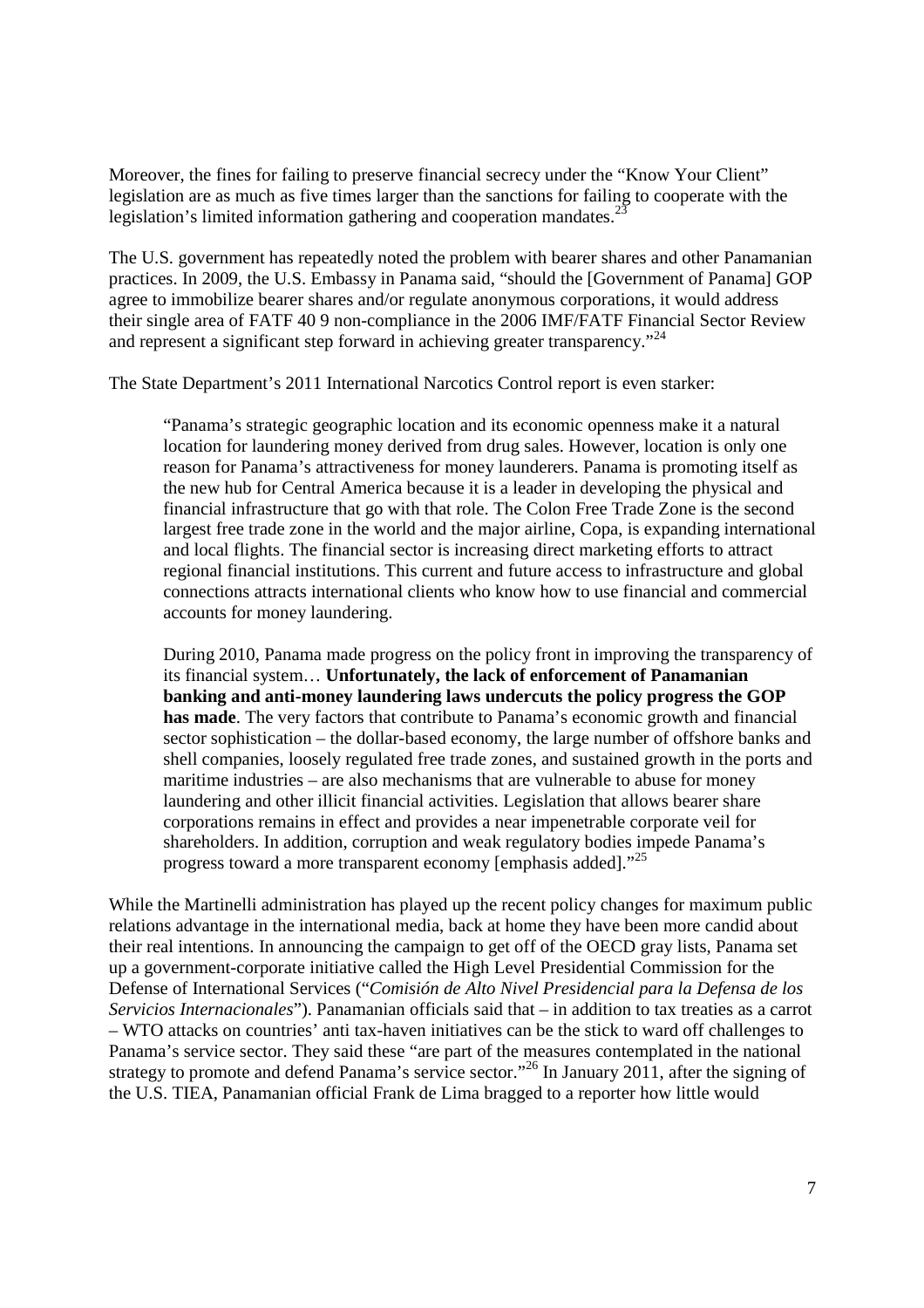change: "We'll maintain competitive advantages like bearer shares (other jurisdictions have eliminated them) and we won't immobilize bearer shares as other jurisdictions have done."<sup>27</sup>

## **2. Possible U.S. approaches to combating tax havens**

U.S. legislators have considered various approaches to combating tax havens. We consider three approaches in this section.

First, Section 101 of the Stop Tax Haven Abuse Act (STHAA) of 2007 and 2009 empowered the Treasury Secretary to craft a list of "offshore secrecy jurisdictions." The determination would be informed by considerations such as whether the country automatically exchanged tax information with the United States. The legislation contained an initial list of secrecy jurisdictions that included Panama. The STHAA would have created various rebuttable presumptions regarding U.S. persons that transacted with entities in such jurisdictions. This rule would make it easier for the IRS in civil proceedings to pursue its tax collection goals.

A second approach is contained in the Foreign Account Tax Compliance Act (FATCA), enacted in 2010. That bill subjects transfers to foreign financial institutions to the 30 percent U.S. tax withholding, unless the foreign financial institution chooses to send information to the IRS on its U.S. clients. Section 102 of the 2011 STHAA would amend FATCA by creating rebuttable presumptions regarding transfers to institutions that do not participate in the FATCA system. It appears that the FATCA-based approach was favored because it was argued that "blacklists" were unpopular with tax haven governments.<sup>28</sup>

A third approach is contained in all the iterations of STHAA and would amend and extend Patriot Act style sanctions to tax haven jurisdictions.<sup>29</sup> The Patriot Act (31 U.S.C. Sec. 5318A  $(b)(5)$ ) states:

"If the [Treasury] Secretary finds a jurisdiction outside of the United States, 1 or more financial institutions operating outside of the United States, or 1 or more classes of transactions within, or involving, a jurisdiction outside of the United States to be of primary money laundering concern, the Secretary, in consultation with the Secretary of State, the Attorney General, and the Chairman of the Board of Governors of the Federal Reserve System, *may prohibit, or impose conditions upon, the opening or maintaining in the United States of a correspondent account or payable-through account by any domestic financial institution or domestic financial agency for or on behalf of a foreign banking institution, if such correspondent account or payable-through account involves any such jurisdiction or institution*, or if any such transaction may be conducted through such correspondent account or payable-through account" [italics added].<sup>30</sup>

In making this determination, the Treasury Secretary…

"shall consider in addition such information as the Secretary determines to be relevant, including the following potentially relevant factors: (A) Jurisdictional factors.— In the case of a particular jurisdiction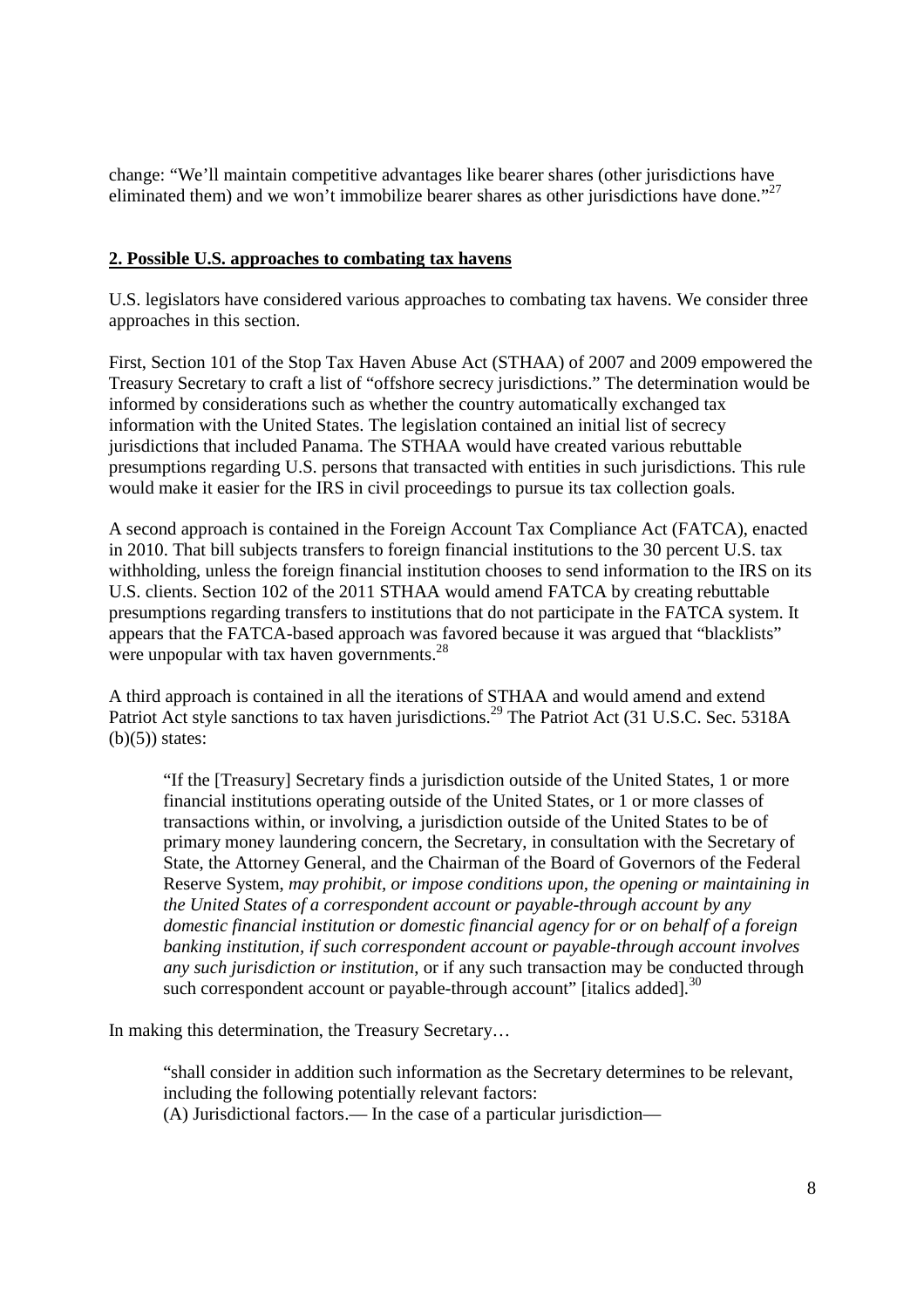(i) evidence that organized criminal groups, international terrorists, or entities involved in the proliferation of weapons of mass destruction or missiles have transacted business in that jurisdiction;

*(ii) the extent to which that jurisdiction or financial institutions operating in that jurisdiction offer bank secrecy or special regulatory advantages to nonresidents or nondomiciliaries of that jurisdiction;* 

*(iii) the substance and quality of administration of the bank supervisory and countermoney laundering laws of that jurisdiction;* 

*(iv) the relationship between the volume of financial transactions occurring in that jurisdiction and the size of the economy of the jurisdiction;* 

*(v) the extent to which that jurisdiction is characterized as an offshore banking or secrecy haven by credible international organizations or multilateral expert groups;*  (vi) whether the United States has a mutual legal assistance treaty with that jurisdiction,

and the experience of United States law enforcement officials and regulatory officials in obtaining information about transactions originating in or routed through or to such jurisdiction; and

(vii) *the extent to which that jurisdiction is characterized by high levels of official or institutional corruption*." [italics added]

**This laudable approach has nonetheless been controversial internationally**. The Patriot Act has generated much consternation among trading partners such as the European Union.<sup>31</sup> The STHAA uses and extends this controversial approach. Section 101 of the 2011 STHAA would amend 31 U.S.C. Sec. 5318A (b)(5) to state:

"PROHIBITIONS OR CONDITIONS ON OPENING OR MAINTAINING CERTAIN CORRESPONDENT OR PAYABLE-THROUGH ACCOUNTS OR AUTHORIZING CERTAIN PAYMENT CARDS.—If the Secretary finds a jurisdiction outside of the United States, 1 or more financial institutions operating outside of the United States, or 1 or more classes of transactions within or involving a jurisdiction outside of the United States to be of primary money laundering concern or to be impeding United States tax enforcement, the Secretary, in consultation with the Secretary of State, the Attorney General of the United States, and the Chairman of the Board of Governors of the Federal Reserve System, may prohibit, or impose conditions upon—

(A) the opening or maintaining in the United States of a correspondent account or payable-through account; or

(B) the authorization, approval, or use in the United States of a credit card, charge card, debit card, or similar credit or debit financial instrument by any domestic financial institution, financial agency, or credit card company or association, for or on behalf of a foreign banking institution,

if such correspondent account, payable-through account, credit card, charge card, debit card, or similar credit or debit financial instrument, involves any such jurisdiction or institution, or if any such transaction may be conducted through such correspondent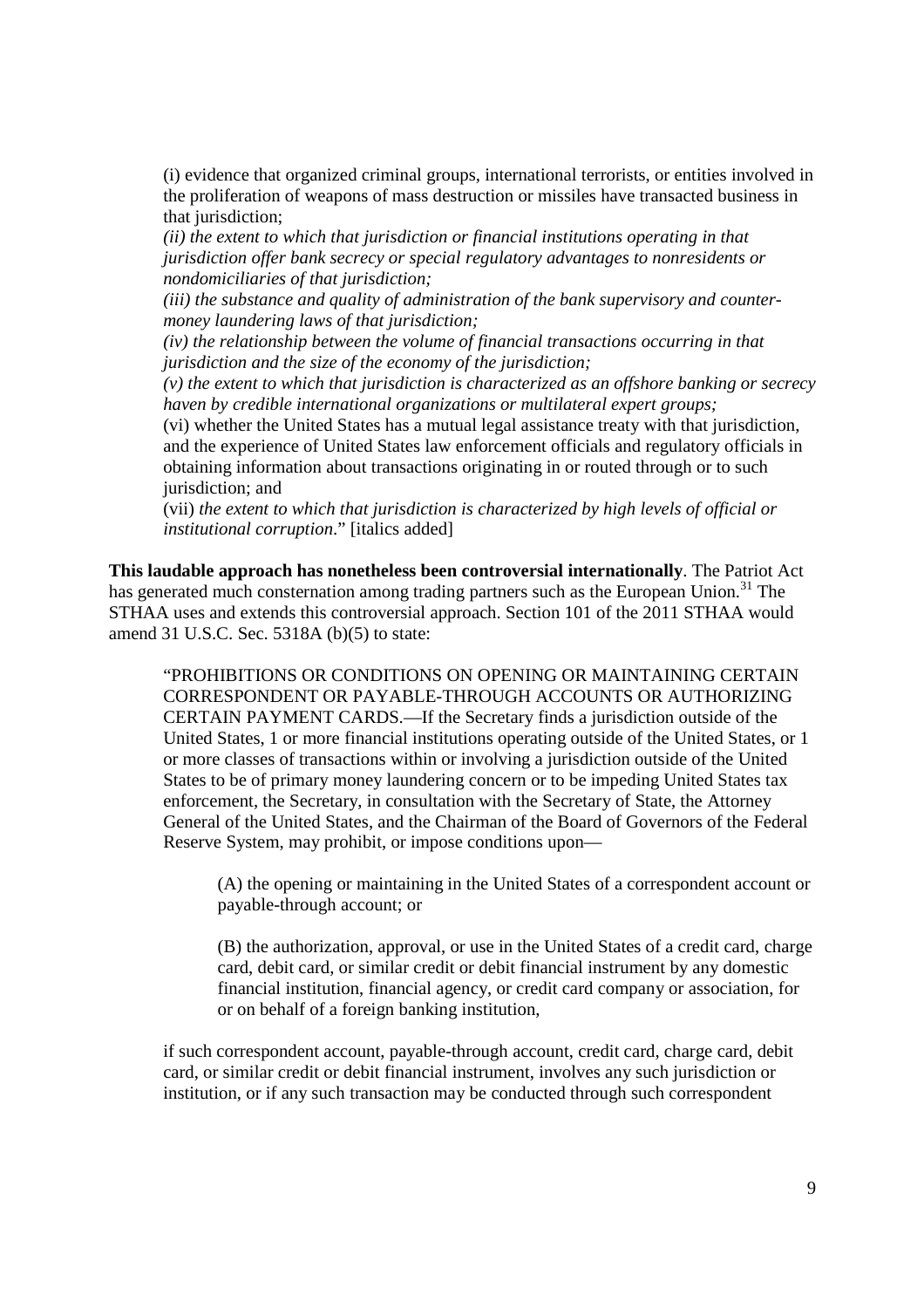account, payable-through account, credit card, charge card, debit card, or similar credit or debit financial instrument."

The factors informing the Treasury Department's finding are similarly amended to add tax enforcement related provisions. One of these factors – but only one – is the existence of a TIEA. It is interesting that Panama would meet many of the criteria in the original Patriot Act, and certainly in the proposed changes to it under the Stop Tax Haven Abuse Act, as Wikileaks confirms even the U.S. government believes.<sup>32</sup>

## **3. FTA Could Undermine U.S. Anti-Tax Haven Efforts**

There are multiple ways that a U.S. anti-tax haven initiative could be hampered by the U.S.- Panama FTA. For the purposes of illustration and unless otherwise noted, we will focus on the third approach outlined in Section 2 above: that of Section 101 of the STHAA of 2011.

#### *A. Scope issues*

If a dispute settlement or arbitral panel were convened to hear a case brought against the United States by the Panamanian government or a Panama-registered corporations, the panel's first task would be to define whether the challenged measure falls under FTA Chapter 12 (Financial Services), Chapter 11 (Cross-Border Trade in Services) or Chapter 10 (Investment).<sup>33</sup> Depending on this determination, the claimant could argue that the U.S. measure violated particular U.S. substantive obligations. Similarly, the U.S. could invoke slightly different defenses depending on the chapter. (Unfortunately, as we show below, the U.S. defenses would be unlikely to be given much weight in the event of an FTA challenge of the STHAA.)

Chapter 12 defines "financial services" broadly as including everything from credit cards, to bank deposits, to derivatives and swaps.<sup>34</sup> The Chapter applies to all "measures adopted or maintained by a Party *relating to*: a) financial institutions of the other Party; b) investors of the other Party, and investments in such investors, in financial institutions in the Party's territory; and c) cross-border trade in financial services" [italics added] (Article 12.1).

Chapter 11, in contrast, applies "to measures adopted or maintained by a Party *affecting* crossborder trade in services by service suppliers of the other Party…" (Article 11.1, italics added).

And while Article 12.1 establishes that Chapter 12 applies to measures "relating to" investors and investments *in financial institutions*, Chapter 10 applies to a broader set of measures: those "adopted or maintained by a Party relating to: (a) investors of the other Party; [and] (b) covered investments…" (Article 10.1)

The meaning of "measures" can include statutes, regulations, court decisions, agency determinations, and government actions to implement any of the foregoing. "Measures" can even include statutes that grant the executive the discretion to impose certain sanctions or take enforcement actions, without requiring that these actions be taken.<sup>35</sup>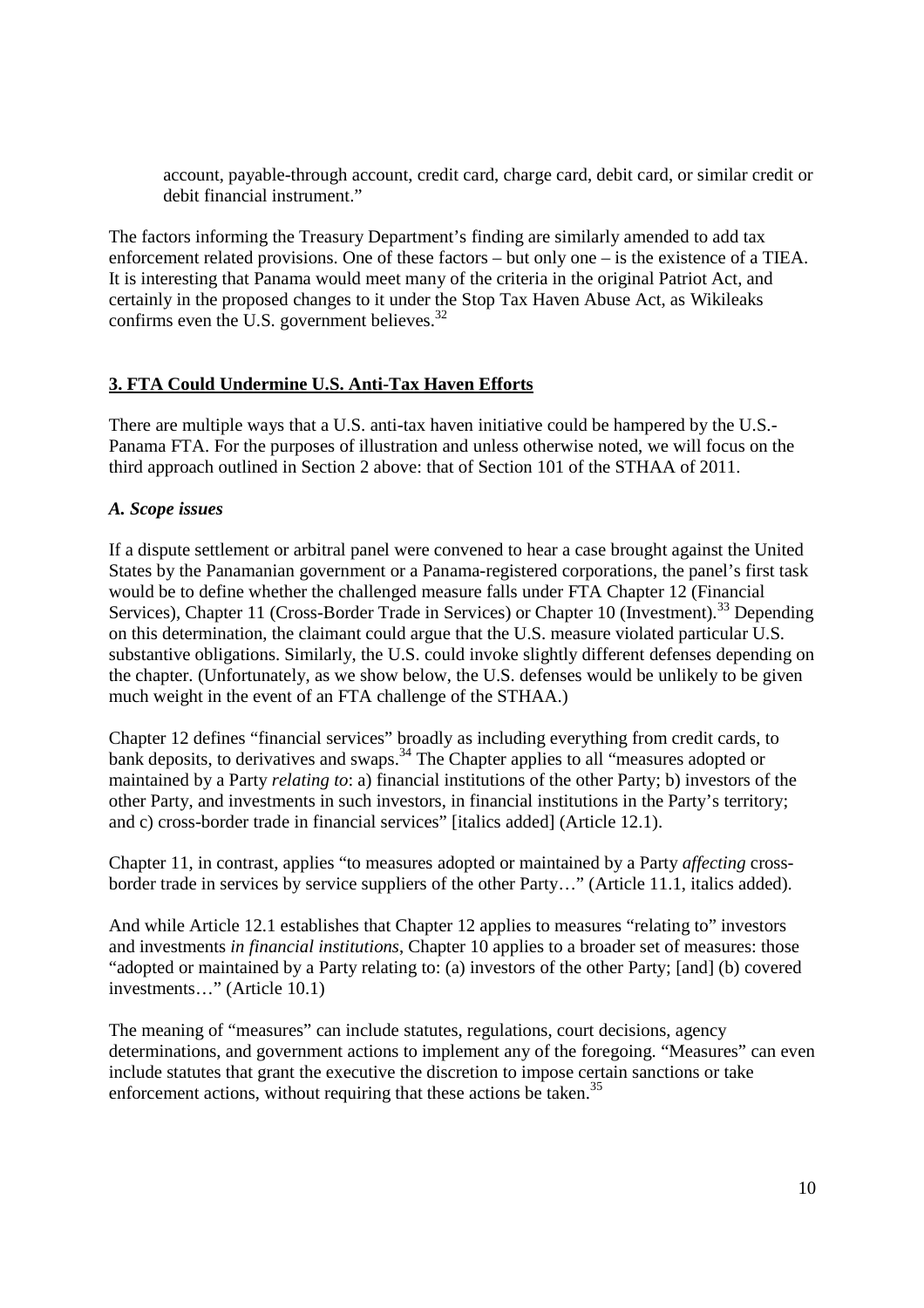In other trade law contexts, the phrase "relating to" has been interpreted as meaning "primarily aimed at."<sup>36</sup> If a panel followed trade law precedent, an anti-tax haven initiative would only fall under Chapter 12 if it were shown to be "primarily aimed at", say, "cross-border trade in financial services" or investments in financial institutions. If the measure were aimed at a broader range of cross-border service providers than only cross-border *financial* services suppliers, the measure would instead fall (at least in part) under Chapter 11.

It is unclear how a panel would categorize the STHAA. Although the bill would clearly have significant implications for cross-border *financial* service providers and investors in *financial*  institutions, the measure would have impacts on *non-financial* service suppliers as well. The STHAA could probably be interpreted as a measure relating to financial services, or a measure affecting cross-border services, or some combination therein. How a panel determined this would influence what obligations the U.S. had to meet, and what exceptions it could invoke.

The definition of protected investments in Chapters 12 and 10 also differ. Article 10.29 in Chapter 10 defines investment very broadly:

"**investment** means every asset that an investor owns or controls, directly or indirectly, that has the characteristics of an investment, including such characteristics as the commitment of capital or other resources, *the expectation of gain or profit, or the assumption of risk*. Forms that an investment may take include: (a) an enterprise; (b) shares, stock, and other forms of equity participation in an enterprise; (c) bonds, debentures, other debt instruments, and loans; (d) *futures, options, and other derivatives*; (e) turnkey, construction, management, production, concession, revenue-sharing, and other similar contracts; (f) intellectual property rights; (g) licenses, authorizations, permits, and similar rights conferred pursuant to domestic law; and (h) other tangible or intangible, movable or immovable property, and related property rights, such as leases, mortgages, liens, and pledges..." [italics added, internal footnotes omitted]

Chapter 12, in contrast, which applies to measures primarily aimed at "investors of the other Party, and investments of such investors, in *financial* institutions *in the Party's territory*;" states:

"**investment** means 'investment' as defined in Article 10.29 (Definitions), except that, with respect to 'loans' and 'debt instruments' referred to in that Article: (a) a loan to or debt instrument issued by a financial institution is an investment only where it is treated as regulatory capital by the Party in whose territory the financial institution is located; and

(b) a loan granted by or debt instrument owned by a financial institution, other than a loan to or debt instrument of a financial institution referred to in subparagraph (a), is not an investment;

for greater certainty, a loan granted by or debt instrument owned by a cross-border financial service supplier, other than a loan to or debt instrument issued by a financial institution, is an investment for purposes of Chapter 10 (Investment) if such loan or debt instrument meets the criteria for investments set out in Article 10.29 (Definitions)…"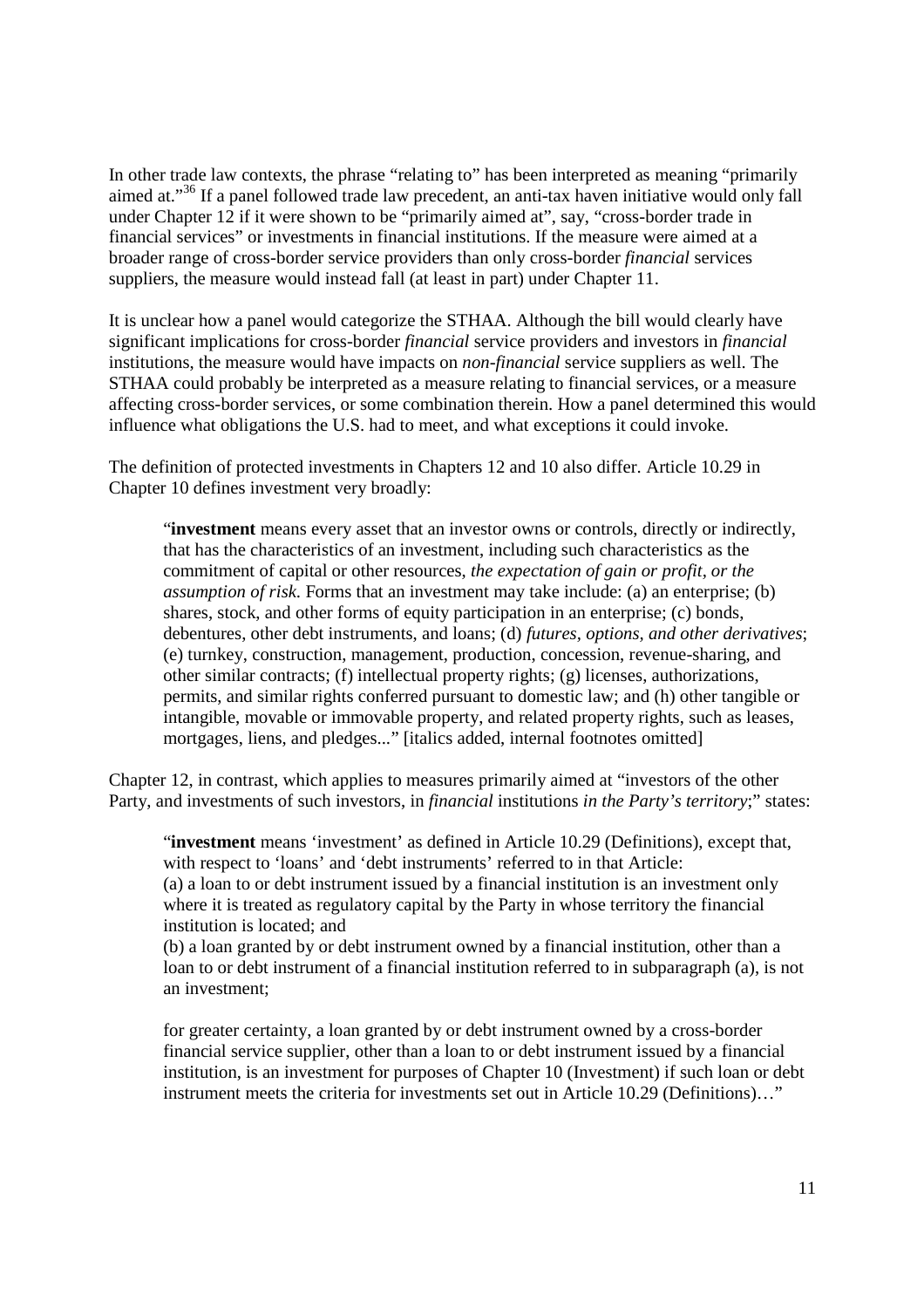These definitions of investment are troubling. As half of the members of the State Department Model BIT Subcommittee wrote, "the definition of 'Investment' in [trade and investment pacts] is much broader than the real property rights and other specific interests in property that are protected under the U.S. Constitution. The inclusion of 'futures, options, and derivatives' is also worrisome, given the troublesome role these instruments played in the financial crisis and ongoing regulatory reform efforts."<sup>37</sup> The U.S. Supreme Court has noted that "a mere unilateral expectation or an abstract need is not a property interest entitled to protection,"<sup>38</sup> and "business" in the sense of the activity of doing business, or the activity of making a profit is not property in the ordinary sense."<sup>39</sup> The Panama FTA, in contrast, states that the mere "expectation of gain or profit" is a sufficient characteristic to endow an "asset" with the status of "investment" subject to FTA protection.

## **WMD Document Obscures FTA's Scope**

The WMD document states that "the FTA does not govern the relationship between the United States and its citizens. The United States only takes obligations vis a vis Panama (and, indirectly, Panamanian exporters and investors operating in the United States). For example, while it is true that the United States is generally required to treat Panamanian financial services suppliers no less favorably than U.S. suppliers, it is not clear how this obligation would ever undermine any measure to address tax evasion by a U.S. citizen. Thus, the national treatment and MFN obligations do not appear to be relevant."

This obscures the FTA's scope in several ways. First, to the extent that measures between the U.S. and its citizens "affect cross-border trade in services" by Panamanian suppliers, it could be covered under Chapter 11. To the extent that these measures "relate to" Panamanian cross-border financial service suppliers or investors, they could be covered by Chapter 12 and 10 respectively.

Moreover, the WMD document seems to conflate the underlying income taxation measures (which apply to U.S. citizens and taxpayers) with ancillary enforcement measures like the STHAA. Section 101 of the STHAA clearly envisions sanctions that would limit transfers to and from tax haven countries as a whole. Such enforcement measures would likely be seen as affecting or relating to Panamanian cross-border service suppliers, if Panama was designated as a problem country under the STHAA.

## *B. STHAA Analysis Under Chapter 12*

If the STHAA were deemed as falling under Chapter 12, there would be various standards it would have to meet to be FTA-compliant. Here are some of the most relevant:

1. **Open markets:** Article 12.5.2 states: "Each Party shall permit persons located in its territory, and its nationals wherever located, to purchase financial services from cross-border financial service suppliers of the other Party located in the territory of the other Party."<sup>40</sup> This means that the U.S. commits to allow its citizens and anyone who happens to be in the U.S. to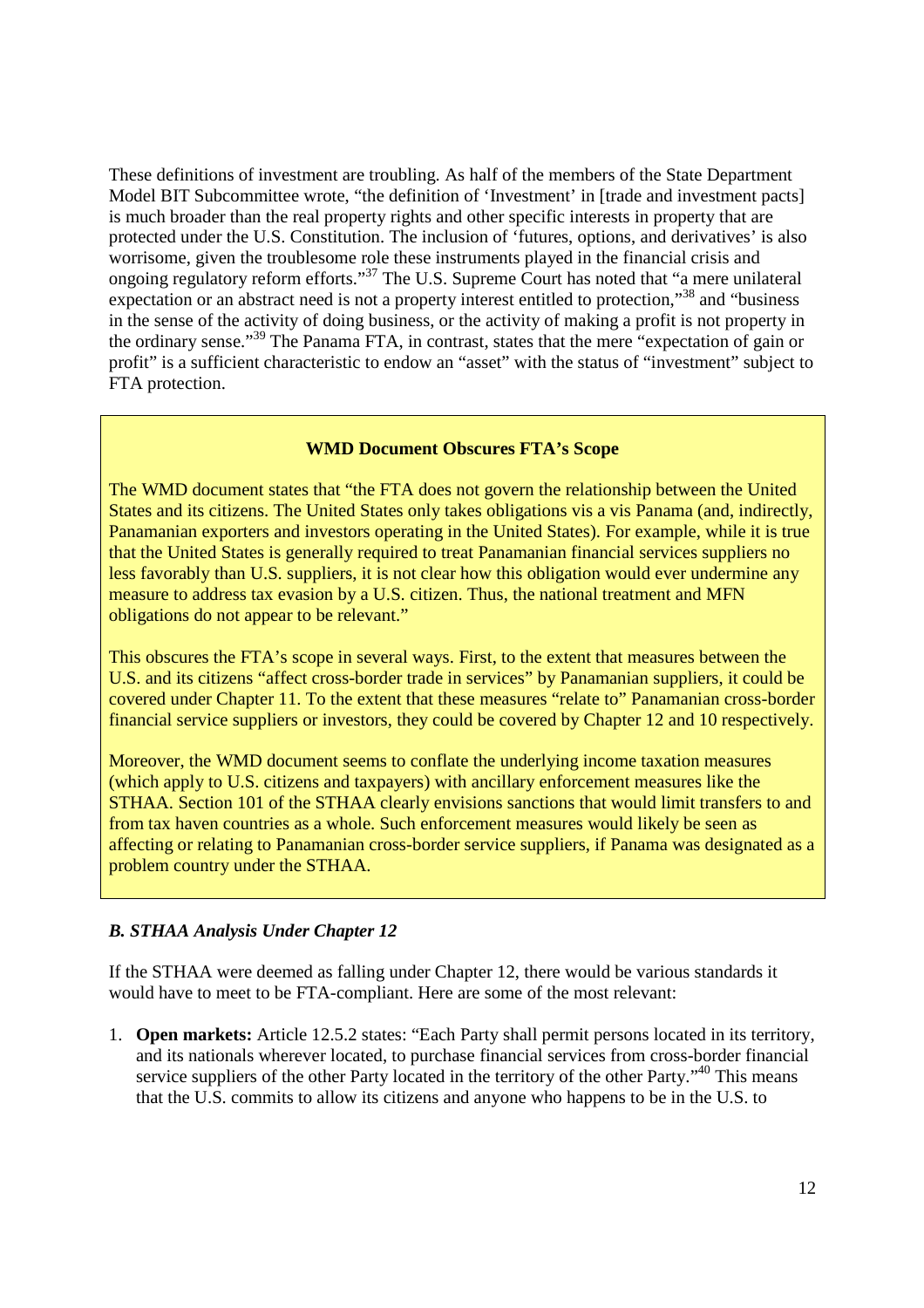purchase Panamanian financial services located in Panama. The U.S. also commits to allow U.S. nationals to access these services directly in Panama, or anywhere else outside the U.S..

- 2. **Free transfers:** Article 12.1.2 also incorporates FTA Articles 10.8 and 11.10 into the financial services rules that the U.S. must follow. These require transfers "relating to" (respectively) financial services investments and cross-border supply in financial services "to be made freely and without delay into and out of [a Party's] territory."<sup>41</sup> In other words, say a U.S. client wishes to consume Panamanian banking services, the supply of which almost definitionally would lead to transfers and payments between the client and service supplier. Under the FTA, the U.S. commits to allow all transfers related to the supply of this service to go back and forth freely and without delay in and out of the U.S. to Panama. Even measures that do not take conventional transfer-restricting forms, like enforcement actions, could be shown to amount to a transfer restriction. $42$
- 3. **Panama must be treated on par with other countries:** While the U.S. has carved out the right to treat Panamanian cross-border financial service suppliers less favorably than it treats *U.S.* investors "in like circumstances" (see Articles 12.2.3 and 12.5.1, and Annex 12.5.1), it is obligated to accord Panamanian cross-border financial service suppliers treatment "no less favorable" than it accords third-country investors: say, Canadian cross-border financial service suppliers. This is known as the most favored nation (MFN) principle, and is contained in Article 12.3.1. The notion of "like circumstances" in trade and investment law has been interpreted to mean suppliers that supply the same service,  $43$  or investors in the same economic sector.<sup>44</sup> The U.S. attempted to argue under the *Cross-Border Trucking Services* case in NAFTA that "in like circumstances" should mean "subject to similar regulations," and that Mexican providers were in unlike circumstances with U.S. providers because of Mexico's weaker regulatory regime for trucks. But the five-member dispute settlement panel rejected that argument, saying that it would render NAFTA services trade commitments "meaningless."<sup>45</sup> The "no less favorable" clause has been interpreted to prohibit both *de jure* and *de facto* discrimination.<sup>46</sup> Specifically, treatment can be deemed de facto "less favorable" when the challenged measure "modifies the conditions of competition in the relevant market to the detriment" of foreign competitors.<sup>47</sup>
- 4. **The U.S. lists no relevant non-conforming measures.** Article 12.9 of the FTA allows countries to list non-conforming measures (NCMs) in an Annex III of the agreement to numbered items 1 and 3 (but not item 2) above. The U.S. lists no NCMs in Annex III relevant to the STHAA.

The threat of (indirectly) restricting U.S. taxpayers' access to foreign bank services in problematic jurisdictions is precisely the policy mechanism envisioned by Section 101 of the STHAA of 2011. If the FTA is signed, the U.S. would never be able to apply Section 101 against Panama without risking a claim of violation of any or multiple of these FTA provisions. Panama would be able to argue one or multiple of the following claims:

1. A determination to prohibit U.S. firms from processing credit cards issued in Panama or opening correspondent accounts for transactions with Panamanian institutions is in effect a prohibition on cross-border financial services trade with Panama contrary to U.S. obligations under Article 12.5.2. While the U.S. could argue that the determination does not *prohibit* this trade per se (but only *limits* U.S. institutions' ability to process the trade), a trade or investment panel would be unlikely to give such an argument weight. The WTO Appellate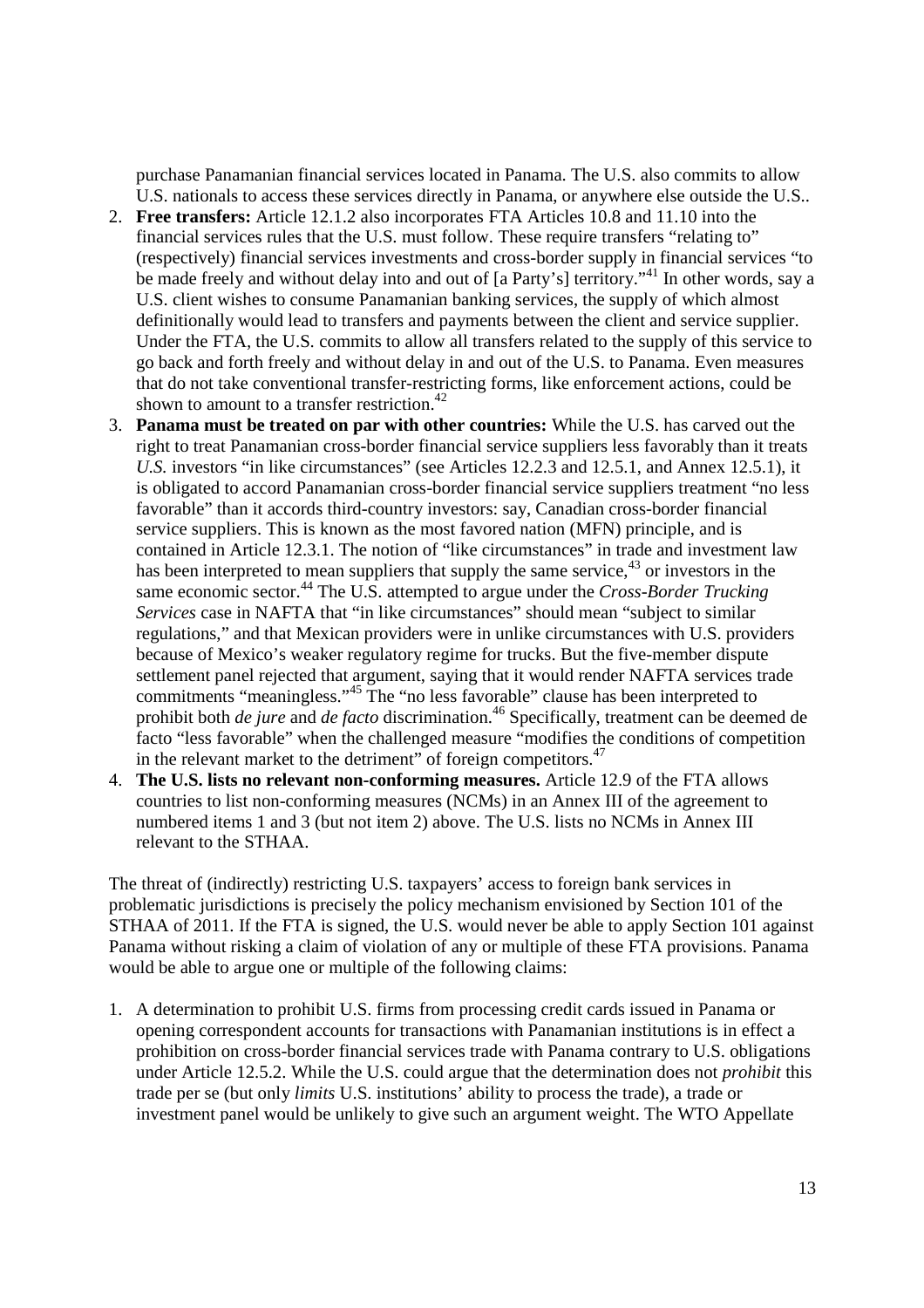Body has determined that measures that take the form of a prohibited market access measure or "in effect" prohibit market access should be seen as equally incompliant with trade obligations.<sup>48</sup> Limiting U.S. firms' ability to process transactions related to Panama would be "in effect" a market access ban on Panamanian cross-border financial service suppliers.<sup>49</sup>

- 2. Even if the market access argument failed, the argument that STHAA violates the FTA's free transfer provisions for cross-border trade in financial services like payments processing is much more straightforward.
- 3. Panama could also argue that, because the STHAA determination would name Panama, it is a *de jure* discrimination that treats Panamanian financial service suppliers less favorably than third-party financial service suppliers. While that argument would almost certainly hold, Panama would also have the option of arguing that it *de facto* discriminates by modifying the conditions of competition in favor of non-Panamanian financial services (i.e. service suppliers from countries not subject to the STHAA determination.)

If Treasury were to fail to utilize its Section 101 authorities, Congress may decide in the future to enact legislation that would reduce Treasury's discretion and require that market access for U.S. consumers to Panama's service suppliers be prohibited if certain thresholds were met. In that case, Panama would even be able to challenge the measure before Treasury were to apply it.

## **FTA Obligations Go Beyond the WTO**

The U.S. currently would be able to apply Section 101 of the STHAA against Panama without running afoul of its WTO services trade commitments. The FTA contains broader transfers obligations than what the U.S. undertook in the WTO services agreement: the U.S. has virtually no Mode 1 market access or transfers commitments in financial services ("cross border supply", where the consumer is located in the U.S. but the financial service provider is overseas, such as through the Internet) and the GATS does not appear to contain transfers obligations for Mode 2 ("consumption abroad", as when a U.S. client travels to Panama to consume banking services).

Moreover, the WTO has one procedural protection for tax-related challenges that the FTA does not have. GATS Article XXII states that a member "may not invoke" dispute settlement against another WTO member for a national treatment violation if the two members have a double taxation treaty (DTT) with one another, and if the challenged measure falls within the DTT's scope. This in effect states that DTTs can trump WTO rules in certain instances.

This procedural protection is not perfect. First, it only applies to national treatment (not MFN) violations. Second, the scope of covered tax agreements may not apply to TIEAs. Third, the scope of the covered measures could be construed too narrowly to provide sufficient protections. Finally, if the two members disagree as to the applicability of Article XXII, an arbitrator can authorize the case to proceed anyway. But it is a procedural protection not contained in the FTA.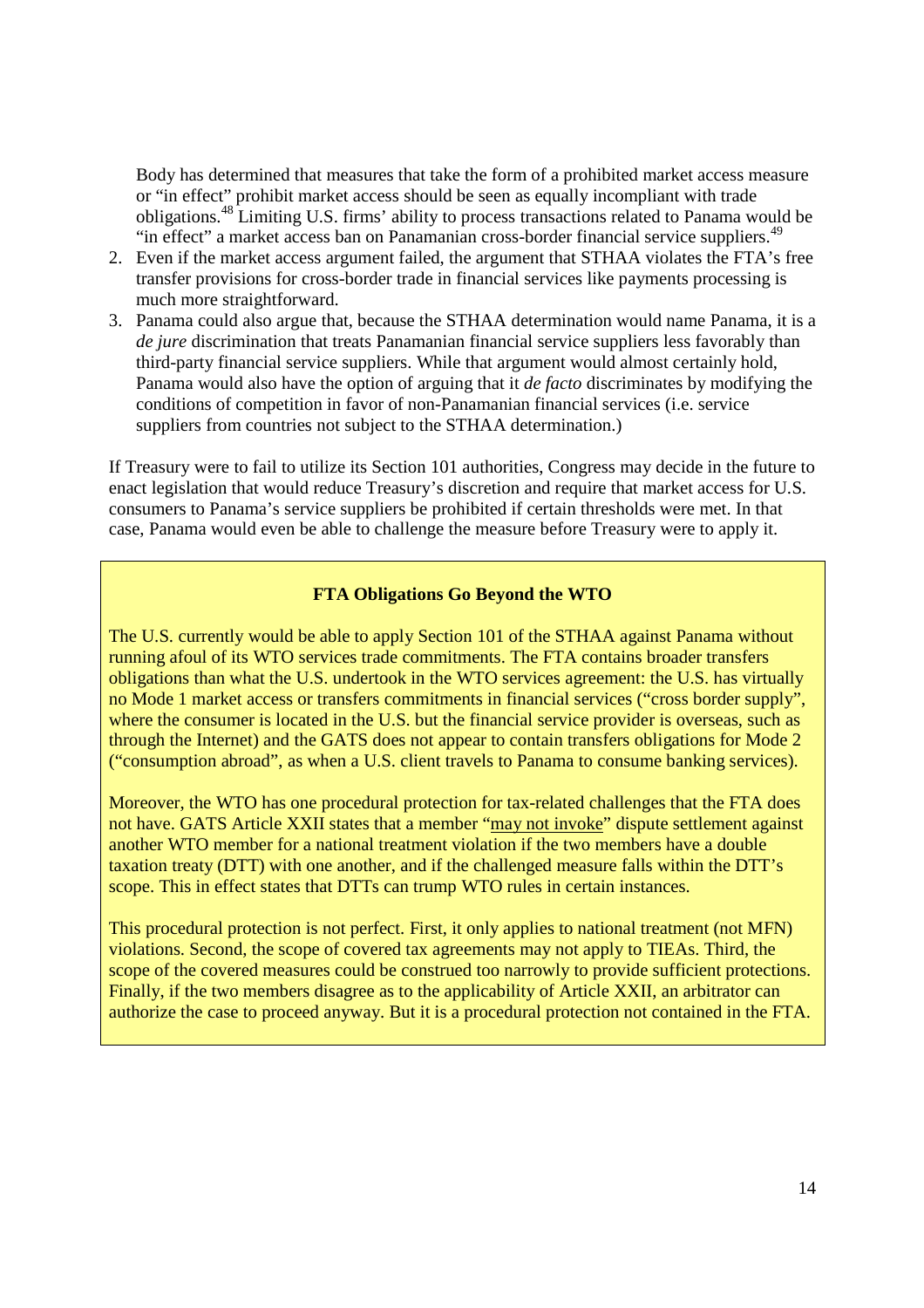## *C. STHAA Analysis Under Chapter 11*

As noted in the section above on scope, it is possible that a panel could find that the STHAA or other anti-tax haven measures could be interpreted to be a measure "adopted or maintained by a Party affecting cross-border trade in services by service suppliers of the other Party" more generally, rather than pertaining to Chapter 12 financial services obligations (which deal more with regulation of financial services providers *per se,* in their capacity as banks, etc.).

In some respects, the U.S. has wider obligations under Chapter 11 than Chapter 12, including:

- 1. **No bans or quantitative limitations:** Article 11.4 is a "ban on bans." It will keep the U.S. from banning (i.e. capping at zero) "the total value of service transactions" from Panamanian suppliers of services subject to Chapter 11 scope.
- 2. **Free transfers:** We've already covered Article 11.10, which is incorporated by reference into Chapter 12. The U.S. commits to allow all transfers related to cross-border service supplies to enter and exit the U.S. freely and without delay.
- 3. **Panama must be treated on par with service suppliers from the U.S. and other countries:** In Chapter 12 on financial services, the U.S. took limited national treatment commitments, but more extensive MFN treatments. This obligated the U.S. to treat Panamanian financial service suppliers no less favorably than Canadian financial service suppliers, but did not require the U.S. to treat Panamanian financial service suppliers as favorably as *U.S.* financial services providers. This distinction is erased in Chapter 11, which simply requires that Panamanian cross-border services suppliers be treated no less favorably than U.S. or Canadian service suppliers.
- 4. **The U.S. lists no relevant non-conforming measures.** Article 11.6 of the FTA allows countries to list non-conforming measures (NCM) in Annexes I and II of the agreement to numbered items 1 and 3 (but not item 2) above. But the U.S. took no NCM in these annexes relevant to the STHAA. $^{50}$

## *D. STHAA Analysis Under Chapter 10*

The STHAA and other tax haven measures could also be challenged under Chapter 10, which will afford certain privileges to Panama-registered investors operating in the U.S. with respect to their U.S. investments operations, and covered investments of Panama-registered enterprises. Investors in financial institutions (e.g. stockholders in banks) would have recourse to investorstate arbitration for claims of indirect expropriation and free transfers.<sup>51</sup> Every other type of investor (including those that incidentally use banks to facilitate their investments) would additionally be able to launch investor-state claims for national treatment, MFN, fair and equitable treatment, and other violations. The Panamanian government could launch claims on behalf of its investors on any of these grounds – whether or not the measure related to financial services.

• Fair and equitable treatment claims can lead to arguments that new regulations went against an investor's expectations when they made the investment, and that they should be compensated for the kinds of profits that they could have made in the pre-regulated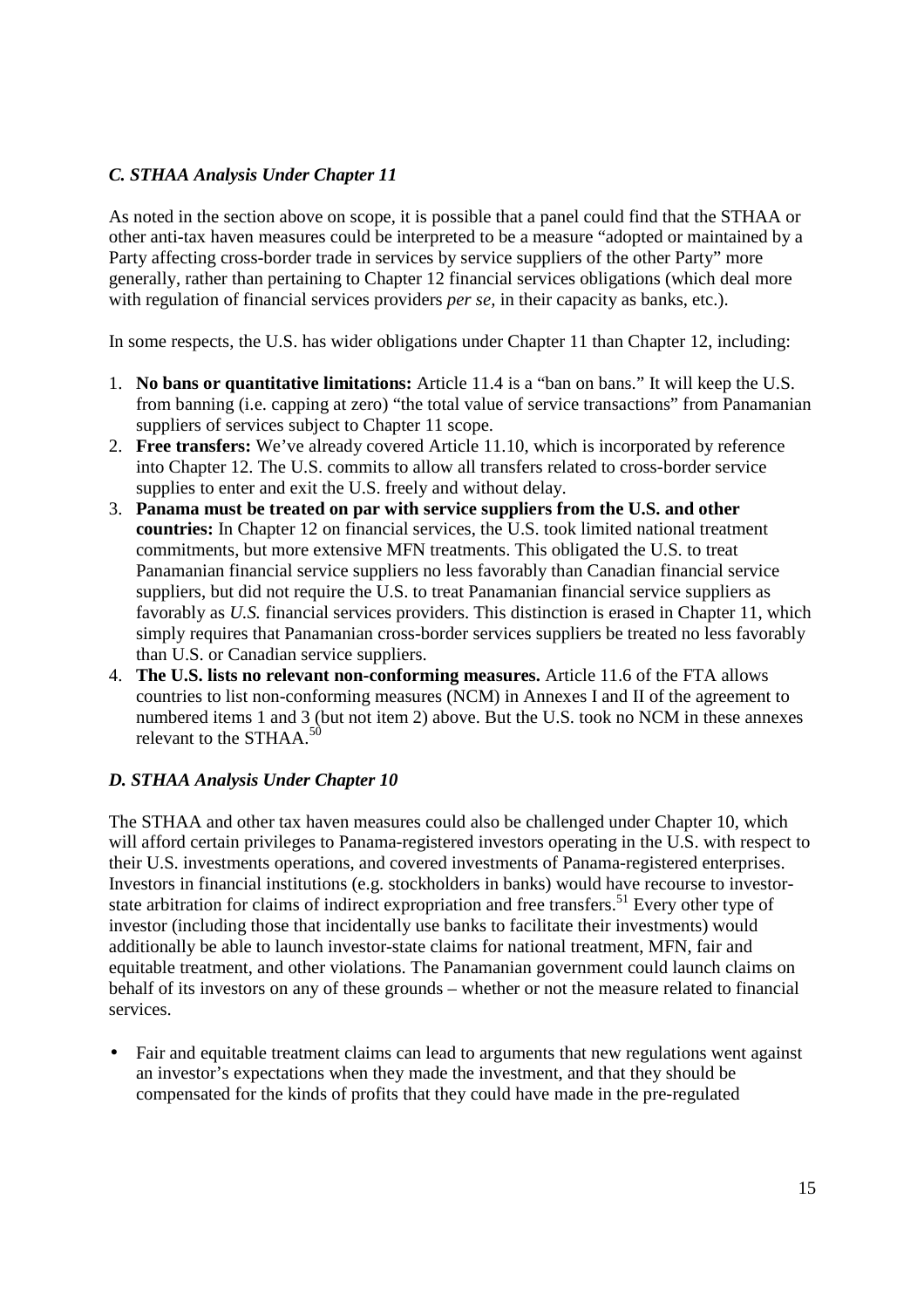environment. This is the most common and most successful basis for arbitral awards in favor of investors;

- National treatment and MFN claims can cite (even inadvertent) modifications to the conditions of competition as grounds for demanding compensation; and
- Indirect expropriation claims can lead to cash awards for regulatory measures that do not destroy all of an investment's value, where the state does not physically appropriate or invade the investment, and that affect investments other than real property. This is the international corollary of the controversial U.S. "regulatory takings" debate.<sup>52</sup>

A detailed exposition of these standards is beyond the scope of this memo, but a few points are in order, especially since the WMD document questions the plausibility of an investor-state case on tax justice matters. Certainly, the STHAA in its various iterations contemplates actions primarily on cross-border transactions that are intended to incentivize better behavior from offshore jurisdictions and institutions (like the government of Panama and the entities offering services there). But an important part of the U.S. tax justice agenda is also about changing domestic rules governing conduct in U.S. territory. Indeed, one of the WMD document's arguments against Public Citizen is that many anti-tax haven measures are directed at "U.S. entities." But as the current fight over FATCA makes clear, distinctions must be made between "U.S. entities" proper, and the foreign-owned entities operating in the U.S. To the extent that these latter entities feel that new tax justice measures diminish their future profits, they may seek to launch investor-state proceedings.

While there may be few traditional Panamanian investors operating in the U.S., a wide range of investors could utilize incorporation in Panama to claim Panamanian status for FTA purposes. Figure 1 displays how this could occur. Say a Swiss multinational has operations in the U.S. and Panama. The company has to deal with regulators in all three countries, and enjoys only those rights guaranteed to its subsidiaries under applicable domestic law. Say the U.S. announced a series of new transparency initiatives, limitations on transfers, or some other policy affecting all investors in the U.S. There is no U.S.-Swiss FTA, so the corporation enjoys no FTA investor rights. Once the U.S.-Panama FTA goes into place, however, the Swiss multinational could restructure its operations so that the Panamanian operation is the owner and controller of the U.S. operation.<sup>53</sup>

This is not as far-fetched as it may seem, for several reasons:

- There are an estimated 400,000 corporations registered in Panama many of them connected to multinational corporate families that might be able to employ such a restructuring strategy.<sup>54</sup>
- Corporations can and have used sophisticated shell games that have benefited them in their ability to launch investor-state cases. In 2008, a Canadian firm that would not have had standing under CAFTA, Pacific Rim Mining Corp., reincorporated in the United States shortly before filing a CAFTA investor-state case against El Salvador.<sup>55</sup>
- In one investor-state case, the presence of two employees and a small paper trail in the claimed home country was seen as evidence of "substantial business activities" sufficient to avoid a denial of benefits.<sup>56</sup>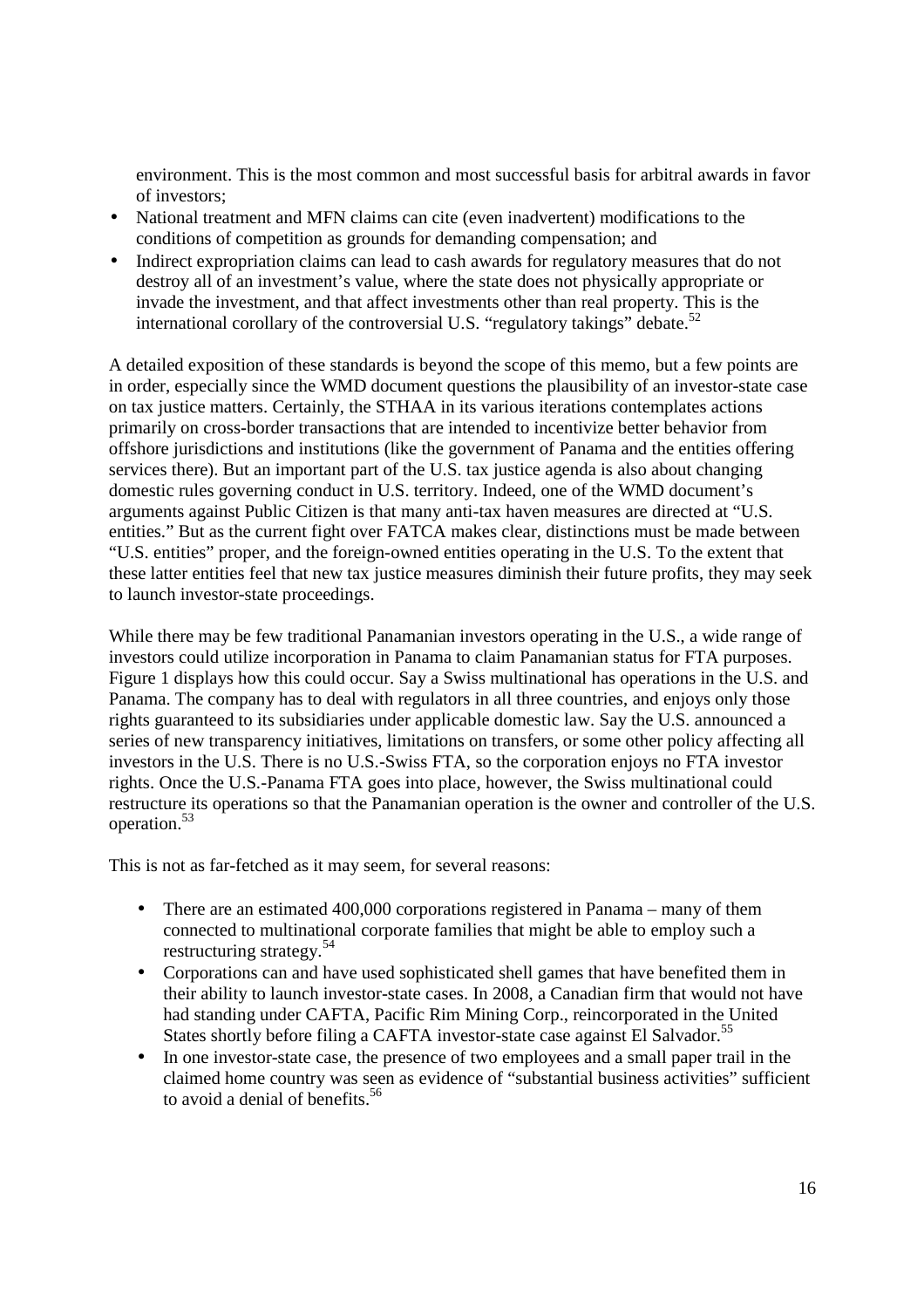- Chinese corporations have been advised to structure their parent-subsidiary relationships through countries that are parties to bilateral investment treaties so as to be able to take advantage of investor-state arbitration – even when China is not a party to the underlying bilateral investment agreement.<sup>57</sup>
- Moreover, Chinese companies' aggressive use of "reverse mergers" where defunct but pre-existing U.S. companies that meet regulatory requirements absorb a vibrant Chinese firm that might not meet U.S. regulatory requirements – proves that nationality planning is alive and well.<sup>58</sup>



#### **FIGURE 1: GAMING FTA SYSTEM TO GAIN STANDING**

#### **WMD document misrepresents the U.S.-Panama BIT**

The WMD document states that "last year, a U.S. investor lost an investor-state case against Panama under the U.S.-Panama bilateral investment treaty ('BIT'). In that case, the investor asserted that Panama's actions associated with its attempt to transfer certain fiscal tax credits to third parties constituted an indirect expropriation. The arbitrator disagreed and ordered the investor to pay the Government of Panama \$4.6 million in attorney fees and costs." An internal footnote says, "The BIT was concluded in 1982. It will be suspended once the FTA enters into force, and replaced with the investment obligations in the FTA. The investment obligations in the FTA provide a number of safeguards that are not found in the BIT."

This passage is misleading on a number of counts. The draft statement of administrative action on the FTA states that the FTA "does not change the provisions of any agreement the United States has previously negotiated with Panama. Article 1.3.2 of the Agreement suspends on the date the Agreement enters into force Articles VII and VIII of the *Treaty Between the United*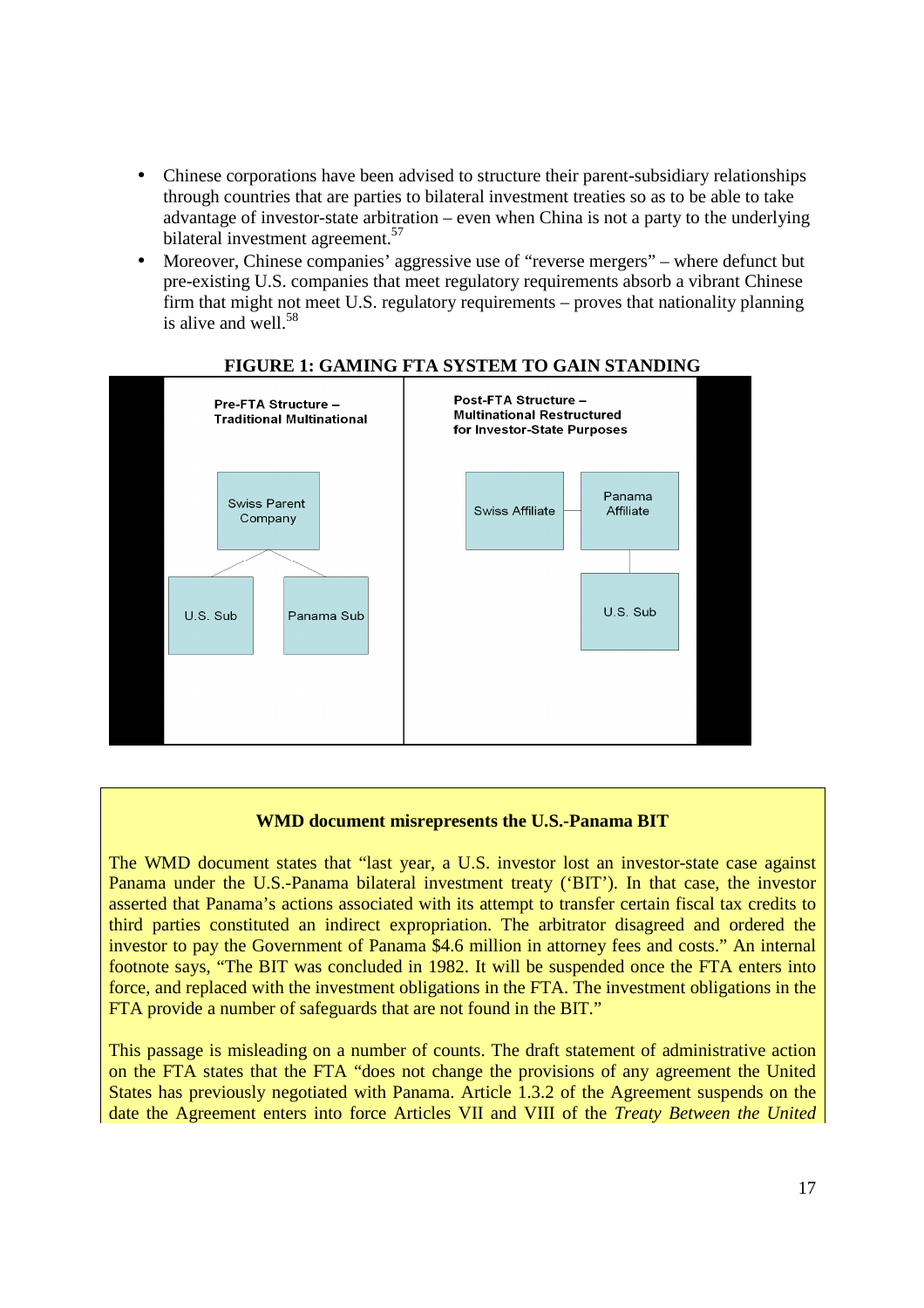*States of America and the Republic of Panama Concerning the Treatment and Protection of Investments*, with Annex and Agreed Minutes, signed at Washington on October 27, 1982 (the "Treaty") concerning investor-to-state and state-to-state dispute settlement, respectively. However, Article 1.3.3 of the Agreement preserves, for ten years, the option of invoking dispute settlement under the Treaty with respect to investments covered by the Treaty as of the date of entry into force of the Agreement and in the case of disputes that arose prior to the date of entry into force of the Agreement. Article 1.3.3 also preserves investor-to-state dispute settlement under the Treaty with respect to disputes arising on or after the date of entry into force of the Agreement out of an investment agreement that was in effect before the date of entry into force of the Agreement. If the Agreement terminates, the dispute settlement provisions of the Treaty will automatically resume operation."<sup>59</sup>

In other words, the BIT will not be suspended. It will coexist in its entirety for the first 10 years of the FTA, and could continue to exist if the FTA is ever discontinued. In between, only two articles of the BIT are suspended: Articles VII and VIII. These articles spell out the dispute settlement procedure under the BIT.<sup>60</sup> The rest of the BIT would presumably continue to coexist with the FTA.

While it is true that the FTA contains additional exception language, these defenses are weak, as we note below. Moreover, the FTA goes beyond the BIT in its substantive rights. According to the U.S. International Trade Commission, the FTA "would extend coverage to a significant number of industry sectors which were excluded from the BIT… One particular area of new opportunity for U.S. investors is in the Panamanian retail sector, where investment would be permitted beginning in 2010."<sup>61</sup> The FTA's definition of investment is also expanded relative to the BIT to include the expectation of gain or profit, or the assumption of risk; bonds, debentures, other debt instruments, and loans; futures, options, and other derivatives; authorizations and similar rights conferred pursuant to domestic law; and movable or immovable property, and related property rights, such as leases. In short, **a wide range of challenges could be launched under the FTA that were not possible under the BIT.**

Finally, the WMD document notes the finalization of the first BIT case under the U.S.-Panama BIT, but omits very pertinent information. José María Chillón Medina, the tribunalist picked by the claimants, argued that even hortatory tax obligations under the BIT should be seen as binding.<sup>62</sup> Chillón constituted the minority in this case. But investors help select two of the three tribunalists, and these proceedings lack the traditional hallmarks of judicial independence. This creates a structural bias in favor of investors and against governments.<sup>63</sup> Thus, this line of argument could easily be taken up by panelists under a  $\overline{U.S.}$ -Panama investor-state case.  $^{64}$ 

## **IV. FTA exception provisions unlikely to help shield the STHAA from FTA challenge**

## *A. Chapter 12 defenses*

If the STHAA were successfully challenged as a violation of a Chapter 12 rule, the U.S. may choose to invoke various defenses listed in Article 12.10. Before examining these in any detail, it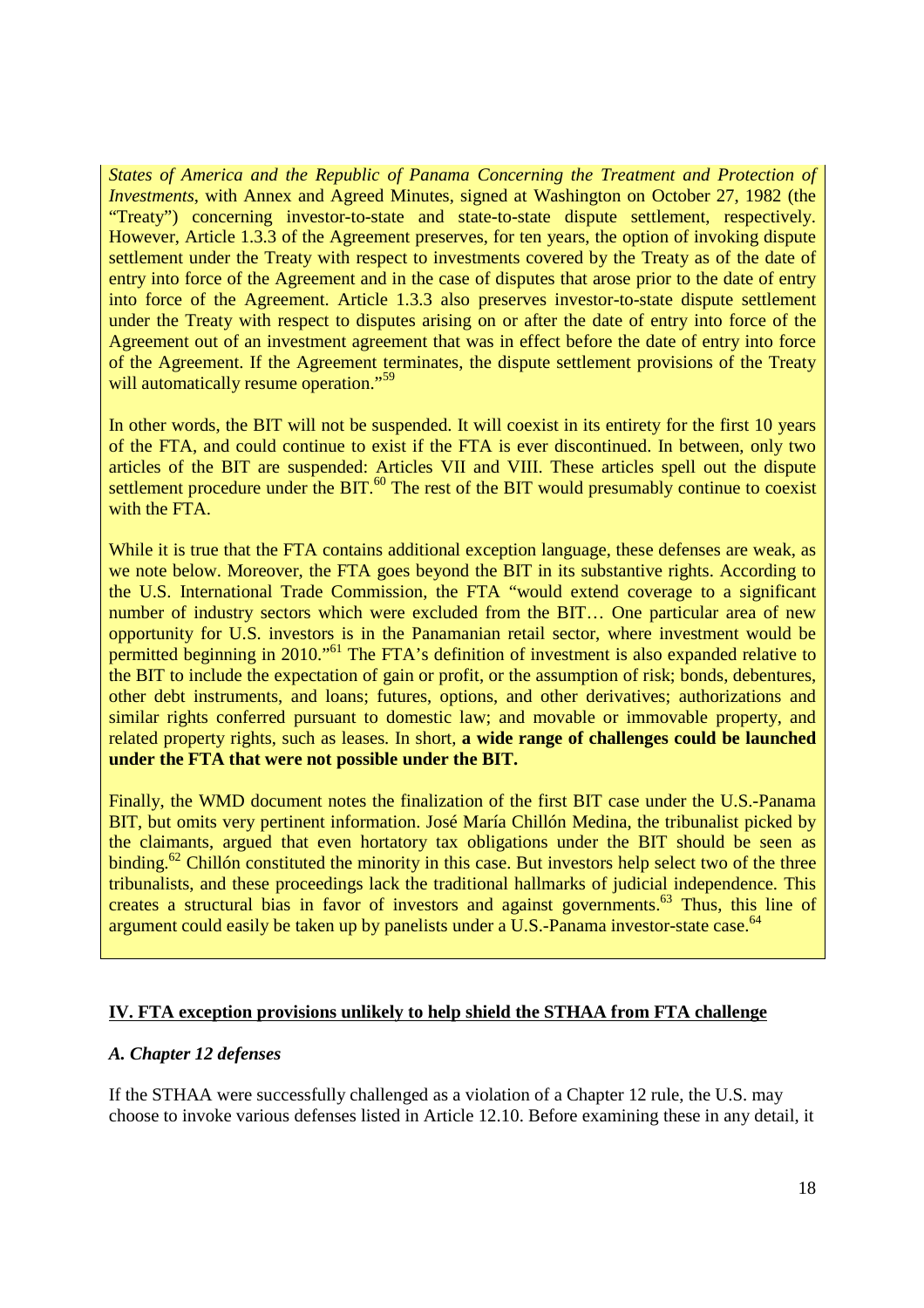**is important to emphasize that trade and investment panels place much more emphasis on maximization of trade volumes than they do over domestic policy space.<sup>65</sup> This bias (which is reflected in the rules that panels interpret) has limited the utility of defense provisions.** 

Articles 12.10.1 and 12.10.2 would apply only to Panamanian financial service suppliers or investors operating *in the U.S. territory*, so would not be relevant for analysis of the STHAA under Chapter 12.<sup>66</sup> But Articles 12.10.3 and 12.10.4 may be more relevant. They read:

Article 12.10.3: "Notwithstanding Articles 10.8 (Transfers) and 11.10 (Transfers and Payments), as incorporated into this Chapter, a Party may prevent or limit transfers by a financial institution or cross-border financial service supplier to, or for the benefit of, an affiliate of or person related to such institution or supplier, *through the equitable, nondiscriminatory, and good faith application of measures relating to maintenance of the safety, soundness, integrity, or financial responsibility of financial institutions or crossborder financial service suppliers*. This paragraph does not prejudice any other provision of this Agreement that permits a Party to restrict transfers."

Article 12.10.4: "For greater certainty, nothing in this Chapter shall be construed to prevent the adoption or enforcement by any Party of measures *necessary* to secure compliance with laws or regulations *that are not inconsistent with this Chapter*, including those relating to the prevention of deceptive and fraudulent practices or to deal with the effects of a default on financial services contracts, *subject to the requirement that such measures are not applied in a manner which would constitute a means of arbitrary or unjustifiable discrimination between countries where like conditions prevail, or a disguised restriction on investment in financial institutions or cross-border trade in financial services*." [italics added]

At first read, either of these provisions may appear to constitute defenses for a Section 101 determination under the STHAA. Unfortunately, Article 12.10.3 has two clauses that show it would not be applicable to such a measure. First, because penalties pursuant to Section 101 of the STHAA would be explicitly targeting "bad actor" countries, it would not survive the requirement that measures be "non-discriminatory." These penalties would undoubtedly tilt the conditions of competition in favor of non-Panamanian financial service suppliers to the detriment of Panamanian financial service suppliers, even if that was not Treasury's primary aim. (Indeed, their very design would single out Panama on a de jure discriminatory basis, and Panama would not even need to establish that a single Panamanian service supplier had been actually injured for the measure to be deemed FTA-illegal.) Second, the requirement that measures relate "*to maintenance of the safety, soundness, integrity, or financial responsibility of financial institutions or cross-border financial service suppliers"* suggests that this provision is intended solely to protect the health of individual service suppliers or institutions. The STHAA is, in contrast, about the interests of the U.S. government and public as a whole.<sup>67</sup>

It would also be difficult to defend the STHAA under Article 12.10.4. In the *Cross-Border Trucking Services* case under NAFTA, the panel rejected the U.S. invocation of a similar defense. First, the panel noted that trade panels had interpreted the "necessary to secure compliance" obligation "strictly," and have "required that a Party adopt measures reasonably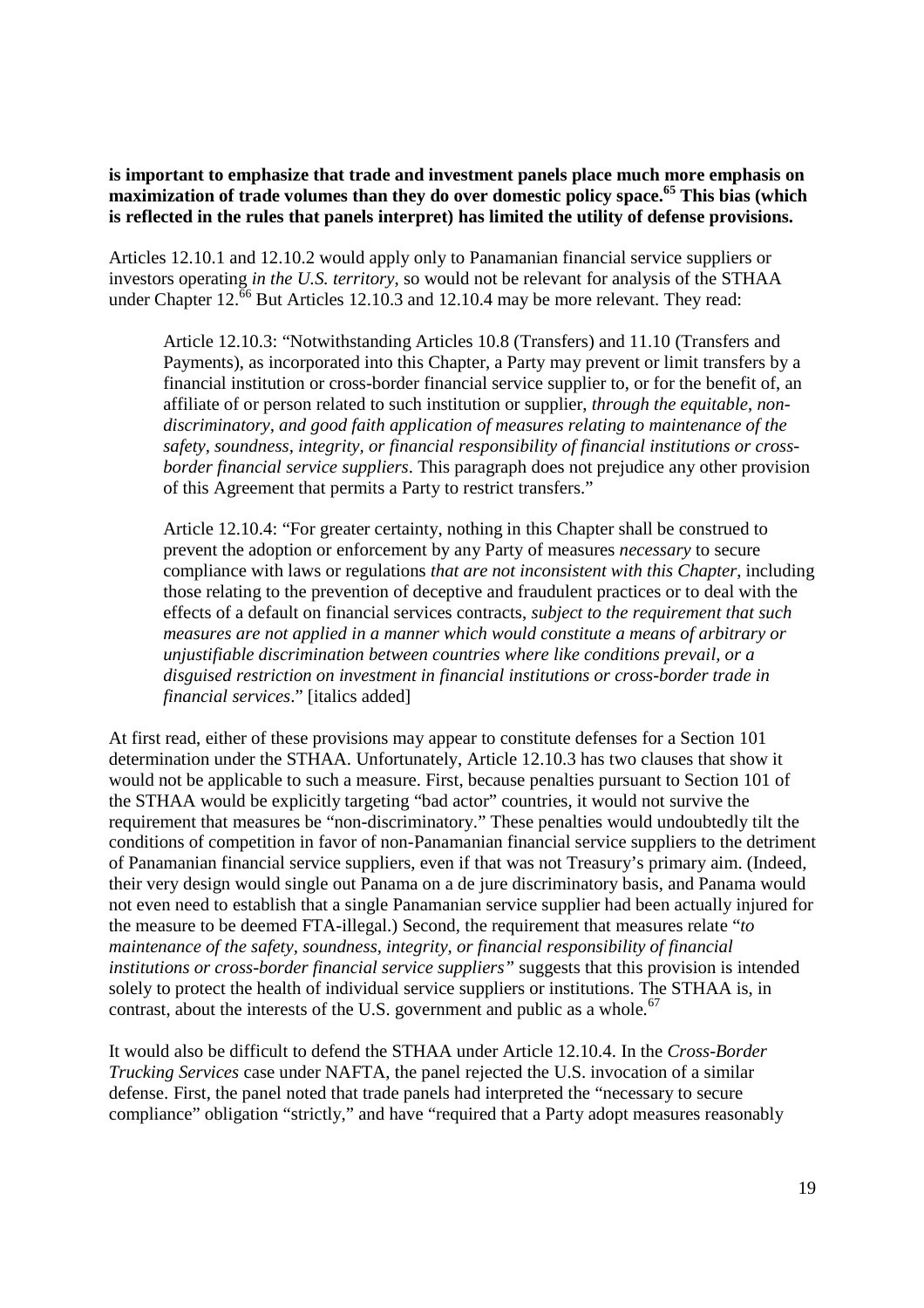available to it that were the least inconsistent" with trade pact obligations. Bilateral diplomatic consultations were deemed less trade restrictive and thus more consistent with NAFTA than unilateral moratoriums or embargoes.

Second, the *Trucking* panel also stated that in order for the defense to work and "in order for the U.S. moratorium on processing of Mexican applications for operating authority to be NAFTAlegal, any moratorium must secure compliance with some other law or regulation that does not discriminate…" The panel did not delve more deeply into the notion that the underlying law or regulation must be "not inconsistent" with trade pact obligations. (We know from other GATT/WTO cases that, when the underlying measure violates trade pact rules, the defense under comparable exception provisions fails. $^{68}$ )

(The panel did, however, reference the successful U.S. attack at the WTO on Canada's periodical taxation policies. In that case, the panel did not rule on the WTO-consistency of the underlying taxation policy, but only because the U.S. had not formally challenged it. Instead, the panel noted the necessity of separately analyzing the WTO-consistency of the initial taxation requirement and the enforcement instruments ("measures") ancillary to that requirement. **The WTO panel found that Canada could not utilize a defense measure worded similarly to Panama FTA Article 12.10.4, even though the challenged enforcement measure "greatly reduced" the**  "possibility of non-compliance with a tax provision" of domestic law.<sup>69</sup>)

Finally, the *Trucking* panel noted that "the United States was well aware during NAFTA negotiations that the Mexican truck regulatory system was deficient in many respects in the U.S. view, and that many changes would be required to improve it significantly." The panel noted, however, that despite having this knowledge, the U.S. did not carve out cross-border trucking from its NAFTA commitments (as it could have done). The U.S., therefore, could not successfully invoke the defense provision and had to bring its trucking policies into compliance with NAFTA.

If the U.S. attempted to invoke Article 12.10.4 as a defense for SHTAA's violation of the FTA, it would have to argue that the SHTAA was intended to enforce income tax rules, that the income tax rules are themselves FTA-legal, that the STHAA is "necessary to secure compliance" with the underlying income tax rules, and that the STHAA is not "arbitrary" or affording protection to U.S. banks (even if in effect, if not intent).

A threshold question for the panel would be whether the STHAA Section 101 determination was intended to help secure compliance with income tax rules, or with the STHAA itself. This is more difficult than it may seem. For instance, it would be possible to comply with the terms of the STHAA, and still see tax avoidance in Panama. While the STHAA may contribute to the aim of income tax compliance, the two matters are segregable as a matter of law. As such, actions under STHAA could be seen to require compliance with STHAA, rather than income tax rules.

Assume for the sake of argument that all parties agreed that the STHAA Section 101 was intended to help secure compliance with income tax rules themselves.<sup>70</sup> In its challenge of the STHAA, Panama would likely argue, based on precedents from NAFTA and WTO rulings, that the U.S. could instead utilize the TIEA or other bilateral consultations to secure compliance with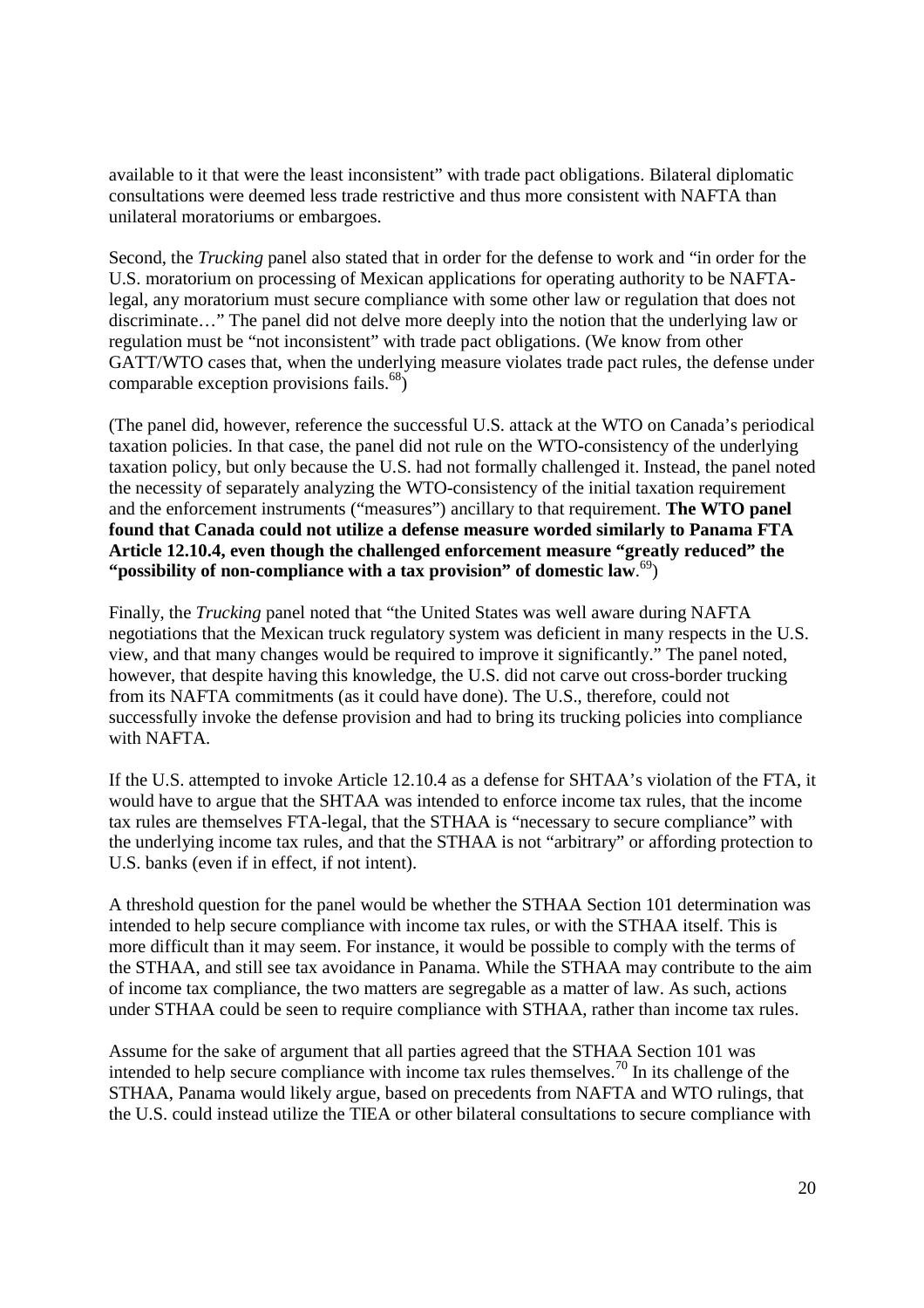income tax rules, and that therefore the STHAA is a unilateral measure that is "arbitrary" or "unnecessary" within the meaning of the FTA. If Panama were able to list ways to deal with tax evasion that had lesser negative impacts on Panamanian financial service suppliers than the STHAA (even if there were other reasons to strongly prefer the Section 101 method), then the Section 101 action would likely be deemed "not necessary."<sup>71</sup> Indeed, Panama may be able to argue that unilateral measures like the STHAA alienate Panamanian service providers, making it more difficult to get them to voluntarily comply with the TIEA.<sup>72</sup> Following the *Canada* – *Periodicals* precedent, Panama may additionally argue that, even if the U.S. could show that the STHAA "greatly reduced" the "possibility of non compliance" with income tax rules, the U.S. must nonetheless conform the STHAA to the FTA.

Moreover, Panama may be able to make some type of argument that the U.S. tax rules themselves are not FTA-compliant, or that there is too indirect of a connection between the tax rules and the STHAA for the purposes of consideration under Article 12.10.4. **Panama could argue that the U.S. was well-aware of potential financial secrecy problems in the country before the FTA was implemented, but did not include conditions in the FTA barring the financial cross-border services obligations from going into effect**. Finally, Panama would argue that – even if the panel found in favor of the U.S. on these previous questions, that the U.S. would still have to show that the STHAA determination was not a disguised restriction on crossborder trade in financial services. Panamanians have long pointed to financial secrecy practices of Delaware as support for their argument that blacklists are protectionist devices intended to favor U.S. banks. Based on existing precedent, a panel would likely side with Panama.

(The U.S. may make a counter argument that even if the STHAA has some incidental protectionist effect to the detriment of Panamanian financial service suppliers, that U.S. and Panamanian financial service suppliers should not be seen as operating "in like circumstances." The WMD document anticipates this line of defense, arguing against the relevance of national treatment and MFN obligations to the STHAA by stating that "a financial institution or investor in a tax haven country is not 'in like circumstances' as a financial institution or investor in a country that is not a tax haven." Unfortunately, the U.S. made the argument that different regulatory environments constituted "unlike circumstances" and was ruled against in the *Cross-Border Trucking* case.)

## *B. Chapter 11 defenses*

Chapter 11 contains a defense provision for transfer limitations that is read in to Chapter 12 as well. A comparable article also exists in Chapter 10. The entire article reads:

"Article 11.10: Transfers and Payments

1. Each Party shall permit all transfers and payments relating to the cross-border supply of services to be made freely and without delay into and out of its territory.

2. Each Party shall permit such transfers and payments relating to the cross-border supply of services to be made in a freely usable currency at the market rate of exchange prevailing at the time of transfer.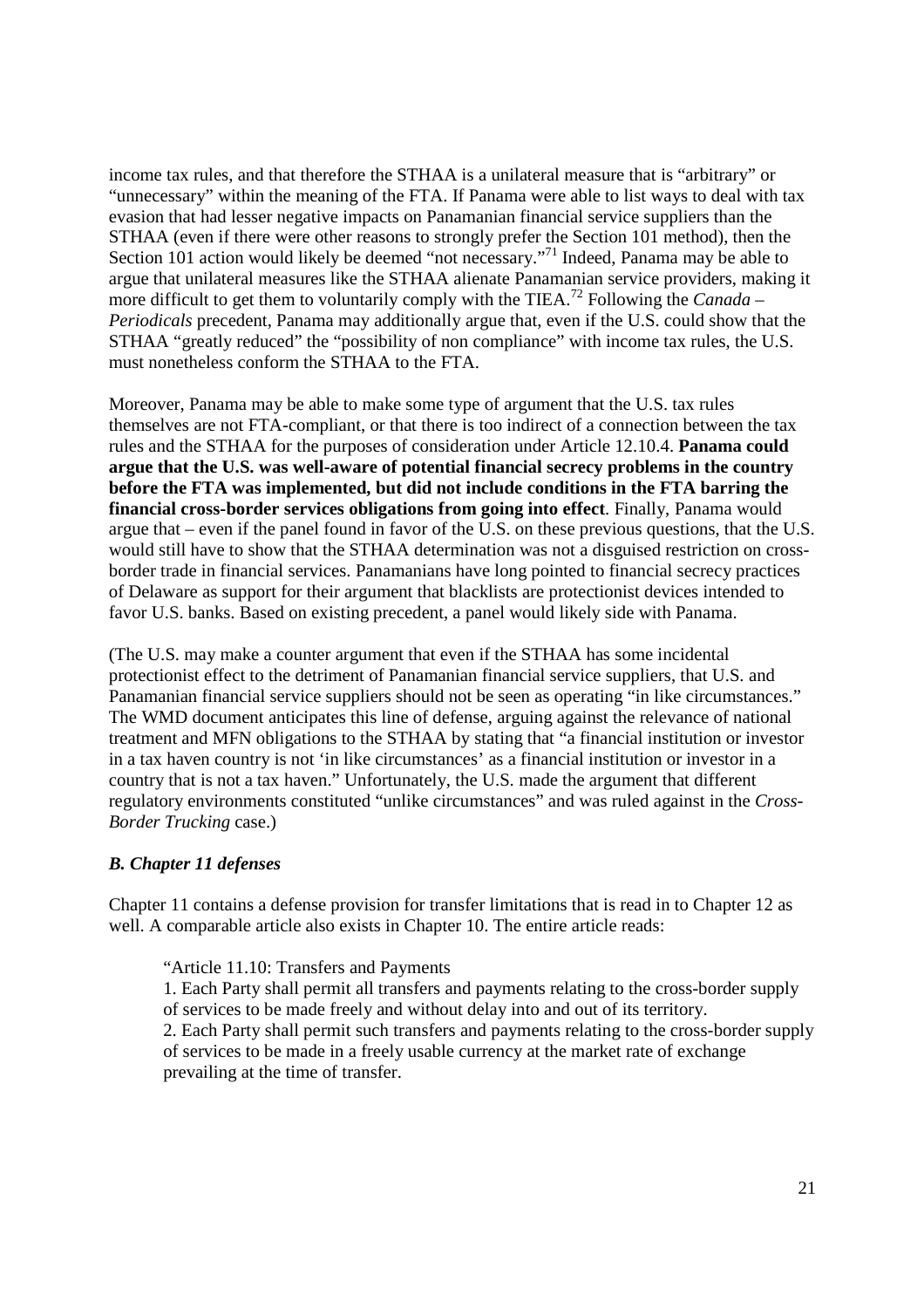3. Notwithstanding paragraphs 1 and 2, a Party may prevent a transfer or payment through the equitable, non-discriminatory, and good faith application of its laws relating to:

(a) bankruptcy, insolvency, or the protection of the rights of creditors;

(b) issuing, trading, or dealing in securities, futures, options, or derivatives;

(c) financial reporting or record keeping of transfers when necessary to assist law enforcement or financial regulatory authorities;

(d) criminal or penal offenses; or

(e) ensuring compliance with orders or judgments in judicial or administrative proceedings."

While the defense in the third paragraph (Article 11.10.3) sounds reassuring, it is worth noting that any SHTAA action (such as a prohibition on transfers) against Panama would by definition be "discriminatory" – which is one of the three required planks in the introductory paragraph. It is highly improbable that the STHAA could be shown to be non-discriminatory. Assuming for the sake of argument that it could, the U.S. may attempt to argue that the STHAA is "relating to… financial reporting or record keeping of transfers when necessary to assist law enforcement…" But this would bring its own burdens of proof. First, the U.S. would have to prove that the STHAA was "primarily aimed at" (i.e. "relating to") the subject matter of *financial* reporting or record keeping. This seems difficult to maintain, since the STHAA is not justified primarily as a "financial" or record keeping policy, and envisions instead an outright ban on transfers. Then, the U.S. would have to show that the STHAA was "necessary" to assist law enforcement, and that less trade-restrictive means (such as consultations with Panama) are not reasonably available. This would be a difficult case to make. And while the subparagraph (d) might give the U.S. a plausible defense under criminal tax *evasion* proceedings, it may not help the U.S. combat the tax *avoidance* strategies that the STHAA aims to root out.

Finally, Article 11.10.3 is a defense only for the absolute prevention of a transfer. But Article 11.10.1 establishes a broader requirement to not even impose delays on transfers. It is unclear whether an anti-tax haven initiative that stopped short of full prevention (such as a mere restriction or delay) of transfers could be defended under Article 11.10.3.

Chapter 11 also has a "denial of benefits" provision (Article 11.11.2): "a Party may deny the benefits of this Chapter to a service supplier of the other Party that is an enterprise of the other Party if the enterprise has no substantial business activities in the territory of the other Party, and persons of a non-Party, or of the denying Party, own or control the enterprise." As this makes clear, both conditions – "no substantial business activities in Panama" *plus* non-Panamanian ownership and control – would have to be proven for an investor to be denied their FTA benefits. Either condition would suffice to beat back an attempt to deny benefits. As noted above, in a past investor-state case, the presence of two employees and a small paper trail in the claimed home country was seen as evidence of "substantial business activities" sufficient to avoid a denial of benefits.<sup>73</sup>

## *C. Defenses under Chapter 10*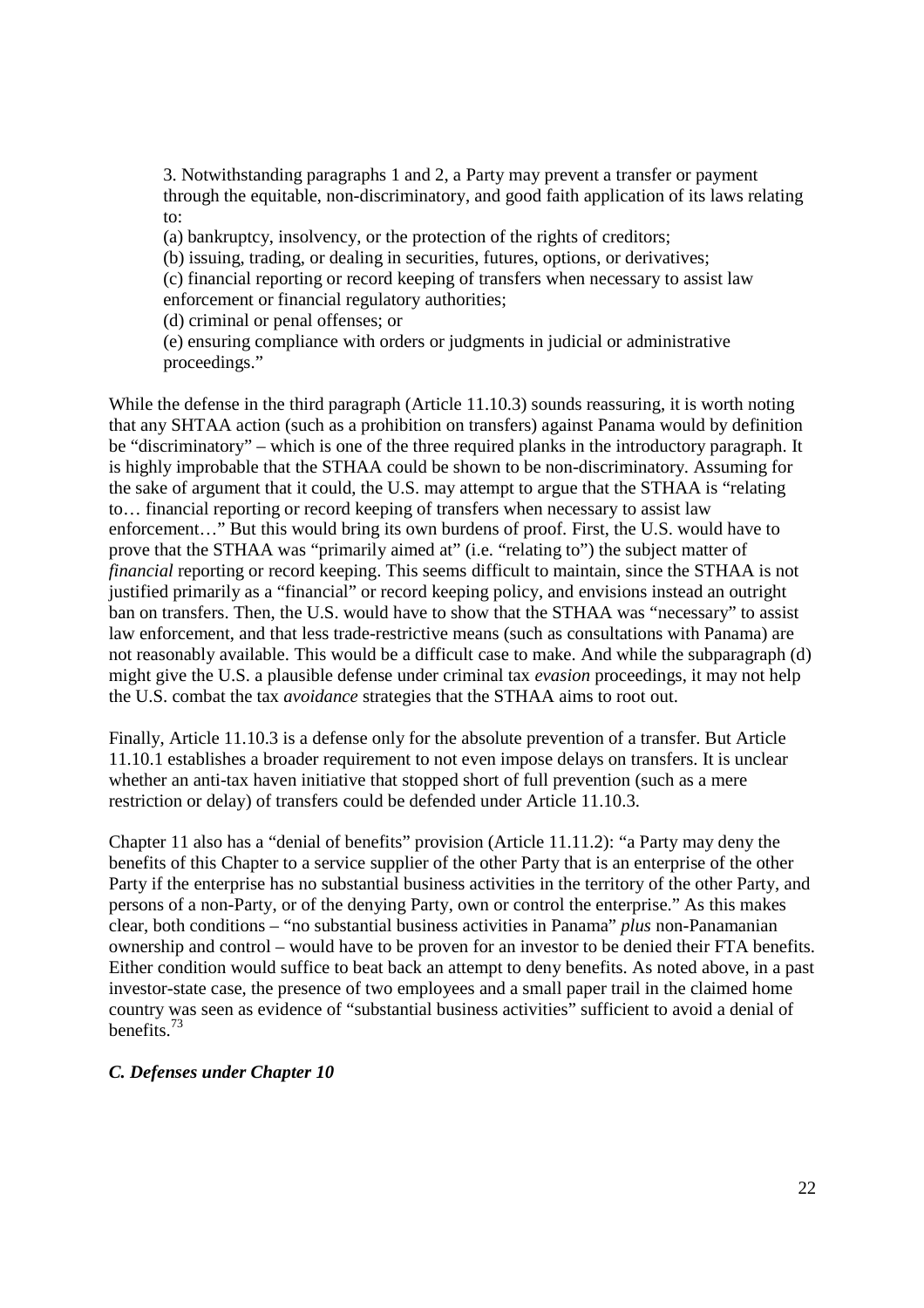The most relevant defenses under Chapter 10 are related to the "denial of benefits" and transfers language already explored above. We will not repeat that analysis here, as the provisions are virtually identical to those of Chapter 11.

## *D. Defenses under Chapter 21*

Chapter 21 of the FTA contains a series of additional exception provisions. Unfortunately, they offer little to no hope for anti-tax haven measures dodging a challenge.

Article 21.1 has an environmentally focused exception (which has its own problems), but it does not apply to measures subject to Chapters 10 through 12.

Article 21.2 "reads in" an exception provision of the GATS, but only for Chapter 11 (crossborder trade in services). The GATS Article XIV provision that is "read in" states:

"Article XIV: General Exceptions

Subject to the requirement that such measures are not applied in a manner which would constitute a means of arbitrary or unjustifiable discrimination between countries where like conditions prevail, or a disguised restriction on trade in services, nothing in this Agreement shall be construed to prevent the adoption or enforcement by any Member of measures:

(a) necessary to protect public morals or to maintain public order;(5 [Footnote reads: "The public order exception may be invoked only where a genuine and sufficiently serious threat is posed to one of the fundamental interests of society.")

(b) necessary to protect human, animal or plant life or health;

(c) necessary to secure compliance with laws or regulations which are not inconsistent with the provisions of this Agreement including those relating to:

(i) the prevention of deceptive and fraudulent practices or to deal with the effects of a default on services contracts;

(ii) the protection of the privacy of individuals in relation to the processing and dissemination of personal data and the protection of confidentiality of individual records and accounts;

(iii) safety;

(d) inconsistent with Article XVII, provided that the difference in treatment is aimed at ensuring the equitable or effective(6) imposition or collection of direct taxes in respect of services or service suppliers of other Members;

(e) inconsistent with Article II, provided that the difference in treatment is the result of an agreement on the avoidance of double taxation or provisions on the avoidance of double taxation in any other international agreement or arrangement by which the Member is bound."

Footnote 6 in GATS Article XIV(d) reads: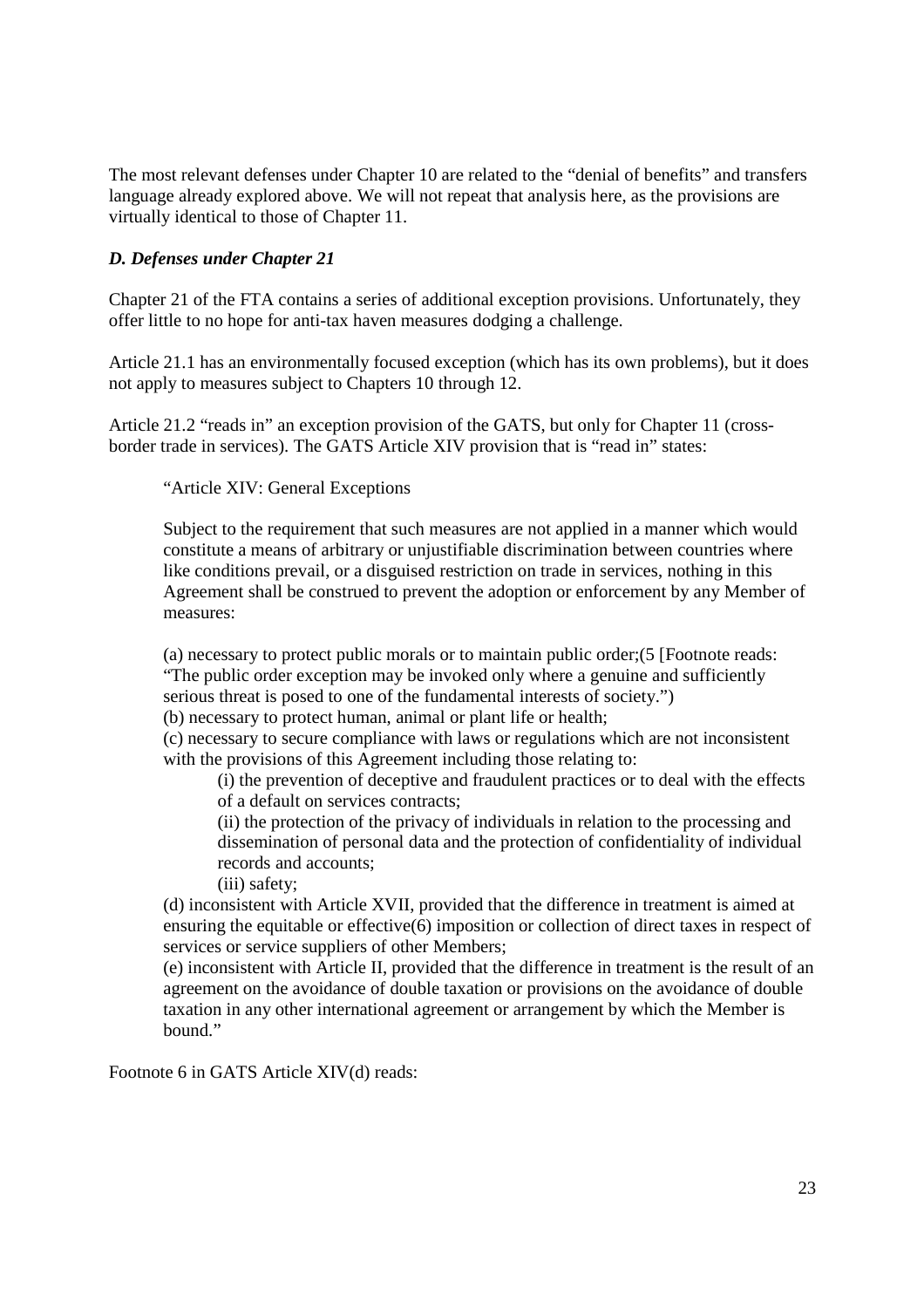"Measures that are aimed at ensuring the equitable or effective imposition or collection of direct taxes include measures taken by a Member under its taxation system which: (i) apply to non-resident service suppliers in recognition of the fact that the tax obligation of non-residents is determined with respect to taxable items sourced or located in the Member's territory; or (ii) apply to non-residents in order to ensure the imposition or collection of taxes in the Member's territory; or (iii) *apply to non-residents or residents in order to prevent the avoidance or evasion of taxes, including compliance measures*; or (iv) apply to consumers of services supplied in or from the territory of another Member in order to ensure the imposition or collection of taxes on such consumers derived from sources in the Member's territory; or (v) distinguish service suppliers subject to tax on worldwide taxable items from other service suppliers, in recognition of the difference in the nature of the tax base between them; or (vi) determine, allocate or apportion income, profit, gain, loss, deduction or credit of resident persons or branches, or between related persons or branches of the same person, in order to safeguard the Member's tax base. Tax terms or concepts in paragraph (d) of Article XIV and in this footnote are determined according to tax definitions and concepts, or equivalent or similar definitions and concepts, under the domestic law of the Member taking the measure."

There are multiple hurdles to invoking this as a defense:

- 1. The only recourse to that provision would be if the STHAA were deemed to fall under the Chapter 11 scope, rather than a measure "relating to" financial services (for the purposes of Chapter 12 coverage) or investment (for the purposes of Chapter 10 coverage).
- 2. Assuming that the anti-tax haven initiative fell only under Chapter 11 coverage, then the U.S. would have to define how the STHAA fit within the scope of one of the subparagraphs of GATS Article XIV. While the goals of the STHAA are very important, the U.S. would be unlikely to be able to defend them as related to the fundamental interest of society or human welfare, much less "necessary" for protecting those interests under subparagraphs a and b. Subparagraph e (on enforcement of otherwise WTO-compatible laws) mirrors Article 12.10.4, which we explored above.
- 3. While Article XIV(e) would seem to provide a defense for tax treaty-related measures that treated Panamanian service suppliers differently than third-country service suppliers, the defense is only allowed for differential treatment arising under *double taxation treaties*  (DTTs, rather than TIEAs) or under other non-DTT agreements (like TIEAs) – but only to the extent that the provision deals with *double taxation*. This Article ensures a defense that the U.S. could invoke if Panama challenged the U.S. granting of relief of income tax to certain (say) French taxpayers so as to avoid double taxation under a U.S.-France DTT. It would not serve as a defense against a Panamanian challenge of other financial transparency initiatives or the STHAA.
- 4. Through this process of elimination, we can see that only GATS Article XIV(d) is relevant to the STHAA. In that case, only U.S. obligations related to *National Treatment* are covered in the exception, not commitments related to MFN or free transfers. Again, the trade pact compliance problem with most anti-tax haven initiatives is that they treat service suppliers from one country (say Panama) less favorably than those from other countries (say Canada), not that they treat them less favorably than U.S. service suppliers. So most anti-tax haven initiatives would not fall under the scope of this exception.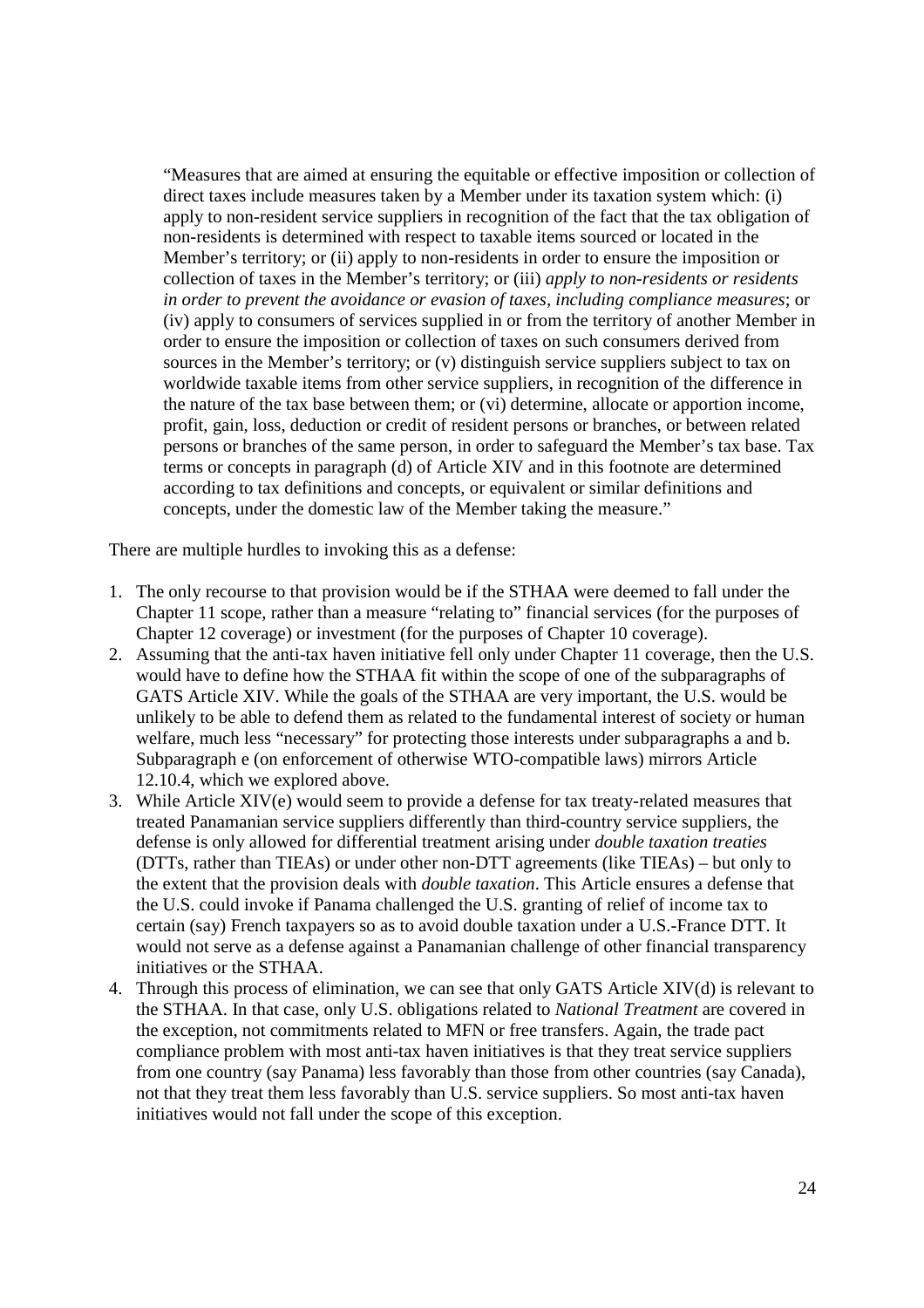5. If the FTA challenge did turn on a national treatment violation, and the anti-tax haven initiative was seen as falling under the scope of Chapter 11, then the U.S. would face additional hurdles in invoking GATS Article XIV(d) as a defense. The U.S. would likely try to justify the measure by reference to footnote 6 of the GATS, which defines the scope of Article XIV(d) as including "Measures that are aimed at ensuring the equitable or effective imposition or collection of direct taxes include measures taken by a Member under its taxation system which: … *apply to non-residents or residents in order to prevent the avoidance or evasion of taxes, including compliance measures*." The U.S. may well be able to show that – under these narrow circumstances of a national treatment rather than MFN violation – that the STHAA falls under the scope of GATS Article  $XIV(d)$ . However, then it would have to prove that the STHAA met the hurdles of the so-called chapeau (or introductory paragraph) of GATS Article XIV, including that it is "not applied in a manner which would constitute a means of arbitrary or unjustifiable discrimination between countries where like conditions prevail, or a disguised restriction on trade in services." As noted above, these would be virtually impossible hurdles to meet, and Panama would likely note that diplomatic consultations may be more GATS-compliant than black lists or prohibitions.

FTA Chapter 21 has additional exception provisions. Article 21.2 is an "essential security" exception, which would not cover tax haven matters.

Finally, Article 21.3.1 states that "Except as set out in this Article, nothing in this Agreement shall apply to taxation measures." The WMD document goes as far as to call this a "dispositive" legal argument against Public Citizen's arguments with respect to the free transfers, market access and cross-border trade provisions of the FTA. We do not know if the authors have other legal objections to Public Citizen's case, since none are provided.

**But the WMD document does not make a compelling argument against Public Citizen's argument, much less a dispositive one.** At stake is a simple definitional issue: what constitutes a "taxation measure"? The term is not defined. But recall how the FTA text distinguishes between measures that "relate to" certain subject matter (a stronger connection) versus those that "affect" certain subject matter (a weaker connection). Moreover, the FTA distinguishes in numerous places (such as GATS Article XIV as read into FTA Article 21.1.2) between underlying laws, ancillary measures necessary for compliance with underlying laws, and ancillary measures related to compliance with underlying laws. When the reference to "taxation measures" in FTA Article 21.3.1 is put in this context, as called for by the Vienna Convention on the Law of Treaties (VCLT) Article 31 and 32, it is clear that the STHAA would have to be distinguished from the underlying section of the internal revenue code that states which income is taxable.<sup>74</sup> Measures ancillary to taxation must comply with the FTA, and Article 21.3.1 provides no defense against them.<sup>75</sup>

Even if the STHAA were somehow found to be a "taxation measure" instead of an ancillary enforcement measure, it is not correct to suggest that Article 21.3 carves out all taxation measures from challenge. While Article 21.3.1 partially carves out "taxation measures" from the FTA, Article 21.3.4 inserts back in many taxation measures subject to Chapter 10, 11 and 12 coverage. For instance, most "taxation measures on income, capital gains, or on the taxable capital of corporations that relate to the purchase or consumption of particular services…" (i.e.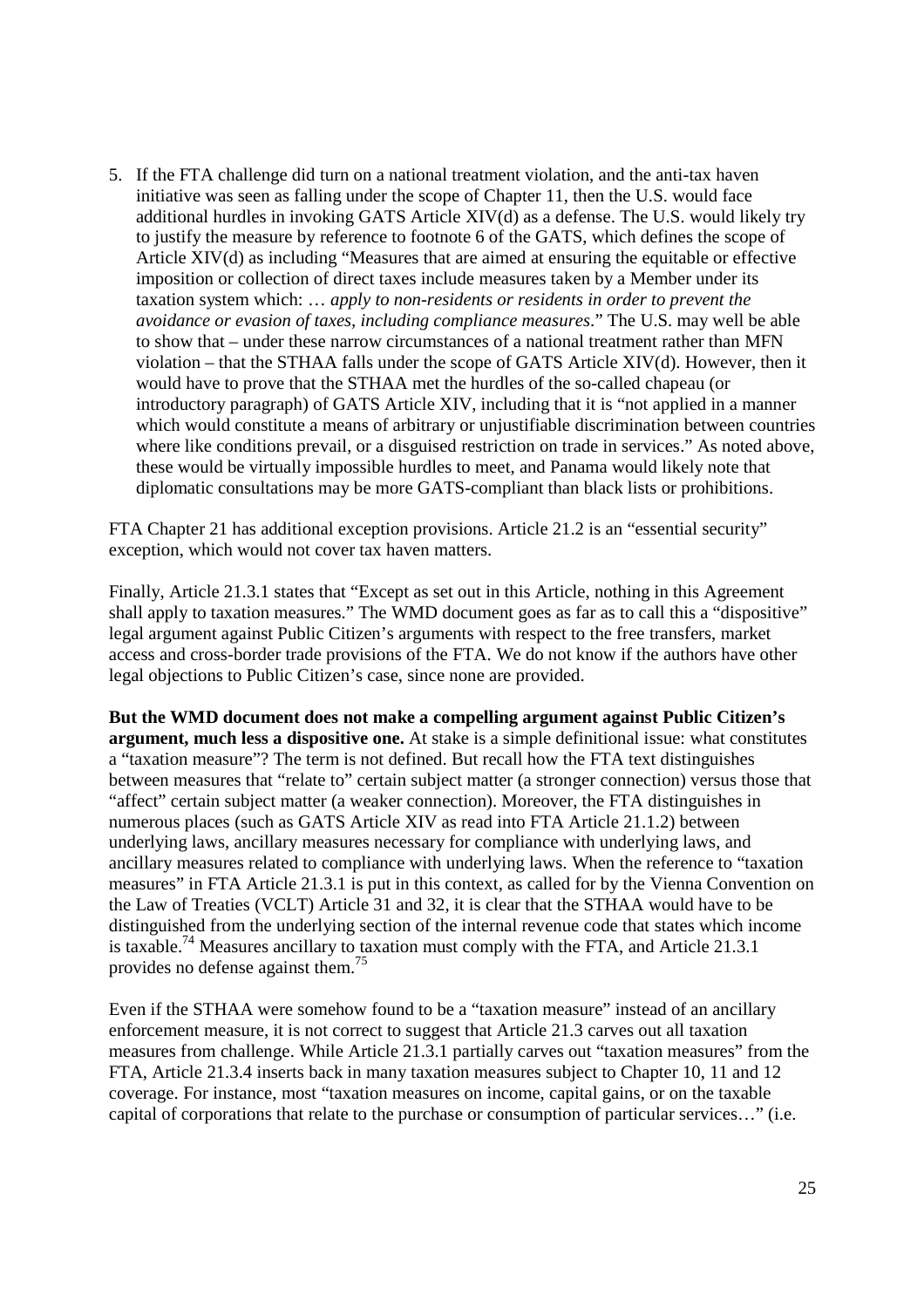direct taxes) are subject to the national treatment requirements of Chapters 11 and 12. And "all taxation measures, other than those on income, capital gains, or on the taxable capital of corporations, taxes on estates, inheritances, gifts, and generation-skipping transfers" (i.e. indirect or event taxes) are subject to the national treatment and most favored nation requirements of Chapters 10, 11 and 12.

Article 21.3.4 proceeds to make a carve-out to the carve-out to the carve-out, stating that the national treatment and MFN obligations on taxation measures shall not apply to:

"(c) any most-favored-nation obligation with respect to an advantage accorded by a Party pursuant to any tax convention;

(d) to a non-conforming provision of any existing taxation measure;

(e) to the continuation or prompt renewal of a non-conforming provision of any existing taxation measure;

(f) to an amendment to a non-conforming provision of any existing taxation measure to the extent that the amendment does not decrease its conformity, at the time of the amendment, with any of those Articles;

(g) to the adoption or enforcement of any taxation measure aimed at ensuring the equitable or effective imposition or collection of taxes (as permitted by Article XIV(d) of the GATS); or

(h) to a provision that conditions the receipt, or continued receipt, of an advantage relating to the contributions to, or income of, pension trusts or pension plans on a requirement that the Party maintain continuous jurisdiction over the pension trust or pension plan."

Subparagraph (c) simply means that Panama cannot claim tax advantages that the U.S. accords other countries it has tax conventions with. Subparagraphs (d-f) simply grandfather in existing non-conforming taxation measures, not substantially new measures like the STHAA that have not yet been enacted. Subparagraph (g) is clearly relevant, but the reference to GATS Article XIV(d), as we note above, means that this provision would be interpreted as only excusing national treatment violations (not MFN violations like a black list), and then subject to the plethora of GATS hurdles.

Article 21.3.5 carves back in performance requirements disciplines on most taxation measures, and Article 21.3.6 carves back in most expropriation measures as they relate to taxation measures, and makes clear that Panama would be able to block any attempt to derail a taxationas-expropriation claim. The provision then sets out a special procedure for handling such claims. This includes a process for the tax authorities listed for both countries to meet to try to come to consensus on whether the policy being challenged by an investor from one of the countries is an expropriation. If U.S. and Panamanian authorities cannot agree on this question, then the investor is free to file an investor-state claim six months after requesting the determination. Given how aggressively Panama defends its financial services sector, Panama would be unlikely to be cooperative in this regard.

The WMD document states that "it is hard to imagine how any measure aimed at improving tax collection could be viewed as an 'expropriation.' Staff is not aware of any investor-state dispute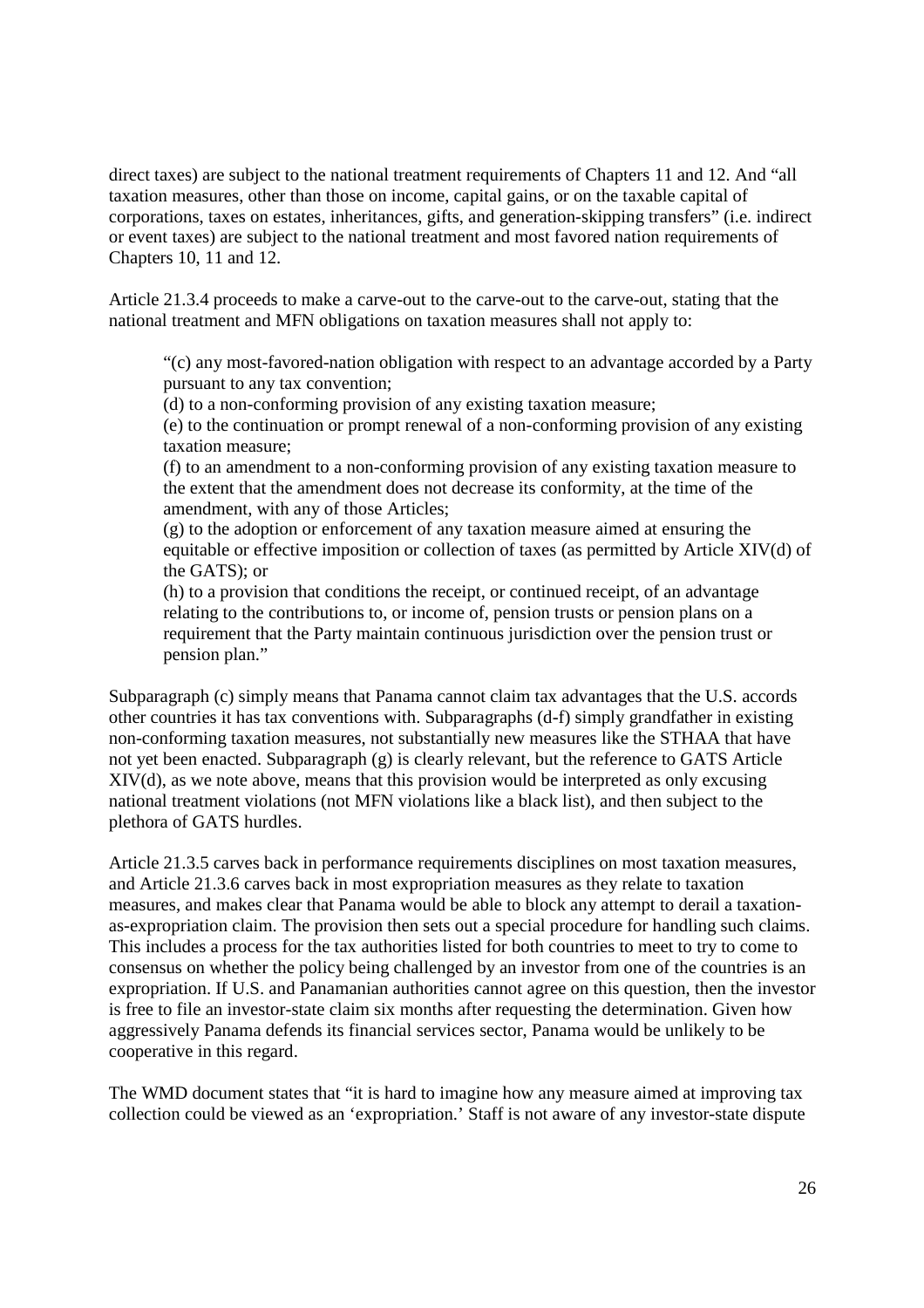that has involved a measure to enforce tax laws." While there are an ample number of cases related to taxation measures (as such) and national treatment violations, Public Citizen is also not aware of any attempt to launch investor-state arbitration with respect to such enforcement measures. But as this memo shows, such cases are indeed possible. Moreover, it is only in recent years that recourse to investor-state arbitration has become widespread. While ICSID heard only 50 disputes from 1972 to 2000 (or less than two a year on average), 173 cases were resolved and 128 filed after 2000. This sums to 301 new cases over 11 years (or nearly 30 a year).<sup>76</sup> Surely there are a great many subject matters and possible cases that are constantly being considered.

**In sum, there are a number of defenses envisioned in the FTA, but none appear applicable to the STHAA – which is meant as a unilateral supplement for traditional tax enforcement and bilateral consultations. Determinations under the STHAA would impact some problem jurisdictions but not** *all* **jurisdictions. They would have significant trade-restrictive effects on service providers operating outside of U.S. territory. Despite the U.S.' long history of documenting Panama's tax and regulatory haven problems, it did not take the opportunity to pare back the FTA Chapter 10, 11 and 12 obligations to Panamanian service providers. All of these factors would weaken if not eliminate U.S. ability to invoke the FTA defense provisions.** 

## **Even rebuttable presumptions can violate trade pacts**

The WMD document sidesteps analysis of Section 101 by focusing instead on other aspects of the STHAA: "in the case of the Stop Tax Haven Abuse Act, it is important to note that the U.S. taxpayer can rebut the presumption that any amount of thing of value received by that person in an offshore secrecy jurisdiction constitutes taxable income. It is hard to imagine that a rebuttable presumption would be viewed as 'less favorable treatment.'"

As the Bruce Zagaris quote above noted, the mere act of putting a jurisdiction like Panama on a blacklist – even if only for the purposes of rebuttable presumptions – could be found to accord de jure "less favorable treatment" to Panamanian service suppliers than other countries' service suppliers. Panamanian lawyers have already begun to complain about the extraterritorial impact of the FATCA,<sup>77</sup> as has the international banking community.<sup>78</sup> (As noted above, the STHAA of 2011 builds on provisions of FATCA.) And, as noted in the section below, WTO panels have found that rebuttable presumptions can violate trade pact rules. In sum, even the more modest provisions of the STHAA Section 102 could run afoul of FTA commitments.

## **4. Panama has already successfully challenged anti-money laundering rules**

Underlying the WMD document seems to be a presumption that Panama would not use the powerful tools that the FTA gives it to attack U.S. anti-tax haven initiatives.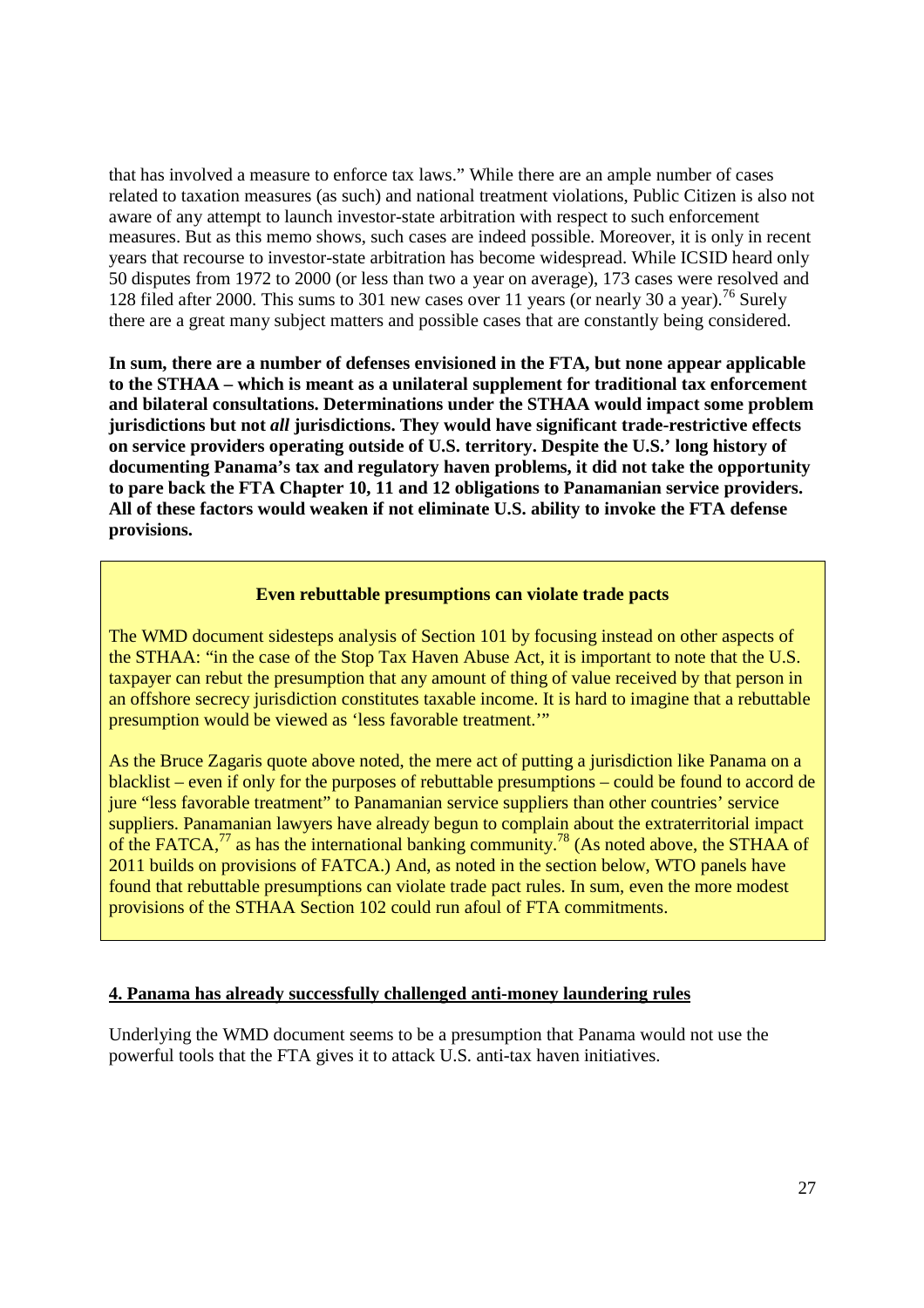But arguments for diplomatic restraint only go so far: Panama's financial services industry is actually much more important to its economy than trucking or tuna fishing were to Mexico's economy, and Mexico has fought U.S. policies in these areas for decades.

Moreover, Panama is very much on the record as using trade rules to defend its interests, even in highly sensitive areas. In fact, in a little-discussed 2009 case, Panama successfully challenged Colombia's anti-money laundering laws at the WTO.

This WTO dispute, *Colombia – Indicative Prices and Restrictions on Ports of Entry,* has many corollaries to the types of cases Panama will be empowered to bring under the FTA against the United States. The basic facts are the following:

- **Drug trafficking and money laundering are a unique plague for Colombia**. As Colombia stated, "these illegal activities undermine the political and economic stability of Colombia in its present context. Colombia is not like every other country in this respect. It is faced with an important domestic problem of drug trafficking and public order."<sup>79</sup>
- **Panama is a particular and documented money laundering concern.** Colombian authorities have concluded that, unlike trade with other countries, 84.27 of Colombia's total trade with Panama was contraband trade. This sum goes up to 89 percent for textiles trade. Moreover, Panama's reported exports to Colombia are three times larger than Colombia's reported imports from Panama. Colombia believes that this discrepancy is due to underinvoicing and smuggling, and could be associated with money laundering. While these discrepancies exist with respect to imports from other countries as well, Panama's incidence is the total distortion is five times larger than its share in total trade. In Colombia's words, "The problem is exacerbated by the lack of control exercised over Panama's Free Trade Zone of Colon, which is recognized internationally as a focal point of illicit trade."<sup>80</sup> As State Department documents have noted, Panama in general and the Colon Free Zone in particular serve as key conduits for the laundering of Colombian narcotraffickers' money. Cleaning up Panama is therefore an essential part of cleaning up Colombia.
- **Colombia attempted a cooperative approach with Panama, but this failed to produce results.** In 2005, Colombia took some initial steps targeting trade with Panama to try to address this trade mispricing, but then rolled them back in 2006 after establishing a customs cooperation agreement with the country. But problems emerged with this cooperative approach. In Colombia's words, "such efforts proved to be fruitless. The frequent failures of the authorities of Panama to respond to requests for assistance, and the numerous inconsistencies in respect of the answers received affected the credibility of the cooperation offered by Panama and thus undermined an important element of the regional system of customs enforcement."<sup>81</sup> Under various customs cooperation attempts over a longer time period, "of the 455 Colombian requests for assistance from Panama from 2001-2005, only 3 responses were provided, a cooperation rate of 0.65 per cent. Of the total 1234 requests for assistance made between 2001 and 2007, only 372 responses were provided by the Panamanian authorities."<sup>82</sup>
- **Colombia introduced ports measures to try to tackle the problem.** In 2007, Colombia introduced a set of measures to tackle the problem. First, it required imports of textiles, apparel and footwear shipped from Panama to go through two designated ports of entry: the Bogota airport or the Barranquilla seaport. As Colombia states, "the two ports of entry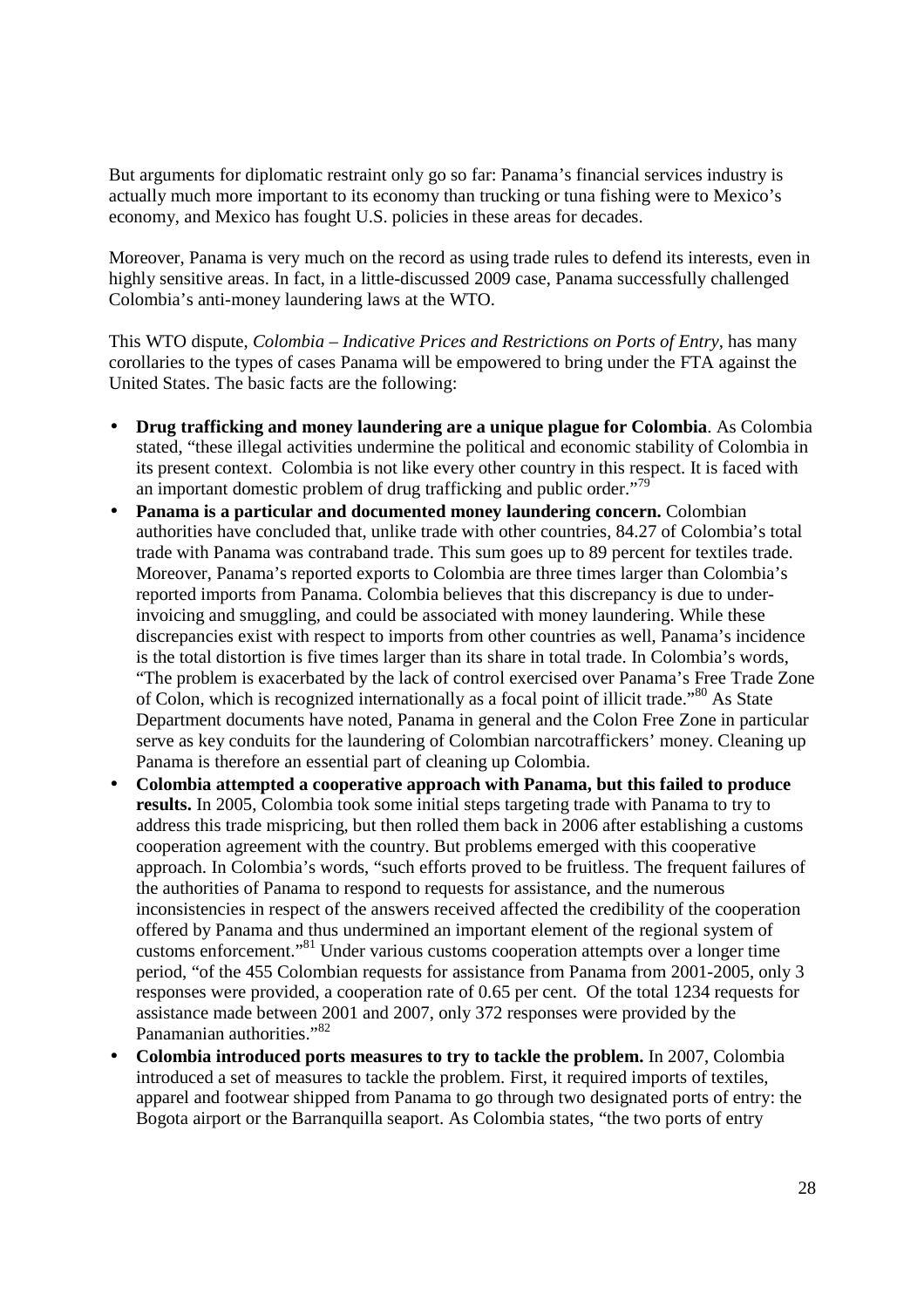imposed by the ports measure are among the most modern ports of Colombia and are the closest to Panama's Free Zone de Colon, which, like the port of Barranquilla, is located on the Atlantic coast."<sup>83</sup> Moreover, these are "the two ports that are closest in proximity to the CFZ and main markets of Colombia – Bogota and Medellin. Colombia also claims that Barranquilla seaport operates 24 hours per day and that Bogota airport has more customs officials than any other office in Colombia. Colombia describes the ports at Bogota and Barranquilla as 'among the most modern and important ports of Colombia', which staff officials specialized in handling contraband concerns related to textiles, apparel and footwear and offer improved container processing."<sup>84</sup> This reflects a general approach allowed for under Colombian law: "Colombian customs law permits customs authorities to limit access to ports of entry whenever authorities are not satisfied of their ability to fully exercise their powers of control and verification. On these grounds, although Colombia has 26 ports of entry for international trade, it has limited imports of textile and apparel imports to 11 ports of entry."<sup>85</sup> In other words, the measure appears to be a creative way to use scarce government resources to tackle a targeted problem.

- **Colombia also introduced rebuttable presumptions to deal with price distortions.** Given the widespread price distortions in the textile, apparel and footwear trade with Panama, Colombia also established "indicative prices" for these products based on a survey of their estimated market costs. If the transaction price exceeded the indicative price, the Colombiaside importer would pay customs duties on the transaction price. If the indicative price exceeded the transaction price, then Colombia took that to be possible evidence of contraband, and duties would be assessed on the indicative price. The importer could then appeal the finding, and if the lower price were legitimate, Colombia would reimburse the importer for the difference.<sup>86</sup>
- **Unilateral measures in textile sector justified by market characteristics.** Colombia set up cooperation initiatives with the electronics and tobacco sectors, where smuggling and underinvoicing were also a concern, but where the small number of market participants made such arrangements practicable. As Colombia stated: "in other sectors also prone to smuggling and under-invoicing such as cigarettes and electrical appliances, Colombia was able to conclude agreements with the private sector to jointly fight contraband. The limited number of importers and distributors of such products allowed the government to require the cooperation of these private parties in combating smuggling, something which is not possible in the case of the covered products due to the number of importers and traders in such products."<sup>87</sup>

The parallels to the STHAA could not be clearer. If it were adopted and Section 101 were to be utilized, it would be precisely because:

- The U.S. non-territorial tax system presents problems that affect the U.S. in particular.
- Panama has posed a special problem for U.S. tax collection.
- Cooperation with Panama under the TIEA didn't work to solve all of the U.S. concerns (either because Panama wasn't being responsive or the TIEA wasn't strong enough). At best, this calls for a multi-pronged approach that may involve unilateral measures.
- U.S. legislators and regulators undertake a targeted approach based on what they believe they have the capacity to enforce.
- The approach may utilize rebuttable presumptions.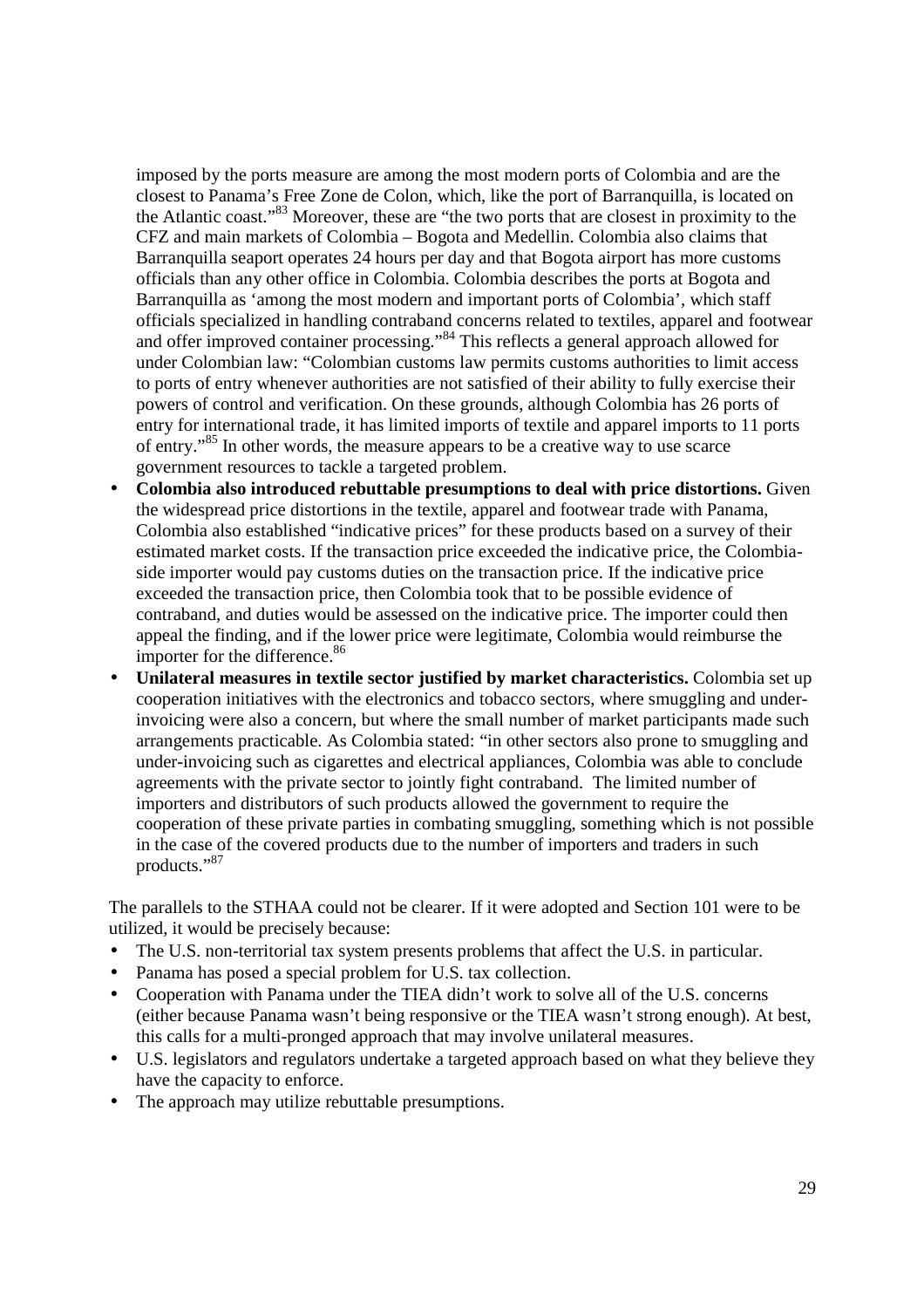The details of the legal basis of Panama's successful challenge needn't be explored in detail for the purposes of this memo, as they apply to WTO rules, not FTA rules, and to goods trade rather than services trade. But several points have special relevance for the STHAA type measures:

- **Panama did not hold back from a trade-pact case simply because of the sensitivity of the topic, and neither did the panel.** In fact, the panel noted that "WTO Members have a legitimate right to apply measures aimed at combating under-invoicing, smuggling and money laundering.<sup>88</sup> However, these measures should be WTO-consistent" or fall within a WTO exception. In other words, as another WTO panel stated: "Members' regulatory sovereignty is an essential pillar of the progressive liberalization of trade in services, but this sovereignty ends whenever rights of other Members under the GATS are impaired."<sup>89</sup>
- **Panama did not hold back from launching a case simply because it is a developing country**. In fact, Panama argued that its status as a developing country obligated it to enjoy more prompt elimination of the challenged measure.<sup>90</sup>
- **Panama did not hold back from a trade-pact case simply because the rules had not been tested by previous panels.** In fact, Panama's case was the first time a WTO panel ever examined GATT Article V and the WTO Customs Valuation Agreement.<sup>91</sup>
- **Panama's main legal arguments were that measures violated MFN rules, and violated per se rules against trade restrictions.** The panel would have likely ruled against Colombia on both grounds. In an exercise of "judicial economy," the panel did not explicitly rule on the MFN claims, but made clear it would have taken Panama's side. The panel instead found that Colombia's measures violated various per se rules of the GATT and WTO's Customs Valuation Agreement.
- **Panama launched a case on behalf of its offshore, not onshore, firms.** There was little evidence that Panamanian firms per se even produced textiles for export. Instead, Panamanian business interests function as intermediaries for Chinese products. This fact did not deter Panama from launching a case on behalf of its "offshore interests."<sup>92</sup>
- **Rebuttable presumption deemed WTO-inconsistent.** As noted above, importers can and did successfully appeal the application of the indicative price measure to get reimbursements for customs overcharging. This form of rebuttable presumption was deemed a form of less favorable treatment.<sup>93</sup>
- **The panel did not find that Colombia could rely on the defense provisions, even though the issue at hand was very important**. The panel determined that Colombia had not shown that the measures were "necessary" to combat money laundering, despite the fact that money laundering is a huge problem for Colombia and is associated with under-invoicing.<sup>94</sup>
- **Panama did not demonstrate that anti-money laundering rules had a negative impact**  on trade.<sup>95</sup> The measures Colombia took seemed carefully designed to have minimal impacts on legitimate trade. The ports of entry were closely located to Panama. Colombia's imports of the affected products from Panama actually increased after implementation of these measures to higher than ever levels.<sup>96</sup> In fact, some of the documentation requirements may have given Panama a leg up over other trading partners, by accelerating the importation process.<sup>97</sup> Panama produced no evidence of a single Panamanian being harmed by the rules, nor any evidence that Colombian textile production had benefited from the rules.
- **Colombia was penalized for having a multi-prong approach, as a trade panel makes selective use of data.** The WTO panel rejected Colombia's defense that the anti-money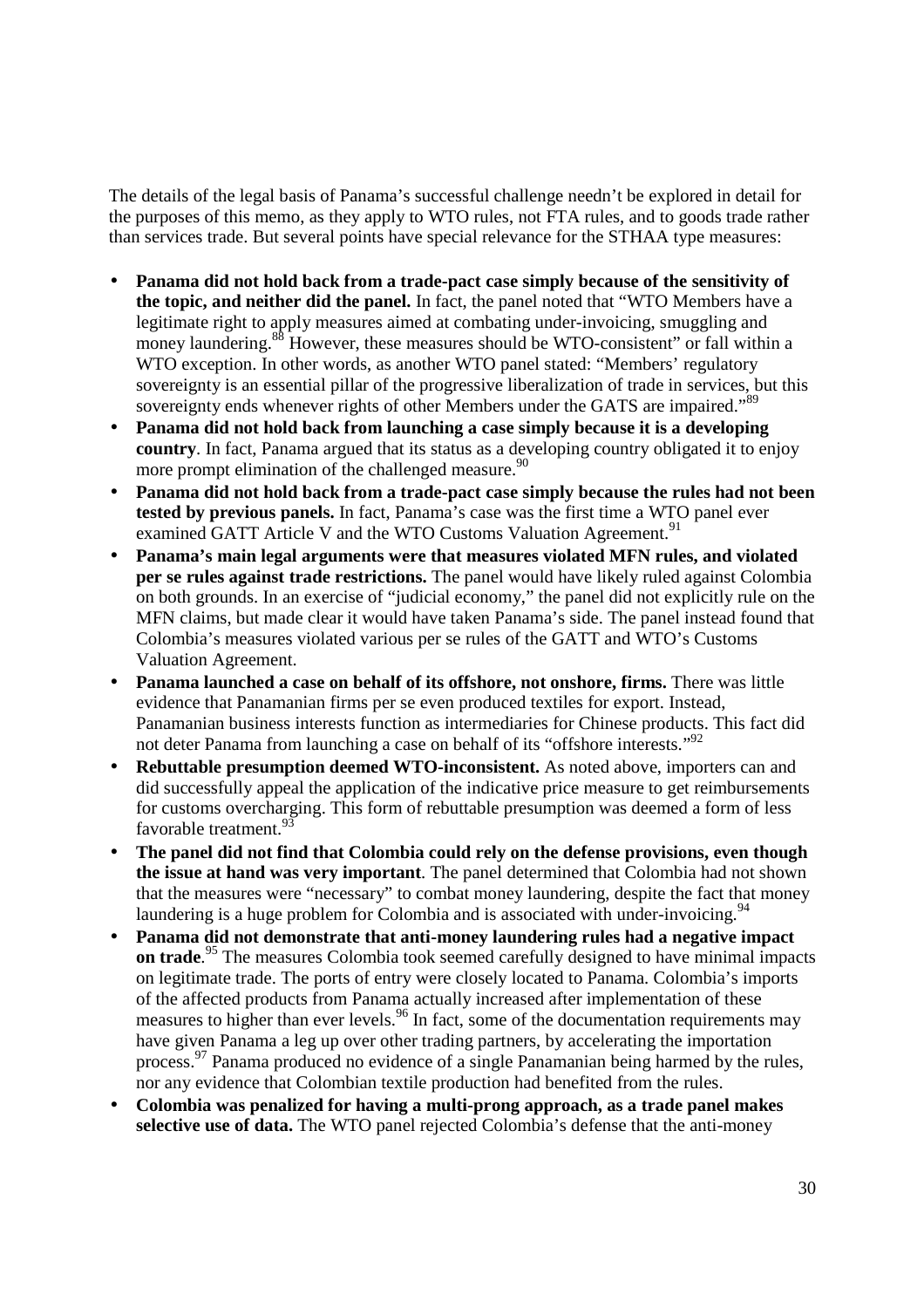laundering rules were working, because Colombia was utilizing so many different tools to combat money laundering that it was difficult to isolate the contribution of the ports of entry requirement per se to any observed reduction in money laundering. In essence, if Colombia was only utilizing one approach, it may have been more able to demonstrate the marginal contribution of this one policy tool. At the same time, Panama produced little-to-no data that the ports of entry measure was restricting trade or raising transaction costs. The panel noted "the inherent difficulty of interpreting trade statistics." But rather than call in economists, or defer to both Panama and Colombia as to their representations of the data, the panel simply resolved the uncertainty in favor of Panama on both counts, saying (without proof) that the measure "undoubtedly" increased transaction costs.<sup>98</sup>

- **Colombia should put trade-pact compliance ahead of other considerations.** In the October 2009 WTO arbitration proceedings to analyze Colombia's compliance with the April 2009 panel ruling, the WTO-appointed arbitrator ruled that Colombia should comply within a number of months. This was despite the sensitivity of the smuggling issue, and the fact that Colombia was a developing country, and that legal processes might move more slowly there. Indeed while noting that the WTO contemplates "modification" rather than "elimination" of challenged measures, the arbitrator noted that elimination of the measure is the "preferred means" of compliance. When Colombia mentioned the need to consult with Congress, the arbitrator mentioned that he had "not been persuaded that amendment… cannot be accomplished by the executive branch."<sup>99</sup>
- **Colombia carved out FTA partners.** In its discussion of the earlier 2005 measures that Colombia took on indicative prices against textile imports from all countries (not just Panama), the panel ruling notes that Colombia had to carve out its FTA partners.<sup>100</sup>
- **USTR takes Panama's side.** Underlying the sales pitch for the U.S.-Colombia FTA is that Colombia is a great partner to the U.S., and the U.S. must stand with them in the fight to combat money laundering and other ills. Underlying the sales pitch for the U.S.-Panama FTA is that the U.S. will always defend tax justice interests. But in the WTO case, USTR took Panama's side in its attack on Colombia's anti-money laundering policies. If the USTR is willing to undermine Colombia's efforts in this regard, it calls into question the commitment of the U.S. not only to Colombia, but to the anti-money laundering fight more generally.<sup>101</sup>

**In sum, this WTO case provides ample support that Panama would launch an attack against a measure like the STHAA under a trade pact. This precedent shows that a trade pact challenge is not precluded because of the sensitivity of the measures, or the relative untested nature of the legal norms. Indeed, whenever a measure targets certain countries and not others (as does the STHAA), there is a greater likelihood of FTA challenge, and defenses are less likely to be successful.** 

## **ENDNOTES**

-

 $2$  2010 Mexico Tuna catch: 1 billion pesos (79.8 million USD) Percent of GDP: 0.008%

Sources: Comisión Nacional de Acuacultura y Pesca, México, "Anuario Estadístico de Acuacultura y Pesca: Base de datos Anuario 2010 preeliminar," 2011, Available at:

http://www.conapesca.sagarpa.gob.mx/wb/cona/cona\_anuario\_estadistico\_de\_pesca

<sup>&</sup>lt;sup>1</sup> Tucker is research director with Public Citizen's Global Trade Watch. He thanks Martin Hearson, Heather Lowe and the FACT Coalition for many enlightening conversations on this topic. Travis McArthur provided some research assistance.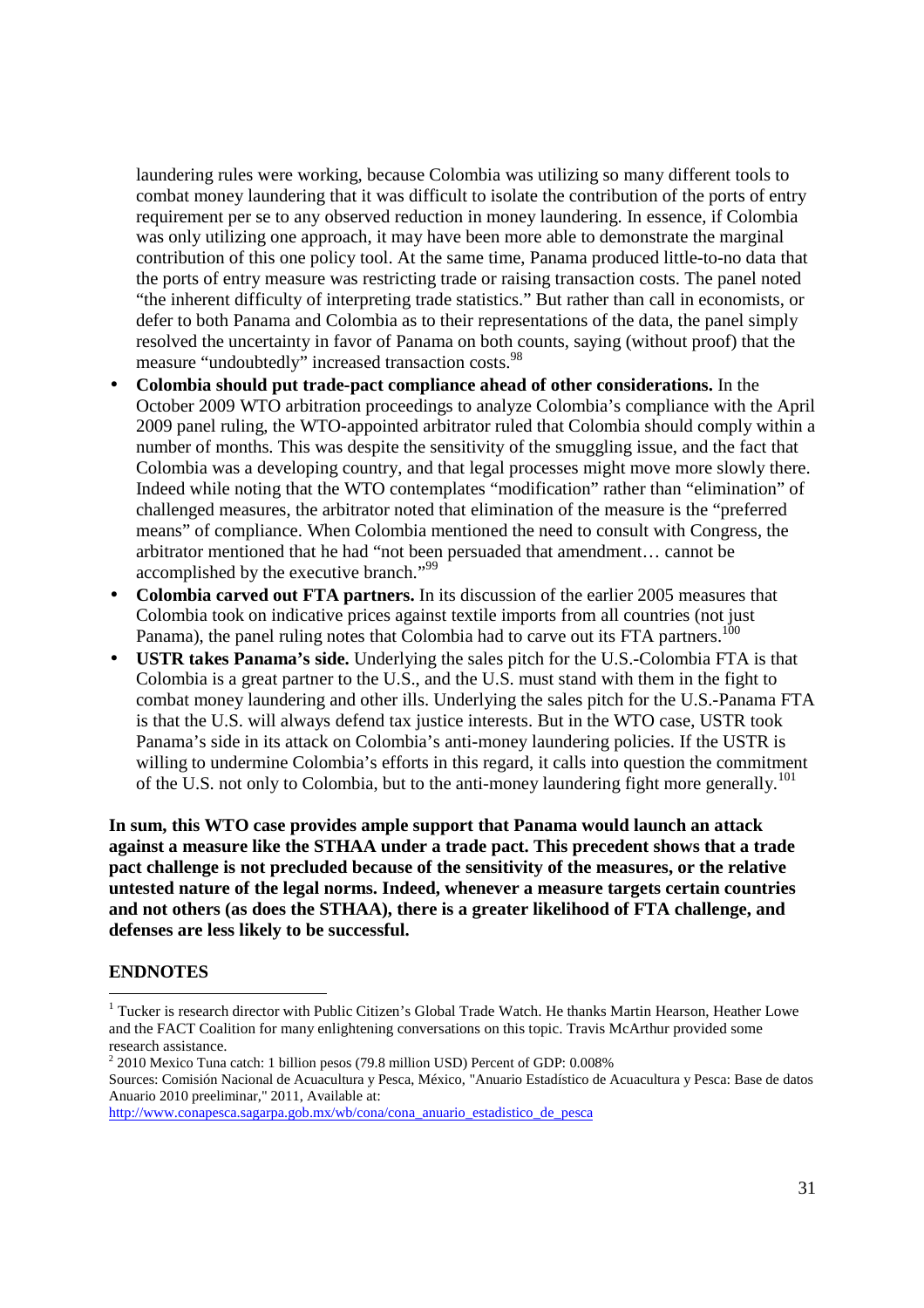International Monetary Fund, "World Economic Outlook Database, April 2011", Available at: http://www.imf.org/external/pubs/ft/weo/2011/01/weodata/index.aspx

2008 Mexican trucking GDP: 29.2 billion USD Percent of GDP: 2.75% Source: North American Transportation Statistics, "Table 1 - 2a, Gross Domestic Product by Industry (NAICS Basis)" Available at: http://nats.sct.gob.mx/nats/sys/tables.jsp?id=33&i=3

Financial services were valued at 1.7 billion USD, or 8.2 percent of Panama GDP in 2010 Source: Instituto Nacional de Estadistica y Censo de Panama, "Producto Interno Bruto a precios Corrientes Anual y a precios Constantes Anual y Trimestral: año 2010", Cuadro 1, Available at:

http://www.contraloria.gob.pa/inec/Publicaciones/04-16-43/Cuadro1.pdf<br><sup>3</sup> "The Panama FTA further conflicts with other initiatives the Obama administration has endorsed – such as the Stop Tax Havens Abuse Act and financial service re-regulation." See Todd Tucker and Lori Wallach, "Panama FTA Would Undermine U.S. Efforts to Stop Offshore Tax-Haven Abuse and Regulate Risky Financial Conduct," Public Citizen, April 2009, at 31. Available at: http://www.citizen.org/Page.aspx?pid=525

<sup>4</sup> Council for Trade in Services, "Report of the Meeting Held on 9 July 2001," WTO S/C/M/54, Released Aug. 27, 2001. In this meeting, the Panamanian delegation's intervention focused on how GATS exceptions would not apply to OECD measures on harmful tax havens, because Panama does not have any double taxation treaties (which is one of the GATS exceptions). In regards to the other exception, on the "the imposition or collection of direct taxes in respect to services or service supplier of other members," the Panamanian delegation said: "It was difficult to imagine how the Panamanian tax regime could have an impact on the ability of other jurisdictions to impose and collect taxes on Panamanian services or suppliers that required the application of discriminatory measures, measures distinct to those used in the cases of other suppliers other than nationality."

<sup>5</sup> Bruce Zagaris, "Ethical Issues In Offshore Planning," American Law Institute - American Bar Association Continuing Legal Education, ALI-ABA Course of Study, August 16 - 17, 2007, International Trust and Estate Planning.

<sup>6</sup> Bruce Zagaris, "Enforcement Issues In Offshore Planning: The Practitioner Increasingly Squeezed By Overlapping And Conflicting Laws And Ethics," American Law Institute - American Bar Association Continuing Legal Education, ALI-ABA Course of Study, August 19 - 20, 2010, International Trust and Estate Planning.

7 http://www.treasury.gov/press-center/press-releases/Pages/tg1144.aspx

<sup>8</sup> http://www.asamblea.gob.pa/apps/seg\_legis/PDF\_SEG/PDF\_SEG\_2010/PDF\_SEG\_2011/PROYECTO/2011\_P\_331.pdf

http://www.asamblea.gob.pa/actualidad/proyectos/2010/2010\_P\_178.pdf created the legal basis for tax information exchange pursuant to treaties.

<sup>9</sup> U.S. Treasury Department statement, Jan. 8, 2002. Available at: http://www.treasury.gov/press/releases/po907.htm.

<sup>10</sup> Prepared Remarks of Commissioner of Internal Revenue Douglas H. Shulman before the OECD/BIAC, Washington, D.C., June 8, 2010. Available at: http://www.irs.gov/irs/article/0,,id=224121,00.html

**<sup>11</sup>** Opening Statement of Senator Carl Levin at Permanent Subcommittee on Investigations Hearing on *Tax Haven Banks and U.S. Tax Compliance:Obtaining the Names of U.S. Clients with Swiss Accounts*

Wednesday, March 4, 2009. Available at: http://levin.senate.gov/newsroom/press/release/?id=1cc17ddd-d117-4dc1-83e3- 7dc150a9e168

 $\frac{12}{12}$  Stop Tax Haven Abuse Act of 2009, S. 506, Sec. 101. Available at:

http://www.govtrack.us/congress/billtext.xpd?bill=s111-506

<sup>13</sup> United Nations Commission on Reforms of the International Monetary and Financial System, "Report of the Commission of Experts of the President of the United Nations General Assembly on Reforms of the International Monetary and Financial System," September 21, 2009, at 83-84. Available at: http://www.un.org/ga/econcrisissummit/docs/FinalReport\_CoE.pdf<br> $\frac{14 \text{ K} \text{ristofor Magnical (WN)}}{14 \text{ K} \text{ristofor Magnical (WN)}$ 

<sup>14</sup> Kristofer Neslund, "Why Tax Information Exchange Agreements Are 'Toothless'," *Tax Insider,* July 19, 2009. Available at: http://www.cpa2biz.com/Content/media/PRODUCER\_CONTENT/Newsletters/Articles\_2009/Tax/Toothless.jsp<br>
<sup>15</sup> http://www.tpazawar.com/Content/media/PRODUCER\_CONTENT/Newsletters/Articles\_2009/Tax/Toothless.jsp

<sup>15</sup> http://www.treasury.gov/resource-center/tax-policy/treaties/Documents/PanamaTIEA10.pdf

<sup>16</sup> http://taxjustice.blogspot.com/2010/12/us-signs-new-deal-with-panama.html

 $17$  http://www.oecd.org/dataoecd/15/43/2082215.pdf

<sup>18</sup> http://mensual.prensa.com/mensual/contenido/2010/12/01/hoy/panorama/2420373.asp

19 HTTP://MENSUAL.PRENSA.COM/MENSUAL/CONTENIDO/2011/04/27/HOY/ENGLISH/ECONOMY\_6993.ASP and

http://mensual.prensa.com/mensual/contenido/2011/04/18/hoy/Negocios/2569401.asp

and

-

http://mensual.prensa.com/mensual/contenido/2011/05/02/hoy/negocios/2583079.asp http://www.panamaamerica.com.pa/periodico/buscador/resultado.php?story\_id=1038181&page=5&texto=tpc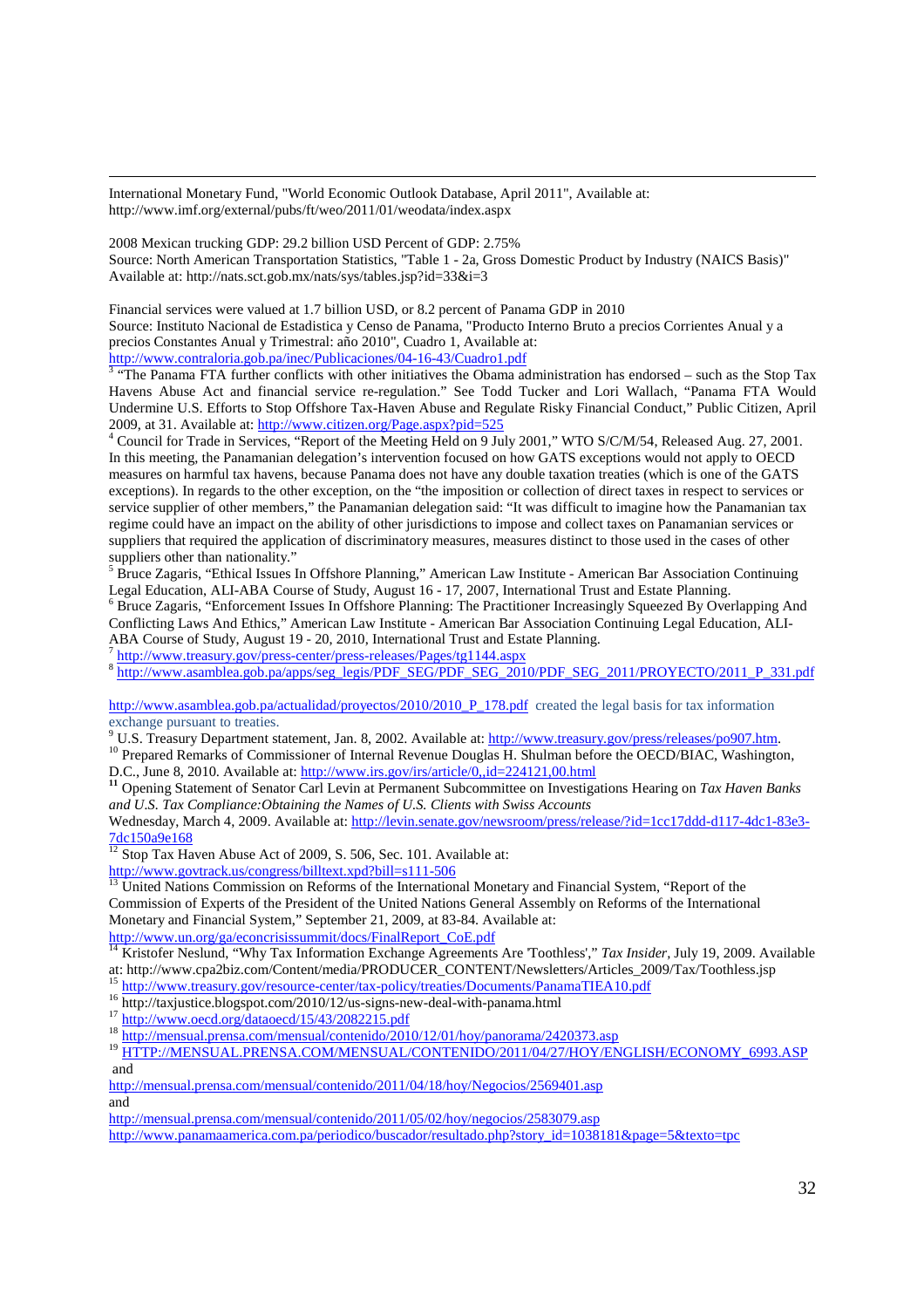$^{21}$  See: http://www.asamblea.gob.pa/APPS/LEGISPAN/PDF\_GACETAS/2010/2011/26713-C\_2011.PDF  $22$  Law 275: original and amended versions here:

http://www.asamblea.gob.pa/main/LinkClick.aspx?fileticket=73qHuGsQDLU%3d&tabid=39

 $^{23}$  For instance, Bill 275's Article 7 reads: "Public functionaries and natural and legal persons in the private sector, who are tasked with managing the information that emerges in the present Law, are obligated to keep this information secret, even after leaving their posts, except when this information is available in public registries. Violations of this article will be sanctioned with a fine of \$1,000 to \$25,000 balboas per infringer, without prejudice to civil or penal sanctions that may be applicable." Article 20, in contrast, establishes that "Failure to comply with the obligations established in the present Law will be sanctioned by the Fourth Chamber of General Business Affair of the Supreme Court of Justice through the following sanctions: 1. Reprimand. 2. Fine of up to \$5,000 balboas. 3. Temporary suspension of the capacity of the lawyer or law firm to offer resident agent services for new legal entities for a period of not less than three months nor more than three years."

<sup>24</sup> http://wikileaks.org/cable/2009/03/09PANAMA255.html

-

<sup>25</sup> Bureau of International Narcotics and Law Enforcement Affairs, 2011 International Narcotics Control Strategy Report, March 3, 2011. Available at: http://www.state.gov/p/inl/rls/nrcrpt/2011/vol2/156376.htm#panama

<sup>26</sup> Original Spanish: "Una posible acción contra Ecuador en el ámbito de la OMC forma parte de las medidas contempladas en la estrategia nacional para la promoción y defensa de los servicios internacionales de Panamá", dice la carta fechada el 17 de septiembre de 2009." See Edith Castillo Duarte, "Pedirán a OMC que investigue a Ecuador," *La Prensa,* Sept. 18, 2009. Available at: http://mensual.prensa.com/mensual/contenido/2009/09/18/hoy/negocios/1927688.asp

<sup>27</sup> "Se mantienen las ventajas competitivas como las acciones al portador (otras jurisdicciones las han eliminado) y tampoco se inmovilizan las acciones al portador como han hecho otras jurisdicciones". See Edith Castillo Duarte, "Proyecto de ley ofrece garantía a privacidad," *Prensa,* Jan. 31, 2011. Available at:

http://mensual.prensa.com/mensual/contenido/2011/01/31/hoy/negocios/2486347.asp

 $^{28}$  In a FATCA hearing in 2009, Rep. Pat Tiberi (R-Ohio) said, "Do you agree that excluding blacklisting from the legislation that Chairman Rangel and Chairman Neal have introduced makes countries around the world more willing to continue providing the Internal Revenue Service the critical information needed to combat tax evasion effectively?" The IRS Chief Counsel William Wilkins responded, "I think the approach in this bill was focused more on institutions than countries. I think institutions is really where the activity is and where the money is, and I think that was a -- I think that was a good choice." See House Committee On Ways And Means, Subcommittee On Select Revenue Measures Holds A Hearing On Foreign Bank Account Reporting, November 5, 2009.

<sup>29</sup> See Section 102 of the 2009 legislation (http://www.govtrack.us/congress/billtext.xpd?bill=s111-506), and Section 101 of the 2011 legislation (http://levin.senate.gov/imo/media/doc/PSI.TaxHavenAbuseAct.071211.pdf) .

 $30$  Codified at U.S.C. 31 Sec. 5318A (b)(5). Available at: http://www.law.cornell.edu/uscode/31/usc\_sec\_31\_00005318---A000-.html

<sup>31</sup> The European Union has said: "Section 319 of the PATRIOT Act, adopted in 2001, deals with the forfeiture of funds in United States inter-bank accounts by those accused of money laundering. It requires U.S. correspondent banks to maintain certain records concerning a foreign bank that has a U.S. correspondent account. Furthermore it provides authority for the Treasury Secretary and the Attorney General to subpoena the foreign bank's offshore records concerning the account and authorises forfeiture of deposits in the foreign bank. State of Play: Both the subpoena authority and the forfeiture clause have potential extraterritorial impact. The European Commission and others have complained vigorously both at the time of the adoption of the Act and during the comment period on proposed Treasury implementing regulations. In response, U.S. authorities said that they had no intention of using this seizure authority indiscriminately or in derogation of existing and efficient mechanisms, such as Mutual Legal Assistance Treaties, for the seizure of funds located outside of the U.S. Despite this reassurance, there were allegations in the past, from European banks and individual Member States, of a lack of clarity about the circumstances under which the U.S. would make use of Section 319 and when it would refrain from doing so, but for the last two years there have been no new allegations." Available at: http://trade.ec.europa.eu/doclib/docs/2009/july/tradoc\_144160.pdf

See for instance: http://citizen.typepad.com/eyesontrade/2011/07/wikileaks-blows-lead-on-panamas-corruption.html

<sup>33</sup> All FTA related texts are available here: http://www.ustr.gov/trade-agreements/free-trade-agreements/panama-tpa/finaltext

 $34$  Article 12.20 defines "financial service" as "any service of a financial nature. Financial services include all insurance and insurance-related services, and all banking and other financial services (excluding insurance), as well as services incidental or auxiliary to a service of a financial nature. Financial services include the following activities:

Insurance and insurance-related services

<sup>&</sup>lt;sup>20</sup> http://www.treasury.gov/resource-center/tax-policy/treaties/Documents/PanamaTIEAnote.pdf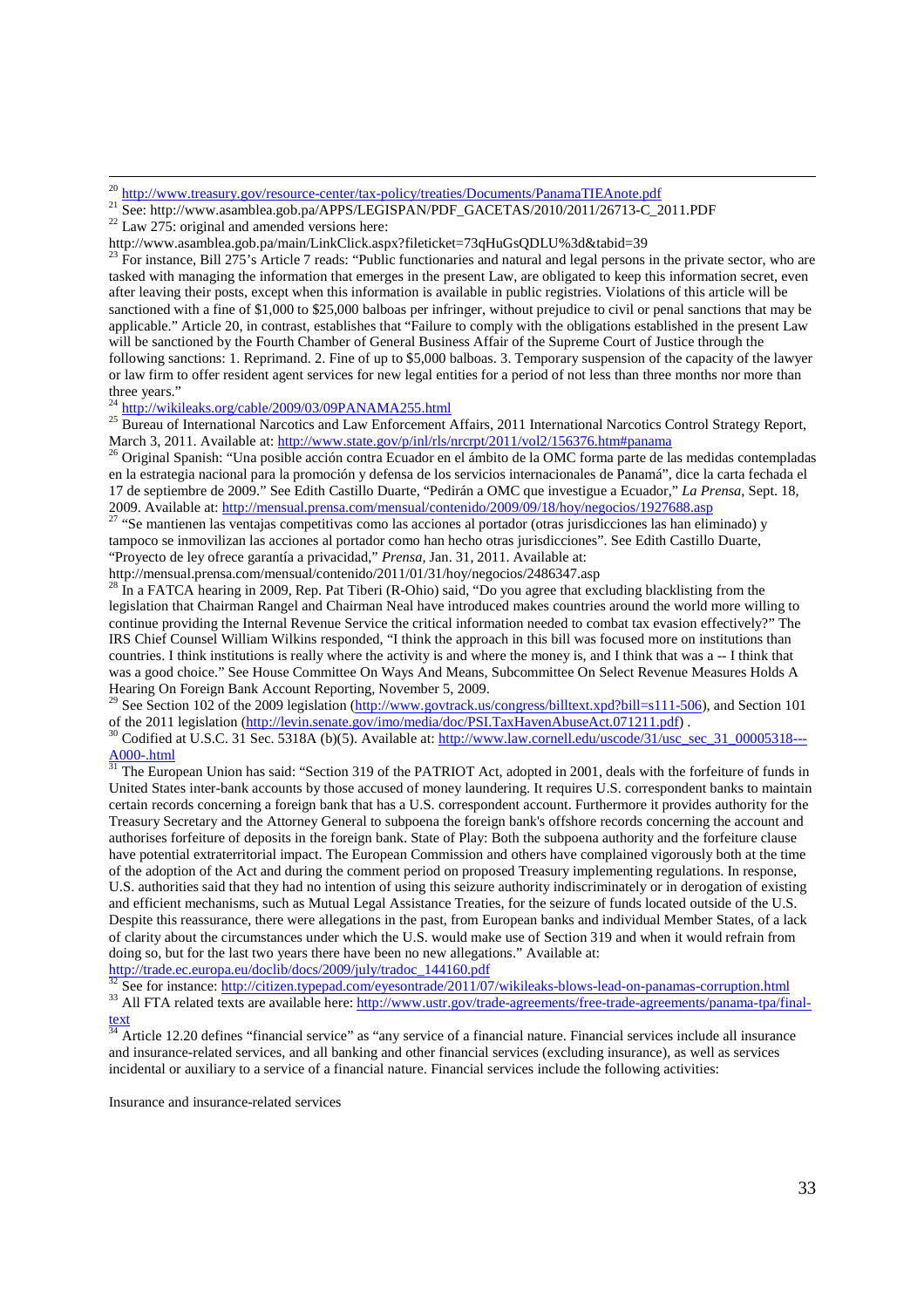(a) Direct insurance (including co-insurance): (i) life, (ii) non-life; (b) Reinsurance and retrocession; (c) Insurance intermediation, such as brokerage and agency; and (d) Services auxiliary to insurance, such as consultancy, actuarial, risk assessment, and claim settlement services.

Banking and other financial services (excluding insurance): (e) Acceptance of deposits and other repayable funds from the public; (f) Lending of all types, including consumer credit, mortgage credit, factoring and financing of commercial transactions; (g) Financial leasing; (h) All payment and money transmission services, including credit, charge, and debit cards, travelers checks, and bankers drafts; (i) Guarantees and commitments; (j) Trading for own account or for account of customers, whether on an exchange, in an over-the-counter market, or otherwise, the following: (i) money market instruments (including checks, bills, and certificates of deposits); (ii) foreign exchange; (iii) derivative products, including, but not limited to, futures and options; (iv) exchange rate and interest rate instruments, including products such as swaps and forward rate agreements;  $(v)$  transferable securities;

(vi) other negotiable instruments and financial assets, including bullion; (k) Participation in issues of all kinds of securities, including underwriting and placement as agent (whether publicly or privately) and provision of services related to such issues; (l) Money broking; (m) Asset management, such as cash or portfolio management, all forms of collective investment management, pension fund management, custodial, depository, and trust services; (n) Settlement and clearing services for financial assets, including securities, derivative products, and other negotiable instruments; (o) Provision and transfer of financial information, and financial data processing and related software by suppliers of other financial services; and (p) Advisory, intermediation, and other auxiliary financial services on all the activities listed in subparagraphs (e) through (o), including credit reference and analysis, investment and portfolio research and advice, and advice on acquisitions and on corporate restructuring and strategy;…"

<sup>35</sup> Simon Lester, "A Framework for Thinking About the 'Discretion' in the Mandatory / Discretionary Distinction," *Journal of International Economic Law,* June 22, 2011.

<sup>36</sup> According to the WTO's analytical compendium, "In interpreting the term "relating to" under  $\frac{\text{Article XX(g)}}{\text{Atile}}$ , the Appellate Body noted that all the parties and participants to the appeal agreed that the term "relating to" was equivalent to "primarily aimed at": "All the participants and the third participants in this appeal accept the propriety and applicability of the view of the *Herring and Salmon* report and the Panel Report that a measure must be 'primarily aimed at' the conservation of exhaustible natural resources in order to fall within the scope of Article XX(g).(**898**) Accordingly, we see no need to examine this point further, save, perhaps, to note that the phrase 'primarily aimed at' is not itself treaty language and was not designed as a simple litmus test for inclusion or exclusion from Article XX(g)."(**899**) See http://wto.org/english/res\_e/booksp\_e/analytic\_index\_e/gatt1994\_07\_e.htm#article20C5b

<sup>37</sup> Report of the Subcommittee on Investment of the Advisory Committee on International Economic Policy Regarding the Model Bilateral Investment Treaty, Annex B, Anderson et. al collective statement, Sept. 30, 2009. Available at: http://www.state.gov/e/eeb/rls/othr/2009/131118.htm

<sup>38</sup> Webb's Fabulous Pharmacies, Inc. v. Beckwith, 449 U.S. 155, 161 (1980).

<sup>39</sup> See College Sav. Bank v. Fla. Prepaid Postsecondary Educ. Expense Bd., 527 U.S. 666, 675 (1999). <sup>40</sup> See Article 12.5.2. Available at:

http://www.ustr.gov/sites/default/files/uploads/agreements/fta/panama/asset\_upload\_file494\_10346.pdf

<sup>41</sup> Article 10.8: Transfers

-

1. Each Party shall permit all transfers relating to a covered investment to be made freely and without delay into and out of its territory. Such transfers include:

(a) contributions to capital;

(b) profits, dividends, capital gains, and proceeds from the sale of all or any part of the covered investment or from the partial or complete liquidation of the covered investment;

(c) interest, royalty payments, management fees, and technical assistance and other fees;

(d) payments made under a contract, including a loan agreement;

(e) payments made pursuant to Article 10.6.1 and 10.6.2 and Article 10.7; and

(f) payments arising out of a dispute.

Article 11.10: Transfers and Payments

1. Each Party shall permit all transfers and payments relating to the cross-border supply of services to be made freely and without delay into and out of its territory.

<sup>42</sup> Panama may also be able to cite the precedent of the *U.S. – Gambling* case that showed that even non-discriminatory transfers restrictions on credit card payments (even when they take the form of a "mutual settlement" rather than a more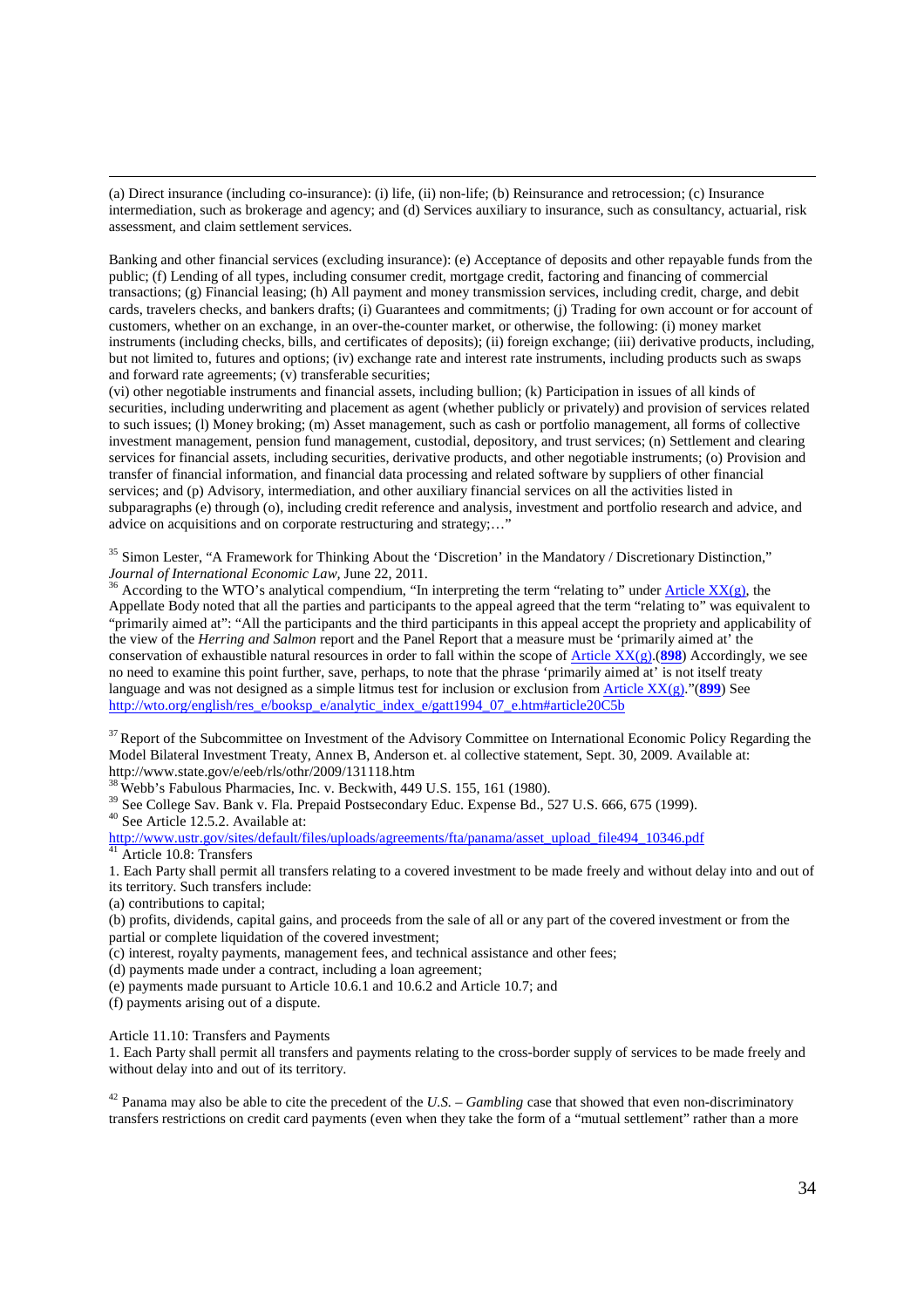classic transfer restriction) were thought possible of violating trade commitments. Similar restrictions that took on an explicitly discriminatory hue (like the STHAA) might then be seen even more likely to be covered by trade pact rules.

In this GATS case (which the U.S. lost), the island nation of Antigua alleged that "the United States maintains measures that restrict international money transfers and payments relating to the cross-border supply of gambling and betting services. In particular, Antigua points to the laws of the state of New York that render contracts that are based on wagers or bets void as well as an example of an 'enforcement measure' taken by the New York Attorney General against a financial intermediary that provides Internet payment services. In Antigua's view, the purpose of these measures is to prevent foreign suppliers of gambling and betting services from offering their services on a cross-border basis. Antigua argues that, therefore, these measures violate Article XI:1 [prohibiting current account restrictions] of the GATS." The U.S. responded that, "Antigua has provided no evidence that the provisions of the agreement in question result in restrictions on the movements of funds across borders. The United States submits that, on the contrary, by the terms of the agreement, it applies without regard to whether the payments in question are destined for further transfer to a domestic or international destination. The United States further submits that, insofar as Antigua relies upon the agreement in question as evidence of the application of the laws of the state of New York, the agreement is not an application of those laws. Rather, it is a mutual settlement between the relevant contracting parties." The panel ruled that Antigua did not submit enough information to be able to assess the claim. The ruling stated that, "However, the Panel wants to emphasize that Article XI plays a crucial role in securing the value of specific commitments undertaken by Members under the GATS. Indeed, the value of specific commitments on market access and national treatment would be seriously impaired if Members could restrict international transfers and payment for service transactions in scheduled sectors. In ensuring, inter alia, that services suppliers can receive payments due under services contracts covered by a Member's specific commitment, Article XI is an indispensable complement to GATS disciplines on market access and national treatment. At the same time, the Panel is of the view that Article XI does not deprive Members from regulating the use of financial instruments, such as credit cards, provided that these regulations are consistent with other relevant GATS provisions, in particular Article VI." See U.S.-Gambling, WT/DS285/R, November 2004.

<sup>43</sup> See discussion of *Canada – Autos* at para 27:

http://wto.org/english/res\_e/booksp\_e/analytic\_index\_e/gats\_01\_e.htm#article2B3B

<sup>44</sup> See *Archer Daniels Midland Company v. Mexico,* para 198. See also

45 "Final Report of the Panel", In the Matter of Cross-Border Trucking Services, Feb. 6, 2001, Panel: J. Martin Hunter, Luis Miguel Diaz, David A. Gantz, C. Michael Hathaway, Alejandro Ogarrio. Available at: http://www.naftaclaims.com/Disputes/USA/USTrucking/USTruckingChapter20.pdf.

At paras 259-260 and 276.

-

<sup>46</sup> See discussion of EC-Bananas III, at para 24

http://wto.org/english/res\_e/booksp\_e/analytic\_index\_e/gats\_01\_e.htm#article2B3B

<sup>47</sup> See Appellate Body Report, *Korea – Various Measures on Beef* , WT/DS161/AB/R, adopted Jan. 10, 2001, para 137. <sup>48</sup> WTO Appellate Body, *U.S. – Gambling,* WT/DS285/AB/R**,** April 2005, at para 230.

<sup>49</sup> Moreover, as a practical matter, if U.S. taxpayers began to avoid any entanglements with U.S. correspondent banks or U.S. credit card processors (and somehow simply dealt with Panamanian banks directly) as a way of getting around STHAA strictures, the U.S. government would be likely to begin to take enforcement actions to get around that circumvention.

<sup>50</sup> The only relevant NCM may be the carve-out from Article 11.4 obligations in Annex II, which states, "The United States reserves the right to adopt or maintain any measure that is not inconsistent with the United States' obligations under Article XVI of the General Agreement on Trade in Services." The U.S. may attempt to argue that it has sparse Mode 1 GATS commitments financial services: because the U.S. can impose bans or transfer restrictions on cross-border trade under the GATS, it would therefore be able to do so under the FTA due to the NCM listing. A treaty interpreter would find this argument hard to swallow: the U.S. substantive obligations under the FTA are more extensive than under the GATS, especially with regards to transfers. If the U.S. were to be allowed unlimited recourse to invoke its more modest GATS obligations as a defense for failing to meet its FTA commitments, the GATS-plus provisions of the FTA would be rendered meaningless.

<sup>51</sup> Panama FTA Art. 12.1.2: (Scope and Coverage) Chapters Ten (Investment) and Eleven (Cross-Border Trade in Services) apply to measures described in paragraph 1 only to the extent that such Chapters or Articles of such Chapters are incorporated into this Chapter: (a) Articles 10.7 (Expropriation and Compensation), 10.8 (Transfers), 10.11 (Investment and Environment), 10.12 (Denial of Benefits), 10.14 (Special Formalities and Information Requirements), and 11.12 (Denial of Benefits) are hereby incorporated into and made a part of this Chapter; (b) Section B of Chapter Ten (Investment) is hereby incorporated into and made a part of this Chapter solely for claims that a Party has breached Article 10.7 (Expropriation and Compensation), 10.8 (Transfers), 10.12 (Denial of Benefits), or 10.14 (Special Formalities and Information Requirements), as incorporated into this Chapter; (c) Article 11.10 (Transfers and Payments) is incorporated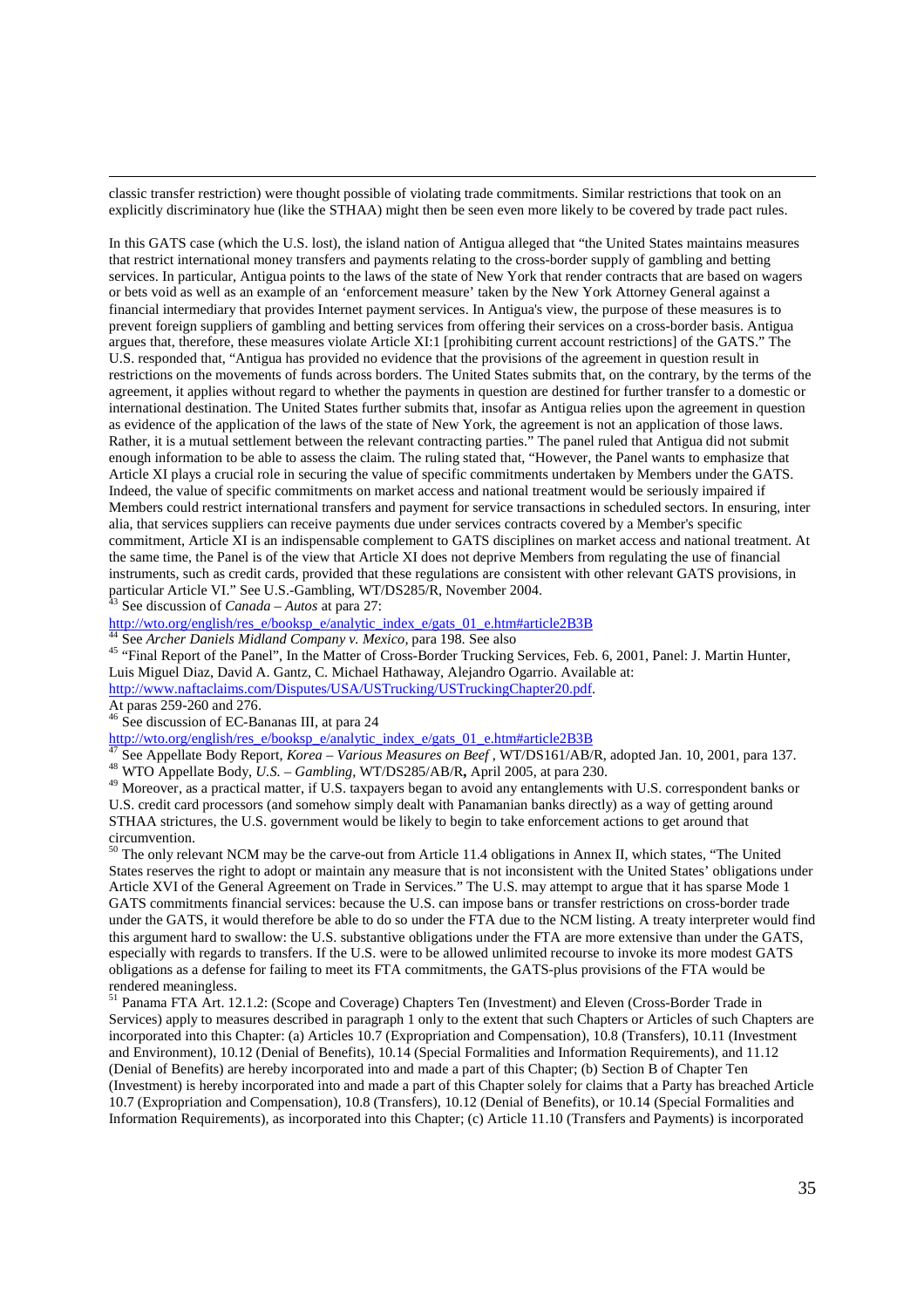into and made a part of this Chapter to the extent that cross-border trade in financial services is subject to obligations pursuant to Article 12.5.

-

<sup>52</sup> As we've noted elsewhere, recent U.S. investment agreements contain several important clarifications concerning the standard for "indirect expropriation." Three provisions in particular are significant: language indicating that the standard is intended to reflect customary international law concerning the obligation of States with respect to expropriation," provisions indicating that in order to constitute an expropriation a measure must affect a property right, and language indicating that "[e]xcept in rare circumstances, non-discriminatory regulatory actions by a Party that are designed and applied to protect legitimate public welfare objectives, such as health, safety and the environment, do not constitute indirect expropriations."

Despite these reforms, however, there remains the potential that the indirect expropriation provisions of investment agreements could be applied in a manner that would violate the "no greater rights" principle by providing foreign investors with greater rights than the comparable protections of the Takings Clause of the Fifth Amendment of the U.S. Constitution. For example, U.S. investment agreements typically permit tax measures to be challenged as violations of the prohibition on uncompensated expropriations, and there is substantial precedent in international arbitral practice for finding that tax measures can constitute forms of indirect expropriation. Under the Fifth Amendment's Takings Clause, in contrast, the Supreme Court has repeatedly rejected takings challenges to tax measures, even when the tax is set at a level that threatens the viability of a business.

The restriction of expropriation claims to situations involving "property" as opposed to the more broadly defined "investment" is also inadequate to ensure compliance with the "no greater rights" principle, because it does not reflect that the requirement of compensation for "regulatory takings" under the Fifth Amendment of the U.S. Constitution has generally been only held to apply to regulations affecting real property. For example, the Supreme Court has indicated that personal property is unlikely to be the basis for a successful regulatory takings claim given that "in the case of personal property, by reason of the State's traditionally high degree of control over commercial dealings, [the owner] ought to be aware of the possibility that new regulation might even render his property economically worthless." Moreover, the indirect expropriation provision in investment agreements has been interpreted to require compensation based on the impact of the government measure on the value of the investment, regardless of whether there has actually been some appropriation of an asset by the government. This interpretation of the standard for indirect expropriation cannot be justified as reflecting the general practice of states, given that the dominant practice of nations is to provide for compensation only when the government has actually acquired an asset, not when the value of an asset has been adversely affected by regulatory measures.

<sup>53</sup> While this paper operation would likely suffice to be granted standing as an investor with Chapter 10 rights, the conglomerate could additionally protect itself against U.S. invocation of a right to deny the firm FTA benefits under FTA Article 10.12 if it had substantial business activities in Panama.

Article 10.12.2 reads in part: "…a Party may deny the benefits of this Chapter to an investor of the other Party that is an enterprise of such other Party and to investments of that investor if the enterprise has no substantial business activities in the territory of the other Party, and persons of a non-Party, or of the denying Party, own or control the enterprise." As this makes clear, both conditions – no substantial business activities in Panama *plus* non-Panamanian ownership and control – would have to be proven for an investor to be denied their FTA benefits. Either condition would suffice to beat back an attempt to deny benefits.

<sup>54</sup> OECD Global Forum on Transparency and Exchange of Information for Tax Purposes, "Peer Review Report, Phase 1, Legal and Regulatory Framework, Panama," at page 12, paragraph 23. Available at: http://www.oecd.org/dataoecd/0/48/46103294.pdf

<sup>55</sup>"CAFTA Investor Rights Undermining Democracy and the Environment: Pacific Rim Mining Case," Public Citizen, May 2010. Available at: http://www.citizen.org/documents/Pacific\_Rim\_Backgrounder1.pdf

<sup>56</sup> Arbitration Institute Of The Stockholm Chamber Of Commerce, Arbitration Number 080/2005, In The Matter Of: An arbitration pursuant to the Energy Charter Treaty and the Rules of the Arbitration Institute of the Stockholm Chamber of Commerce: Limited Liability Company Amto (Claimant) v. Ukraine (Respondent), Final Award, March 26, 2008, at para 69. Available at: http://ita.law.uvic.ca/documents/AmtoAward.pdf.

<sup>57</sup> "Today, China and the United States are not mutual parties to any bilateral or multilateral international investment agreements. However, the protections afforded by U.S. IIAs may still be available to Chinese enterprises investing in the U.S. if the Chinese enterprise invests through an intermediate operating company having the nationality of a third country, so long as that third country is a party to such an international instrument with the U.S. That process is often called 'treatyshopping.'" See Mark Kantor, "International investment law protections for Chinese investment into the US," in Karl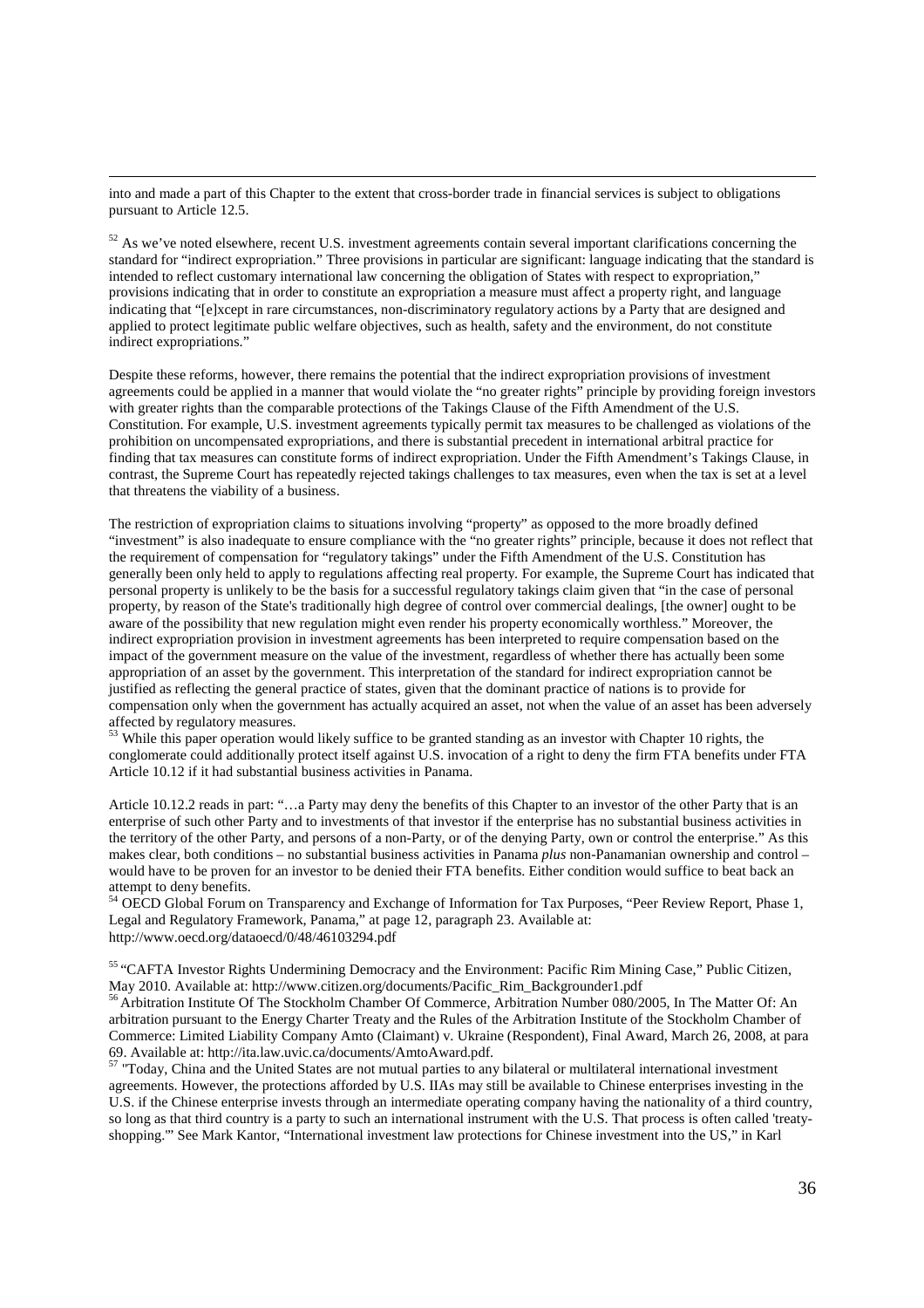Sauvant, ed., Investing in the United States: Is the US Ready for FDI from China? (Northampton, MA: Edward Elgar, 2010), at 142.

**<sup>58</sup>** Jonathan Stempel, "More U.S. lawsuits target Chinese reverse mergers," *Reuters,* July 26, 2011. Available at: http://www.reuters.com/article/2011/07/26/lawsuits-classaction-study-idUSN1E76O20A20110726

Draft Statement of Administrative Action, pages 1-2. Available at:

http://finance.senate.gov/imo/media/doc/062811%20U%20S%20%20-

%20Panama%20Trade%20Promotion%20Agreement%20Statement%20of%20Administrative%20Action.pdf

<sup>60</sup> http://www.bilaterals.org/IMG/html/US-PA\_BIT.html

-

<sup>61</sup> USITC, "U.S.-Panama Trade Promotion Agreement: Potential Economy-wide and Selected Sectoral Effects," USITC Publication 3948, September 2007, at 5-10. http://hotdocs.usitc.gov/docs/pubs/2104F/pub3948.pdf 62 Informal translation into English 16.1.

Informal translation into English of dissenting vote of Dr. José María Chillón Medina in International Center for the Settlement of Investment Disputes, *Nations Energy Inc. et. al. v. Panama,* Award, Nov. 24, 2010, at paragraphs 4-5. Available at: http://ita.law.uvic.ca/documents/NationsResourcesVPanama\_Award.pdf

Chillón cited a certain provision of the BIT that says "With respect to its tax policies, each Party should strive to accord fairness and equity in the treatment of investment of nationals and companies of the other Party." While the words "should strive" would seem to make this provision less binding, Chillón said that tribunalists should be able to enforce "should strive" obligations. He found that an expropriation could well have occurred in the case: "The BIT's broad definition of investment does not allow one to limit indirect expropriation to cases involving property. The formula also covers instances of associated economic rights related to an investment, as in the case of the tax credits… they have been denied a right that constitutes an enormously significant loss in terms of the overall value of the investment. " (dissent, paragraph 61-62) Chillón clearly subscribes to a fairly extreme version of takings theory, under which partial deprivation of even one stick in a bundle of economic assets can constitute a taking.

Moreover, Chillón found that "the right or the reasonable expectation that the juridical order will not be changed, altered, poorly interpreted or poorly applied, or changing the rules or application criteria, constitutes the central element of the fair and equitable treatment [FET] standard…" He goes on to say that Panama was in violation of the standard by introducing a new law, in particular one that reduced the amount of the tax credit.

Chillón also argued: "A mere change of words – from 'should accord' to 'should strive to accord' – does not change at all the meaning and character of the legal norm at stake... [the latter language] is not simply a pious exhortation directed at State virtue. It is a legal norm. The interpretive rules of the Vienna Convention on treaties, and particularly the articles that deal with the concept of effectiveness in treaty interpretation (Article 26) are also relevant here… the fact that a more or less incisive or expressive language is used does not change the unequivocal coercive nature of the norm…" The tribunalist went on to rule that Panama was affirmatively bound by obligations worded in the "should strive" format.

<sup>63</sup> See comments by Gus Van Harten here: http://worldtradelaw.typepad.com/ielpblog/2011/06/is-investment-treatyarbitration-biased-against-developing-countries.html

 $<sup>64</sup>$  The WMD document states that "The actual award is in Spanish, and staff has not been able to obtain a copy." In fact,</sup> the award has long been posted for nearly six months on the italaw.com website, the premier source for all investor-state documents: http://italaw.com/documents/NationsResourcesVPanama\_Award.pdf

<sup>65</sup> See here: http://www.citizen.org/documents/may-2007-preamble-change-fails-to-resolve-concerns-with-fta-investmentrules.pdf

<sup>66</sup> For instance, Article 12.10.1 is only applicable to measures "with respect to the supply of financial services *in the territory of a Party* by an investor of the other Party or a covered investment…" Article 12.10.2 applies to measures "with respect to the supply of financial services *in the territory of a Party* by an investor of the other Party or a covered investment…" [italics added]

 $67$  System-wide stability is not mentioned in Article 12.10.3. Contrast this with Article 12.10.1, which refers to prudential motivations related to both system-wide stability and individual institutions. Negotiators clearly could have referred to both policy motivations in the text of Article 12.10.3 if they had intended both types of motivation to be covered by Article 12.10.3. From Article 12.10.1, we know that negotiators were aware of the distinction between the two motivations, so the omission of stability-motivated measures in Article 12.10.3 should not be seen as an inadvertent omission. And unlike Article 12.10.1, the list of indicative policies is Article 12.10.3 is a closed list rather than an open list: the word "including" does not appear in the latter article. (Of course, due to Article 12.10.1's arguably self-cancelling second sentence, the wider scope for policy motives in theory provides little protection in practice.) Article 12.10.3 was likely intended to protect policy space for deposit insurance, resolution proceedings, and other policies intended to help individual firms avoid bankruptcy.

<sup>68</sup> GATT, *U.S. – Restrictions on Imports of Tuna,* DS21/R, September 1991, at para 5.40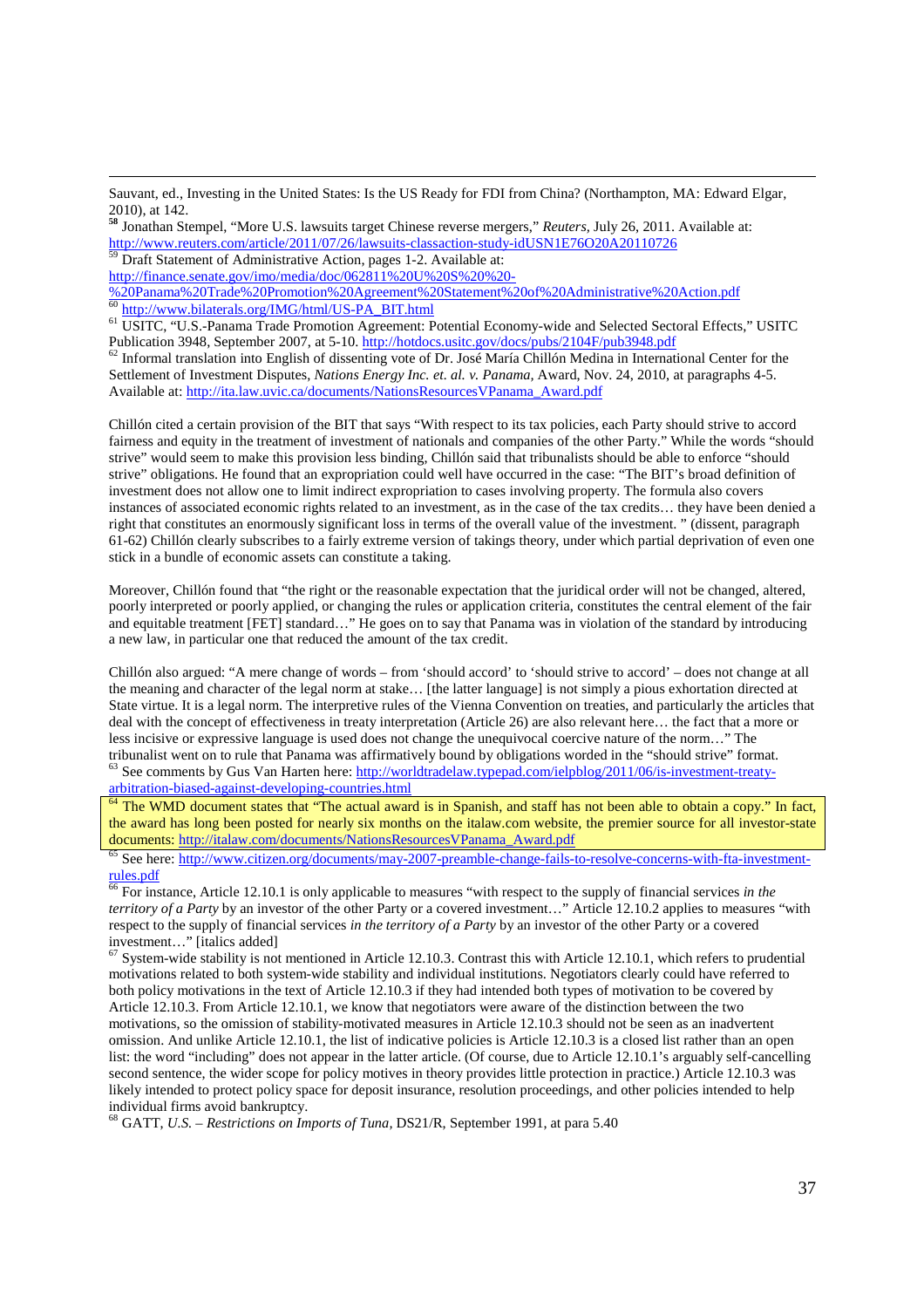http://wto.org/english/res\_e/booksp\_e/analytic\_index\_e/gatt1994\_07\_e.htm#article20A at 620.

<sup>72</sup> Mexico appears to have successfully articulated such an argument in the current WTO case against U.S. dolphin-safe tuna labels. See *United States – Measures Concerning the Importation, Marketing and Sale of Tuna and Tuna Products,*  WT/DS381, First Written Submission of the United Mexican States, Feb. 26, 2010, at para 207.

<sup>73</sup> Arbitration Institute Of The Stockholm Chamber Of Commerce, Arbitration Number 080/2005, In The Matter Of: An arbitration pursuant to the Energy Charter Treaty and the Rules of the Arbitration Institute of the Stockholm Chamber of Commerce: Limited Liability Company Amto (Claimant) v. Ukraine (Respondent), Final Award, March 26, 2008, at para 69. Available at: http://ita.law.uvic.ca/documents/AmtoAward.pdf.

 $74$  In fact, because taxation measures are not defined in the FTA, an FTA panel may look to the U.S.-Panama TIEA as a "relevant rule[] of international law applicable in the relations between the parties" for defining taxation measure, as would be allowed under VCLT Article 32.3(c). The TIEA states that ""tax" means any tax covered by this Agreement that is imposed at the national or federal level by a Party, not including customs duties." See http://www.treasury.gov/resourcecenter/tax-policy/treaties/Documents/PanamaTIEA10.pdf

Also, recall that various FTA defense provisions – such as  $12.10.4$  – would require that a respondent country differentiate between an FTA-compliant underlying law and a non-FTA compliant enforcement measure for that law. If the U.S. were to attempt to invoke such a defense provision and differentiate the underlying law from its enforcement for the purposes of the Chapter 12 analysis, it could then not turn around and conflate the two for the purposes of the Chapter 21 analysis.

<sup>76</sup> Case listing accessed July 9, 2011. Available at:

http://icsid.worldbank.org/ICSID/FrontServlet?requestType=CasesRH&actionVal=ListCases <sup>77</sup> Oliver Chacón, "Dudas sobre alcance de ley fiscal," *La Prensa,* July 26, 2011. Available at: http://www.prensa.com/impreso/dudas-sobre-alcance-de-ley-fiscal/12961

<sup>78</sup> For instance, bankers have raised questions as to why this additional prong is necessary if the TIEA is in place. Contrary to popular belief, the regulations are not solely about American accounts and American account holders, but could have significant extraterritorial effect. Treasury's draft FATCA implementation proposals

"adopts a proportionate allocation approach, based on the ratio of a FFI's [foreign financial institution's] U.S. assets to total assets (termed the 'passthru payment percentage,' or 'PPP'), to determine the extent to which FATCA withholding applies to payments made by a participating FFI (a 'PFFI') to non-participating FFIs ('NP-FFIs') and recalcitrant account holders (in addition to the withholding tax on U.S. source 'withholdable payments'… the Notice would appear to treat any payment (including swap payments, payments for services, rent and the purchase of property, routine money transfers, etc.) as a passthru payment, which is also unworkable…

[W]e are very concerned that the extension, under the Notice, of the proportionate allocation approach to all payments made by an active business PFFI to any other active business FFI will create stresses in the global financial system, with indeterminate consequences. Because active business FFIs necessarily must have extensive business dealings with other active business FFIs, it will be virtually impossible for any active business FFI anywhere in the world – even if it has no U.S. assets or U.S. customers – to avoid either becoming FATCAcompliant or suffering a withholding tax on passthru payments that it receives from PFFIs. However, especially given the absence in the guidance to date of a reasonable, streamlined and low-cost method for FFIs that have very little if any connection with the United States to become FATCA compliant, there is likely to be a significant amount of worldwide exposure to FATCA withholding tax. Thus, for example, small local banks throughout the world with no known U.S. accounts and no investments in U.S. securities that cannot reasonably become PFFIs or deemed-compliant FFIs ("DC-FFIs") will be subject to FATCA withholding (to the extent of the PPP of their counterparties) on each of the numerous payments they receive from PFFIs (whether in respect of routine money transfers, loan syndications, swap transactions, foreign currency trades, etc)…"

-

http://www.iib.org/associations/6316/files/20110613EBF-IIBcomments\_Notice%202011-34.pdf

<sup>79</sup> See WTO, *Colombia – Indicative Prices and Restrictions on Ports of Entry,* Report of the Panel, WT/DS366/R, April 27, 2009, at para 4.81.

 $\frac{20}{80}$  Ibid, at para 4.60

<sup>&</sup>lt;sup>69</sup> WTO Dispute Settlement Body, "Korea - Measures Affecting Imports of Fresh, Chilled and Frozen Beef - Report of the Panel," July 2001, at paras 5.8-5.10.

Assume also that the U.S. did not use the General Exception defense related to taxation. If the U.S. were to describe the STHAA as a taxation measure directly for the purposes of its General Exception defense, it would be difficult for the U.S. to argue for the sake of its Article 12.10.4 defense that the STHAA were, instead, a measure to secure compliance with  $\frac{644 \text{ m/s}}{71 \text{ km/s}}$  measures.

See